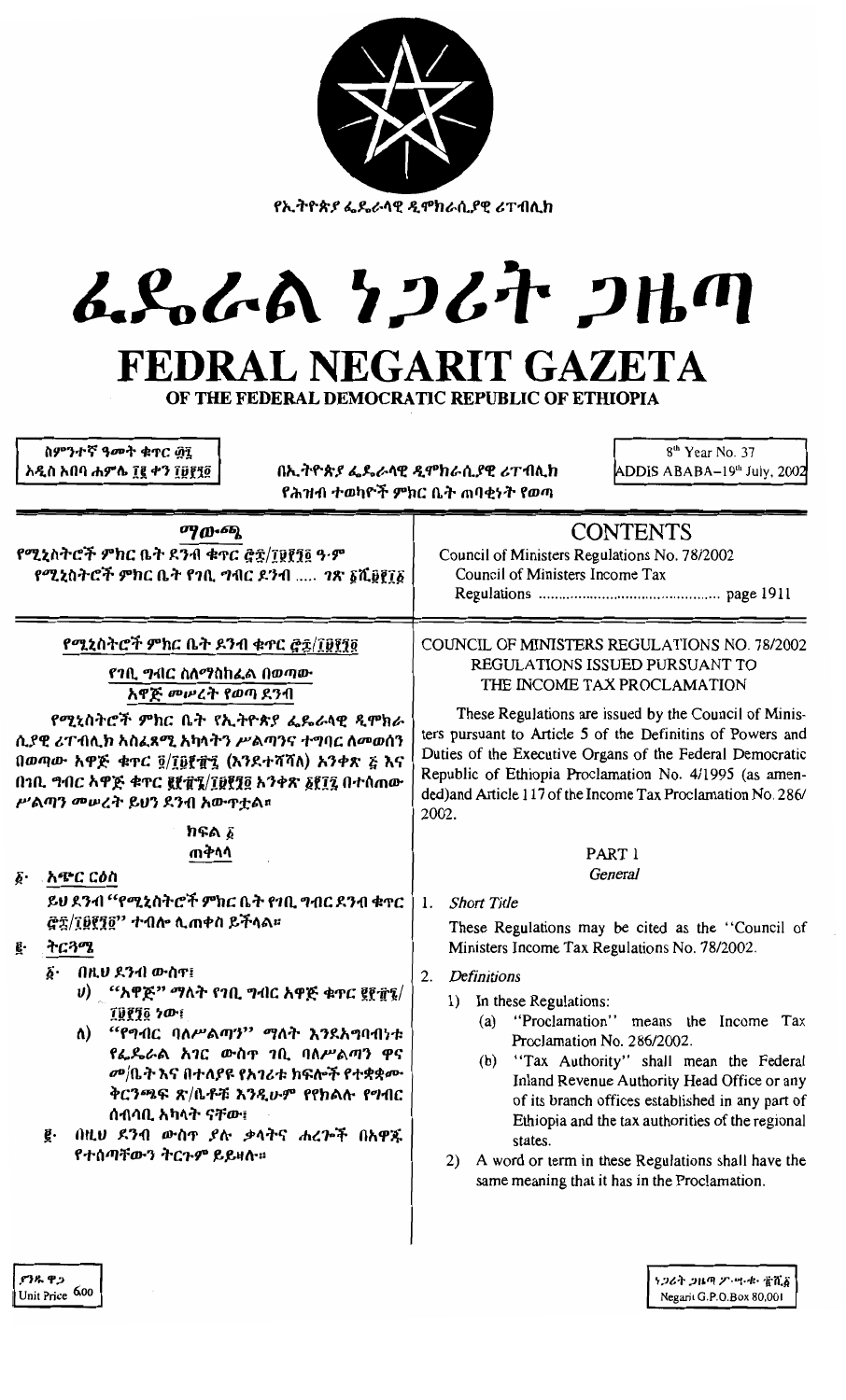ክፍል ፪ በሥንጠረዥ "ሀ" መሥረት ስለሚከፈለው ግብር

#### PART II

Tax Payable under Schedule "A"

#### **Income Exempt from Tax**  $3.$

ከግብር ነፃ የተደረጉ ገቢዎች ከዚህ በታች የተዘረዘሩት በዋሬ ገንዘብ ወይም በዓይነት የሚከፈሉ ክፍ*ያዎች* በሥንጠረዥ "ሆ<sup>ንን</sup> ምሥረት ግብር <u>አይከፈልባቸውም፤</u>

- ሀ) ሠራተኛ ሲታመም ቀጣሪው ለሕክምና አገልግሎት የከፈለለት 1ንዘብ፤
- በሥራ ውል መሠረት ለሠራተኛ የሚከፈል የመዘዋ ለ) ወሪያ አበል፤
- ሐ) የአየር ፀባይ አበል፤

Р.

- መ) ሠራተኛ ከመደበኛ የሥራ ቦታው ውጪ ሥራውን ለማከናወን ሲንቀሳቀስ የሚከፌለው የመጓጓዣ ወጪ እና ውሎ አበል፤
- **w) ሠራተኛ ወደ ተመደበበት የሥራ ቦታ ሲሄድ፣ የሥራ** ጊዜውን ጨርሶ ሲመለስ ወይም የውጭ አገር ዜጋ በውሱ መሠረት የሚከፈለው የመጓጓዣ ወጪ፣
- ረ) የመንግሥት የልማት ሥራ ድርጅቶች ወይም የመን *ግሥት መ*/ቤቶች ቦርድ አባል ወይም ፀሐፊ እንዲሁም የፌጼራል እና የክልል መንግሥታት ወይም የከተማ መስተዳድሮች በሚያቋቁሟቸው የጥናት ቡድኖች አባል ወይም ፀሐፊ በመሆን የሚከፌል አበል፤
- ሰ) የቤት ውስዋ ሥራዎችን ለማከናወን በመኖሪያ ቤት የሚቀጠሩ ሰዎች የሚያገኙት ገቢ፣
- ሽ) የግብር አስገቢው ባለሥልጣን ከዚህ በላይ በአንቀጽ ሮ  $($ ለ)፣  $($ ሙ) እና  $($  $)$  የተዘረዘሩትን ክፍያዎች ሙጠን የመወሰን ሥልጣን ተሰዋቶታል።

#### ፩· የግብር ክፍያን በንቢ ላይ ስለመደመር

በመቀጠር በሚገኝ ገቢ ላይ የሚከፈለው ግብር ከሥራተኛው ደመወዝ ላይ ተቀናሽ ሳይደረግ ቀጣሪው ግብሩን በሙሉ ወይም በከፊል የከፈለ እንደሆነ በዚሀ አኳኋን የተከፈለው ግብር፣ በሥራተኛው ግብር የሚከፈለበት ገቢ ላይ ተደምሮ በአንድነት ይታሰባል።

#### ክፍል ሮ በሥንጠረዥ "ለ" መሥረት ስለሚከፈለው ግብር

ጅ· ግብር የሚከፈልበት ገቢ

በአዋጁ ክፍል ፫ መሠረት በሥንጠረዥ "ለ" ግብር የሚከፈ ልበት ንቢ የሚታሰበው ከዚህ በታች እንደተንለጸው ይሆናል፤ δ· ጠቅላላ ገቢ የሚከተሉትን ይጨምራል፤

- - U) ተከራዩ ለአከራዩ በዋሬ 1ንዘብና በሌላም ዓይነት የሚከፍለው ሂሳብ፣
	- ለ) ተከራዩ በአከራዩ ስምና ስለአከራዩም ሆኖ የሚከ ፍለው ሃሳብ፣
	- ሐ) ተከራዩ ከአከራዩ ጋር ባደረገው የኪራይ ውል መሠረት ለመሬቱ ወይም ለቤቱ ማሻሻያ ወይም ማደሻ የሚደረገው ወጪ፣ በዚህ ዓይነት የሚደ ረገው የመሬት ወይም የቤት ማደሻ ወይም ማሻሻያ ወጫ ተከራዩ ለአከራዩ ከሚከፍለው የቤት ኪራይ ሌላ በተጨማሪ ተከራዩ ወጪ የሚያደርገው ሲሆን።
- ግብር የሚከፈልበት ገቢ በሚታሰብበት ጊዜ በአዋጁ ę. አንቀጽ ፲፮ (δ) (ሐ) ከተመለከተው በስተቀር ከጠቅላላው **ገቢ ላይ፣ ሴላ ማናቸውም ተቀናሽ አይደረግም**።

The following categories of payments in cash or benefits in kind shall be excluded from computation of income taxable under Schedule "A":

- (a) amounts paid by employers to cover the actual cost of medical treatment of employees;
- allowances in lieu of means of transportation (b) granted to employees under contract of employment;
- (c) hardship allowance;
- (d) amounts paid to employees in reimbursement of traveling expenses incurred on duty;
- (e) amounts of travelling expense paid to employees recruited from elsewhere than the place of employment on joining and completion of employment or in case of foreigners traveling expenses from or to their country, provided that such payments are made pursuant to specific provisions of the contract;
- (f) allowances paid to members and secretaries of boards of public enterprises and public bodies as well as to members and secretaries of study groups set up by the Federal or Regional Government;
- (g) income of persons employed for domestic duties;
- (h) The Tax Authority is empowered to determine the amount of payments specified under Article 3(b),  $(d)$  and  $(e)$ .

Adding Tax on Income 4.

> If the tax on income from employment, instead of being deducted from the salary or wage of the employee, is paid by the employer in whole or in part, the amount so paid shall be added to the taxable income and shall be considered as part thereof.

#### PART III.

#### Tax Payable under Schedule "B"

5. Taxable Income

> Pursuant to Part III of the Proclamation, taxable income from sources chargeable under Schedule "B" shall be calculated as follows:

- 1) Gross income shall include:
	- (a) all payments in cash and all benefits in kind received by the lessor from the lessee;
	- (b) all payments made by the lessee on behalf of the lessor according to the contract of lease;
	- (c) the value of any renovation or improvement made under the contract of lease to the land or building, where the cost of such renovation or improvement was borne by the lessee in addition to rent payable to the lessor;
- 2) In calculating taxable income, only those items mentioned under Article 16 (1) (c) of the Proclamation shall be deductible from gross income.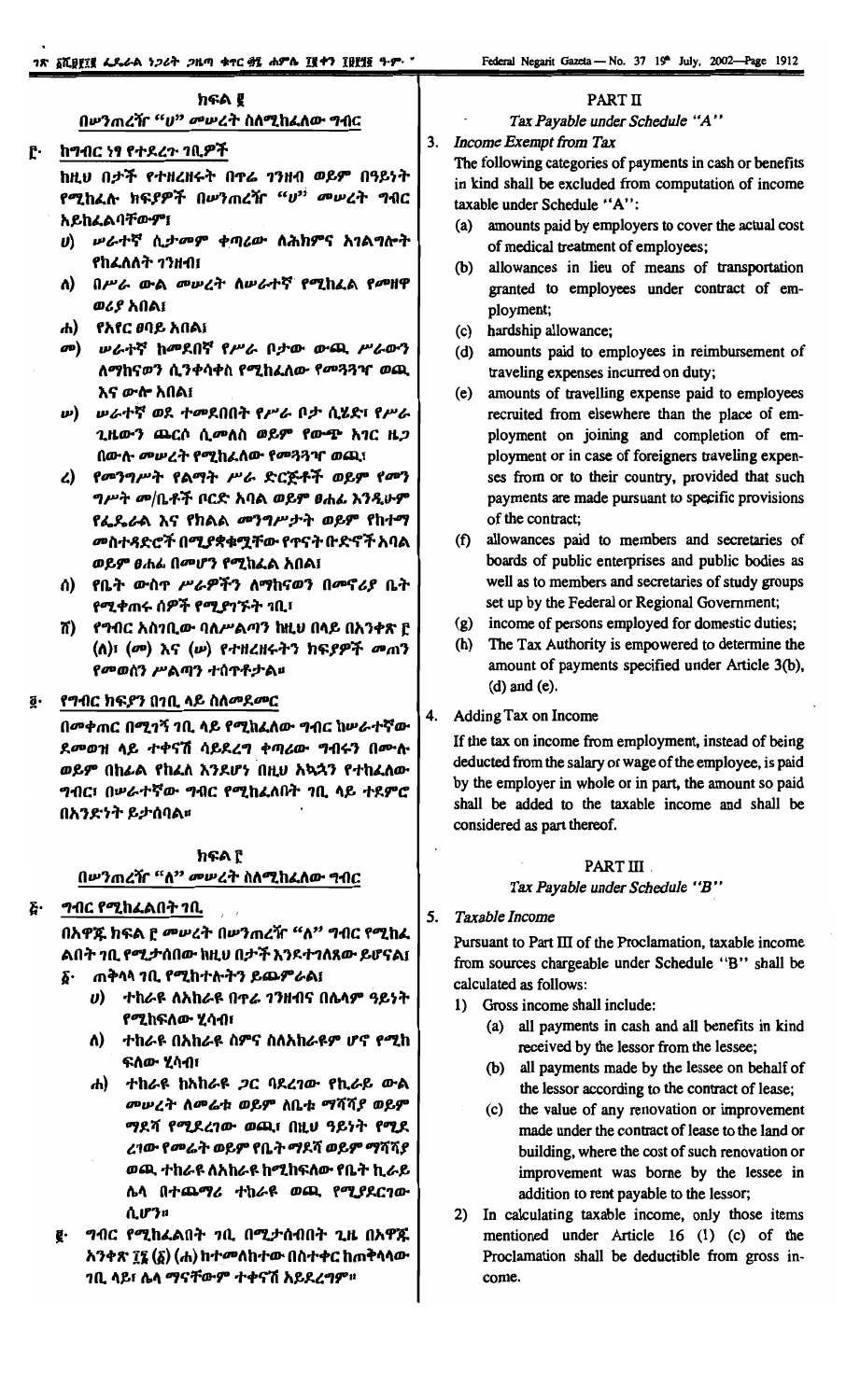#### Ļ. አስቀድሞ ስለሚፈጸም ክፍያ

ግብር ከፋዩ የሂሳብ መዝገብ የሚይዝ ካልሆነ በስተቀር፣ ለአከራዩ ወይም ለተከራይ አከራይ የሚከፈለው የኪራይ ሂሳብ ከአንድ ዓመት ለሚበልጥ ጊዜ ሲሆን፣ ጠቅላላው ከኪራይ የሚገኘው ገቢ ክፍያው የተፈጸመበት የበጀት ዓመት ገቢ ሆኖ ይቆጠራል። ሆኖም በእንደዚሀ ያለው ገቢ ላይ የሚከፈለው ግብር የሚሰላው የተገኘው ገቢ በሚሸፍናቸው ዓመታት በትክክል ተደልድሎ ነው።

፯· የንግድ ድርጅትን ስለማከራየት

የንግድ ድርጅትን ለንግድ ሥራው ጥቅም ላይ የሚውሉ *ዕቃዎችንና መሣሪያዎችን* ከቤቱ ጭምር በማከራየት የሚገኘው የኪራይ ገቢ ግብር የሚከፌልበት በሥንጠረዥ *"ሐ" መሠረት ይ*ሆናል፡፡

#### ክፍል ፬ በሥንጠረዥ "ሐ" መሠረት ስለሚከፈለው ግብር

#### ፰· ተቀናሽ ወጪዎች

በአዋጁ አንቀጽ ጽ እንደተደነገገው በሥንጠረዥ "ሐ" መሠረት ግብር የሚከፈልበትን ገቢ ትክክለኛ ሂሳብ ለማግኘት ከጠቅላላ ንቢ ላይ የሚከተሉት ወጪዎች ይቀነሳሎ፤

- $\delta$ . ለንግድ ሥራው ገቢ ለማግኘት በቀጥታ ወጪ የተደረገ ገንዘብ ሲሆን፤ ይህም የንግድ ዕቃውን ስመሥራት፤ ለመግዛት፤ ወደ አገር ለማስገባት፣ ለመሸዋ እንዲሁም እንዚህን ለመሳሰሉት ሥራዎች ሁሉ በቀዋታ ወጪ የሚደረግ ገንዘብ፤
- ፪· ከንግድ ሥራው *ጋ*ር ለተያያዘ ጠቅላላ ተግባርና ለሥራ *ማ*ስኬ*ጃ የሚደረግ ወ*ጪ፤
- ፫· *ግብር* ከሚከፌልበት *ገ*ቢ *ጋ*ር ቀጥተኛ ግንኙነት ላለው ጉዳይ የመድን ዋስትና ለማግኘት የሚከፈል አረቦን፤
- $\mathbf{\hat{g}}$ . በንቢዎች ሚኒስትር በሚወጣ *መመሪያ* ከሚወሰን ንደብ ሳያልፍ የንግዱን ሥራ ለማስተዋወቅ በአገር ውስጥና በውጭ አገር የሚደረግ ወጪ፤
- የንግድ ሥራው ሳገኘው አገልግሎት የሚከፈል ኮሚሽን፤  $\boldsymbol{\tilde{G}}$  . ይህም ወጪ ተቀናሽ የሚደረገው፤
	- $\boldsymbol{\theta}$ ) አገልግሎቱ የተሰጠ መሆኑ ሲረጋገጥ፤
	- ለ) ለአገልግሎቱ የተከፈለው ኮሚሽን በአንድ ዓይነት ሁኔታ ተመሳሳይ አገልግሎት ለመስጠት በገበያ ውስዋ እየተከፈለ ካለው ዋ*ጋ ጋ*ር ተመሳሳይ ሲሆን ነው።
- ፤ በውጭ አ*ገ*ር የሚገኝ ኩባን*ያ* ቅርንጫፍ፤ ተቀጽላ ድርጅት፤ የኅብረት ግንኙነት ያለው ኩባንያ ሆኖ፤ በኢት ዮጵያ ውስጥ የንግድ ሥራ የሚያካሂድ በውጭ አገር ለሚገኘው ኩባንያ ዋና *መሥሪያ* ቤት ወይም የኩባን *ያውን አብዛኛውን አክ*ሲዮን ለ*ያዘ ድርጅት ወይም* የኅብረት ግንኙነት ላለው ኩባንያ የሚፈጸመው ማናቸውም ክፍያ ተቀናሽ ሊደረግ የሚችለው፤
	- $\bm{v}$ ) የተባለው ወጪ ለተፈጸመ አገልግሎት በትክክል የተከፈለ መሆኑ ሲረ*ጋገ*ጥ
	- ለ) የተሰጠው አገልግሎት ለንግዱ ሥራ አስፈላጊ ሆኖ ሲገኝና አገልግሎቱ በሌሎች ሰዎች ወይም በቅር ንጫፉ፤ በተቀጽላው ድርጅት ወይም የኅብረት *ግንኙነት* ባለው ኩባን*ያ* በራሱ ሊከናወን የማይችል ሲሆን ነው።

6. Advance Payments

Unless the tax payer maintains books of account, if the amount of rent paid to the lessor or sub-lessor covers a period longer than one (1) year, the total amount of income from such rent shall be attributable to the fiscal year in which the payment was made, but the tax on such income payable for said fiscal year shall be computed by prorating the taxable income over the number of years covered by the amount paid.

**Business Lease** 7.

> Income from the lease of business, including goods, equipments and buildings which are part of the normal operation of a business, shall be taxable under Schedule "C."

#### **PART IV**

Tax Payable under Schedule "C"

#### 8. Deductible Expenses

 $\blacklozenge$ 

Pursuant to Article 20 of the Proclamation, the following expenses shall be deductible from gross income in calculating taxable income:

- 1) the direct cost of producing the income, such as the direct cost of manufacturing, purchasing, importations, selling and such other similar costs;
- 2) general and administrative expenses connected with the business activity;
- 3) premiums payable on insurance directly connected with the business activity;
- 4) expenses incurred in connection with the promotion of the business inside and outside the country, subject to the limits set by the directive issued by the Minister of Revenue.
- 5) commissions paid for services rendered to the business, provided that:
	- (a) said services were in fact rendered;
	- (b) the amount paid as commission for said services corresponds to the normal rates and paid by other businesses or persons or bodies similarly situated for similar services rendered in similar circumstances.
- 6) in the case of a business located and operating in Ethiopia as the branch, subsidiary or associated company of a business located and operating abroad, no payment of any kind made to the holding or associated company of the business in Ethiopia shall be accepted as deduction from gross income in calculating the taxable income unless:
	- (a) the payment in question was made for services actually rendered; and
	- (b) said service was necessary for the business and could not be performed by other persons or bodies or by the business itself at a lower cost.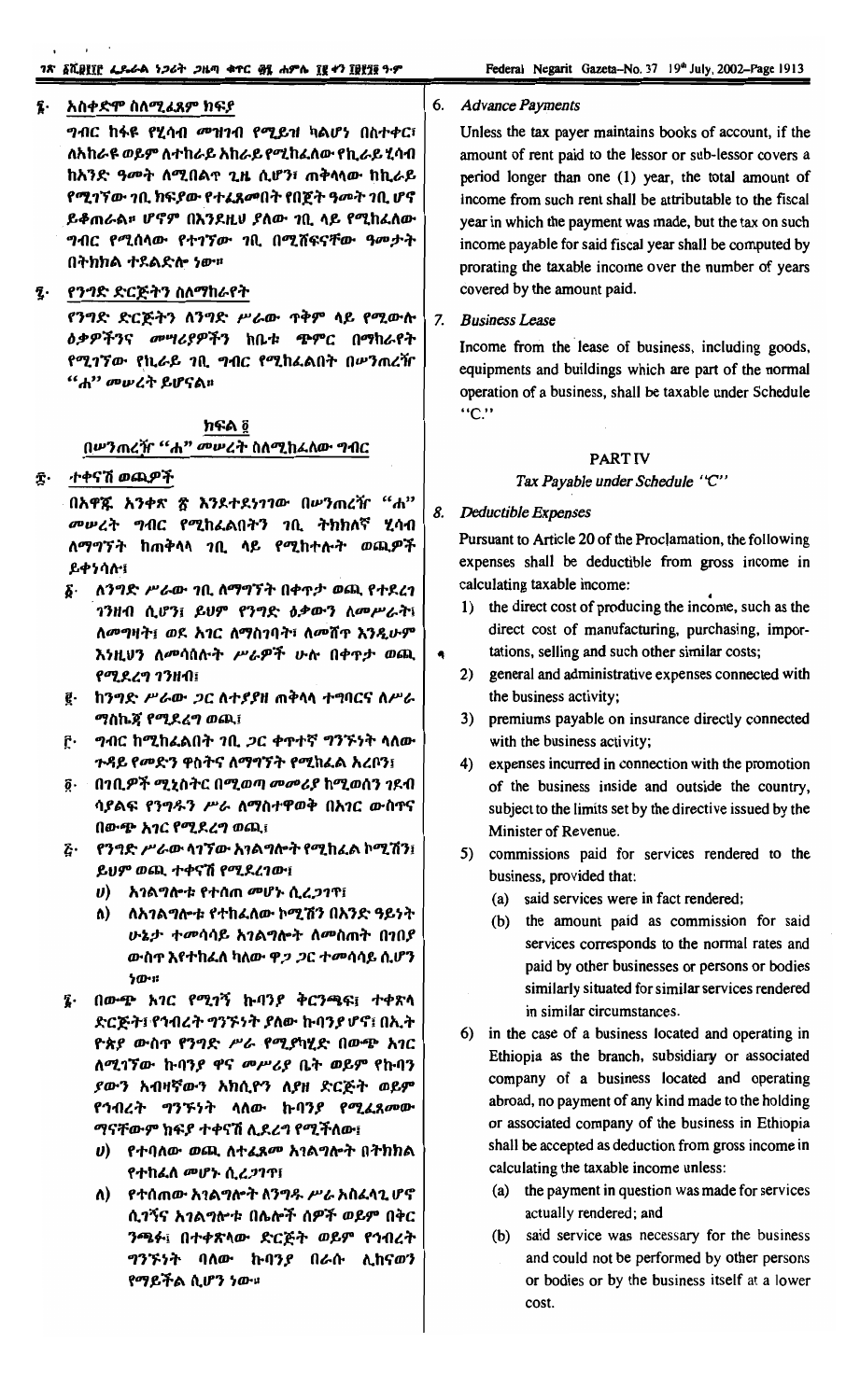- ኃላፊነቱ የተወሰነ የግል ማኅበር ወይም የሽርክና ማኅበር ሥራ ĩ. አስኪያጅ ወይም ሥራ አስኪያጆች በደመወዝ እና በሴላም መልክ የሚከፈላቸው ገንዘብ ከተገቢው በላይ መሆኑን የግብር አስንቢው ባለሥልጣን ሲረዳ፤ የንግድ ሥራውን ተፈጥሮ መሥረት በማድረግ ለግብር አወሳሰን ሲባል ከአንድ በላይ የሆኑት ሥራ አስኪያጆች ደመወዝ እንዳይቀነስ ለማድረግ ወይም በማናቸውም ተገቢ መስሎ በታየው ሴሳ መንገድ ለማስተካከል ይችላል፡፡
- ለንግድ ሥራው ባለቤት ወይም ለሽርክና ማህበር አባላት Î٠ ልጆች የሚከፌል ደመወዝ ተቀናሽ የሚደረገው ለተመደ **ቡበት ሥራ የሚ**ጠየቀውን ተፈላጊ መመዘኛ የሚያሟሉ ሲሆን ብቻ ነው።
- ተቀናሽ የማይደረጉ ወጪዎች ij.
	- በአዋጁ አንቀጽ ጽ፩ ከተዘረዘሩት በተጨማሪ የሚከ δ. ተሱት ከጠቅላላ ንቢ ተቀናሽ አይደረጉም፤
		- ለሥራው ባለቤት ወይም ለሽርክና ማኅበር አባላት  $\boldsymbol{\theta}$ ወይም ለእነዚህ የትዳር ጓደኞች፤ የሚከፈል ደመወዝ፤ አበል ወይም በግል የሚሰጣቸው  $73$ H $1$
		- ለ) በንውስ አንቀጽ  $(\delta)$  (υ) የተዘረዘሩት በግል የሚያ ወጡት ወጪ፤ ከንግድ ሥራ ገቢ ላይ የሚወስዱት ማናቸውም ገንዘብ፤
		- ሐ) ከንግዱ ሥራ ጋር በቀጥታ ግንኙነት በሌለው ምክንያት የመጣ ማናቸውም ኪሣራ።
	- ለአዋጁ አንቀጽ ፳፩ (፩) (በ) አፈፃፀም "የንግድ g. ድርጅትን ወክሎ በተለያዩ ቦታዎች ለመገኘት የሚደረግ ወጪ" የሚባለው ለንግድ ሥራው መስፋፋት ለሚረዱ ከንግድ ሥራው ድርጅት ውጪ ላሉ እንግዶች ለሚደረግ መስተንግዶ እንዲውል የሚሰጥ አበል ነው።
	- ለአዋጁ አንቀጽ ፳፩  $(\delta)$   $(\delta)$  አፈፃፀም "የመዝናኛ Ĉ٠ ወጪ" ማለት በቀጥታ ወይም በተዘዋዋሪ ለማናቸውም ሴላ ሰው የሚቀርብ **መ**ጠዋ፣ ትምባሆ፣ ማረፊያ፣ መደሰቻ ወይም ማናቸውም ዓይነት መስተንግዶ ነው።
- ተቀናሽ የሚሆን ወለድ ĩ٠

በአዋጁ አንቀጽ ፳፩ (፩) (ሥ) የተመለከተው የወለድ መጣኔ ተቀናሽ ሊደረግ የሚችለው፤

- በኢትዮጵያ ብሔራዊ ባንክ ዕውቅና ከተሰጣቸው የአገር δ. ውስጥ አበዳሪ ድርጅቶች፤
- ኢትዮጵያ ውስዋ ላሉ የንግድ ድርጅቶች ብድር ę. ለመስጠት ከተፈቀደላቸው የውጭ ባንኮች፤ የተገኘ ብድር ሲሆን ነው።
- ከዚሀ በላይ በንውስ አንቀጽ (፪) የተደነገገው ቢኖርም፤ ŕ٠ ከውጭ ባንኰች ለተገኘ ብድር የተከፈለ ወለድ ተቀናሽ የሚደረገው የሚከተሉት ተሟልተው ሲገኙ ነው፤
	- አበጻሪው የውጭ አገር ባንክ ማንኛውንም የብድር  $\boldsymbol{\theta}$ *ገንዘብ ለማናቸውም ሰው ለመስጠት ያቀ*ደ መሆኑን እና ብድሩን ለማን እንደሚሰጥ የሚገልጽ የጽሑፍ ማስታወቂያ ለግብር አስገቢው ባለሥ ልጣን መስጠት አለበት።
	- ለ) ተበጻሪው ለአበጻሪው ከሚከፍለው የወለድ ሂሳብ ላይ ፻ ፐርሰንት (አሥር በመቶ) ቀንሶ የበጀት ዓመቱ ከተጠናቀቀ በኋላ ባለው የሁለት ወር ጊዜ ውስጥ ለግብር አስገቢው ባለሥልጣን ገቢ ማድረግ አለበት።

#### Ĩĝ. ስጦታ ወይም ዕርዳታ ተቀናሽ የሚደረግበት ሁኔታ

ለአዋጁ አንቀጽ ፳፩ (፪) አፈፃፀም ስጦታ ወይም δ. ዕርዳታ ግብር ከሚከፈልበት ገቢ ላይ ተቀናሽ የሚደ ረገው የሚከተሉት ሁኔታዎች ተሟልተው ሲገኙ ነው፤

- if the Income Tax Authority has reason to consider 7) that the total amount of salaries and other personal emoluments payable to the manager or managers of a private limited company is exaggerated, it may reduce said amount for taxation purposes to the limit which, in view of operations of the company, appears justifiable, either by disallowing the payments made to more than one manager or in any other way which may be just and appropriate.
- 8) sums paid as salary, wages or other emoluments to the children of the proprietor or member of the partnership shall only be allowed as deduction if such employees have the qualifications required by the post.
- 9. Non-Deductible Expenses
	- $1)$ In addition to the items listed under Article 21 of the Proclamation, expenditures of the following nature shall not be allowed as deduction;
		- sum paid as salary, wages or other personal  $(a)$ emoluments to the proprietor or partner of the enterprise;
		- expenditure for maintenance or other private  $(b)$ purpose for persons mentioned in sub-Article  $(1)$  (a);
		- losses not connected with or not arising out of  $(c)$ the activity of the enterprise.
	- 2) For purposes of Article 21 (1) (j) of the Proclamation "Representation Allowance" shall mean hospitality expenses incurred in receiving guests coming from outside of the enterprise in connection with the promotion and enhancement of the business.
	- 3) For purposes of Article 21 (1) (n) of the Proclamation "entertainment" means the provision of food, beverages, tobacco, accomodation, amusement, recreation or hospitality of any kind to any person whether directly or indirectly.
- $10.$ Deductible Interest

The rate of interest specified under Article 21 (1) (e) of the Proclamation shall be allowed as deductible if it is paid;

- to lending institutions recognized by the National  $1)$ Bank of Ethiopia;
- to foreign banks permitted to lend to enterprsies in  $2)$ Ethiopia;
- 3) Notwithstanding the provisions of Sub-Article (2) above, interest paid to foreign banks may only be deductible upon fulfilling the following:
	- (a) the lending bank shall, prior to the granting of any loan to any such person, file a declaration in writing with the Tax Authority wherein it informs said Authority concerning all loans granted to any person liable to pay income tax in Ethiopia;
	- (b) the borrower shall withhold 10% from the gross interest payable to the lender and transfer same to the Tax Authority within two months of the end of the fiscal year;
- 11. **Conditions for Deducting Gifts and Donations** 
	- For purposes of Article 21 (2) of the Proclamation  $\mathbf{D}$ gifts and donations shall be allowed as deductions on the following conditions.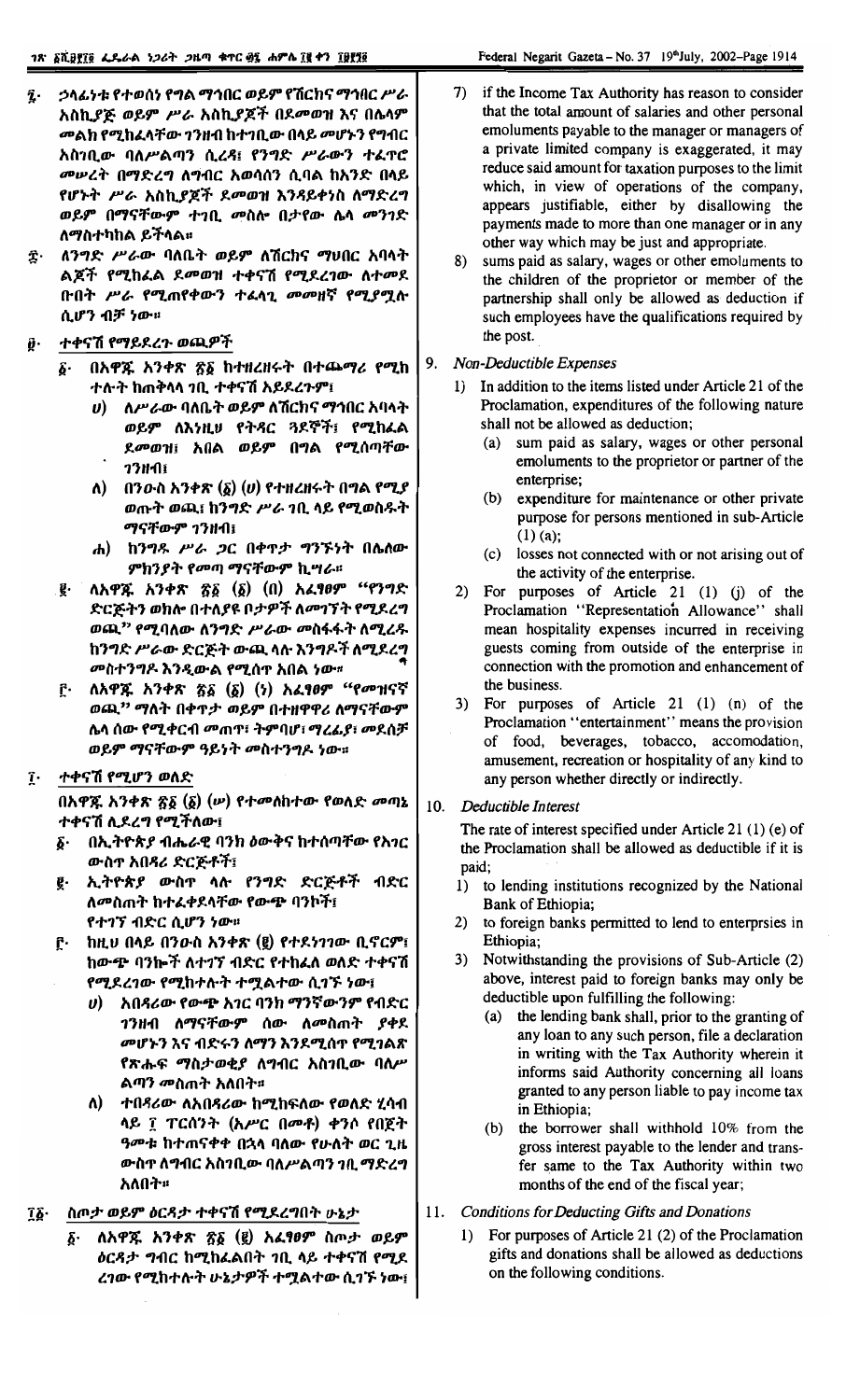- ሀ) ዕርዳታ ተቀባዩ በበነ አድራጎት ድርጅትነት የተመ ዘገበ፤ በዚሁ ዘርፍ ከፍተኛ ግምት የሚሰጠው አስተዋጽኦ ያበረከተ እና ስለገንዘብ አጠቃቀሙ እና ስለሂሣብ አያያዙ ግልጽነት እና ተጠያቂነትን የሚያረ*ጋግ*ጥ አሥራር ያለው መሆኑ አግባብ ባለው አካል ሲረ*ጋገ*ጥ
- ለ) የአገርን ነፃነት ለማስጠበቅ ፣ ሰው ሥራሽ ወይም የተፈዋሮ *አ*ደ*ጋ*ን ወይም ወረርሽኝን ለ**መከ**ላከል ወይም በማናቸውም ሴላ ምክንያት መንግሥት ባቀረበው የዕርዳታ ዋሪ መሥረት የተሰጠ ዕርዳታ፣
- ሐ) ለንግድ ላልተቋቋሙ የትምህርትና የጤና አገል ግሎት ተቋማት የተሰጠ ዕርዳታ።
- **፪· ከዚህ በላይ ለተዘረዘሩት ተግባራት የተሰጠ ዕርዳታ** ወይም ስጦታ ተቀናሽ የሚደረገው ከግብር ከፋዩ ዓመታዊ ግብር የሚከፌልበት ንቢ ፲ ፐርሰንት ያልበለጠ ሲሆን ብቻ ነው።

#### ኪሣራን ስለማሽ*ጋገ*ር Îĝ∙

በአዋጁ አንቀጽ ፳፰ በተደነገገው መሠረት ኪሣራ ሊሸ*ጋገ*ር *የሚች*ለው ኪ*ሣራ የሚያ*ሳየው የሂሣብ *መ*ዝንብ በግብሩ ባለሥልጣን ተቀባይነት ሲያገኝ ይሆናል።

#### îñ. ስለእርጅና የሚደረግ ቅናሽ

- በአዋጁ አንቀጽ ፳፫ መሥረት ስለእርጅና የሚደረገው  $\delta$ . ቅናሽ የሚፈቀደው ግብር ከፋዩ ከዚህ በታች የተዘረዘ ሩትን የሚያሳይ የሂሳብ መዝገብ ሲይዝ ነው፤
	- $\bm{v}$ ) ንብረቱ የተገኘበትን (የተገዛበትን) ጊዜ እና ዋጋ የሚያሳይ ሰነድ፤
	- ንብረቱ ከተገዛበት ጊዜ ጀምሮ ስለእርጅና በጠቅ ለ) ሳሳው ተቀናሽ የተደረገውን ገንዘብ የሚያስረዳ  $p$  $1$ *1* $n$  $n$
- ስለእርጅና ቅናሽ እንዲደረግለት የሚጠይቅ ማናቸውም ĝ. *ግ*ብር ከፋይ ከዚሀ በላይ በንውስ አንቀጽ (፩) በተጠ ቀሱት መዛግብት የሰፈረው ሁሉ እውነተኛና ትክክለኛ ለመሆኑ ለግብር አስገቢው ባለሥልጣን በፊርማ የተደገፈ ማረ*ጋገጫ መ*ስጠት አለበት።
- በሕግ በተፈቀደው መሥረት ካልሆነ በስተቀር፣ የንግድ Ē٠ ሥራ ሀብትን እንደገና በመገመት የተገኘ ተጨማሪ እሴት ለእርጅና ቅናሽ መሠረት አይሆንም።
- በአዋጁ የተፈቀደውን የእርጅና ቅናሽ ያጠናቀቁ ö. ንብረቶች የተሸጡ እንደሆነ፣ ሽያጮ የተከናወነው *ግንኙነት* ባላቸው ሰዎች *መ*ካከል ከሆነ በእነዚህ ንብረቶች ላይ የእርጅና ቅናሽ አይታሰብም።

#### ተቀናሽ የሚደረግ የካፒታል ተሳትፎ Ţĝ∙

- ለአዋጁ አንቀጽ ፳፯ አፌፃፀም በኢትዮጵያ ውስጥ ነዋሪ  $\boldsymbol{\delta}$ . የሆን ኩባን*ያ ወይም የተመዘገ*በ የሽርክና ማኅበር በሌላ ኩባንያ ወይም የሽርክና ማኅበር ውስዋ ሥራ ላይ ያዋለው ትርፍ ተቀናሽ የሚደረገው ከእያንዳንዱ የሂሳብ ዓመት ግብር የሚከፌልበት ገቢ ፩ ፐርሰንት ያልበለጠ ሲሆን ብቻ ነው።
- <u>፪</u>· ግብር ከፋዩ ተቀናሽ በተደረገው ገንዘብ የገዛውን አክሲዮን ወይም ካፒታል መልሶ የሽጠ እንደሆነ ተቀናሽ የተደረገው ወጪ አክሲዮኑ ወይም ካፒታሉ በተሸጠበት ዘመን ግብር የሚከፈልበት ገቢ ላይ ተደምሮ ግብር ይከፈልበታል።
- *ግንኙነት* ባላቸው ሰዎች መካከል የሚደረግ የአክሲዮን Ë. ግዥ ወይም የካፒታል መዋጮ በአዋጁ አንቀጽ ፳፯ መሠረት ተቀናሽ አይደረግም።
- (a) if the recipient of the donation is registered as welfare organization and where it is certified by the registering authority that the organization has record of outstanding achievement and its utilization of resources and accounting system operates with transparency and accountability;
- (b) if the contribution is made in response to emergency call issued by the Government to defend the sovereignty and integrity of the country, to prevent man made or natural catastrophe, epidemic or for any other similar cause;
- (c) donation made to non-commercial education or health facilities.
- 2) The grant and donation made for purposes listed above may only be allowed as deduction where the amount of the donation or grant does not exceed 10% of taxable income of the taxpayer.

#### 12. Loss Carry Forward

For purposes of Article 28 of the Proclamation loss may be carried forward where the books of account showing the loss are acceptable to the Tax Authority.

- 13. Depreciation Allowance
	- Subject to the provisions of Article 23 of the  $\Gamma$ Proclamation deductions shall be granted only to taxpayers who keep satisfactory records showing: (a) the date and cost of acquisition of the asset;
		- (b) the total amount deducted for depreciation since the date of acquistion.
	- 2) Any taxpayer claiming deductions for depreciation shall furnish the Tax Authority with satisfactory evidence that the data mentioned in Sub-Article (1) shown in the records are true and correct.
	- 3) Except as otherwise provided by law, gain obtained as a result of re-evaluation of assets shall not be basis for depreciation.
	- 4) Depreciation shall not be allowed for assets in respect of which all capitalized costs have been fully recovered if the transfer of such assets is made between related persons.

#### 14. Participation Deduction

- For purposes of Article 27 of the Proclamation  $1)$ reinvestment of profit of a resident share company or registered partnership may only be allowed as deduction in an amount not exceeding 5% of the taxable income of each accounting year.
- 2) If the taxpayer transfers the share or capital contribution in respect of which deduction was allowed, the amount deducted shall be part of the taxable income of the accounting year in which the transfer was effected and shall be taxed as such.
- 3) Purchase of shares and capital contributions made between related persons shall not be allowed as deduction under Article 27 of the Proclamation.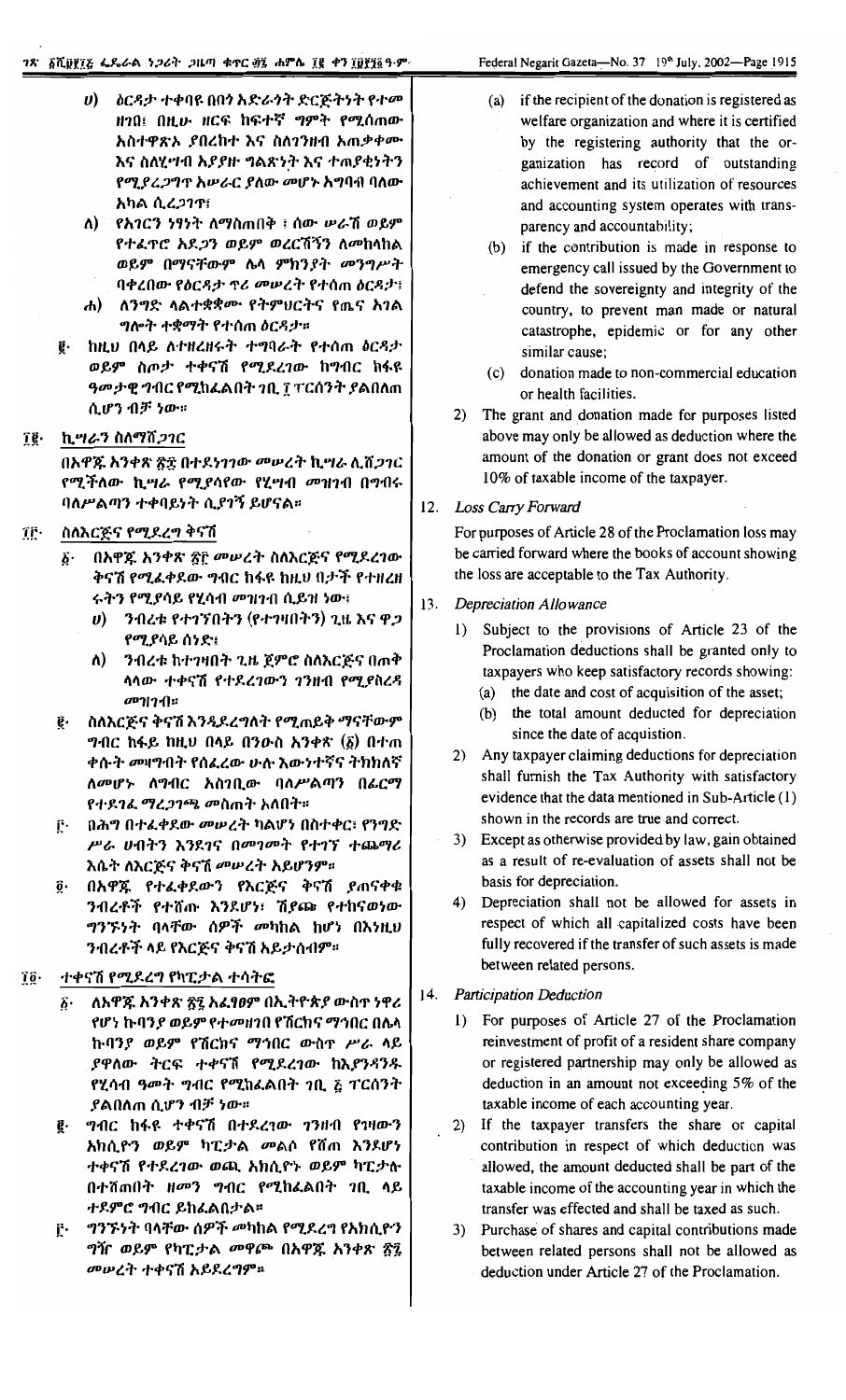Federal Negarit Gazeta-No. 37 19th July, 2002-Page 1916

#### ክፍል & ሌሎች ገቢዎች

የካፒታል ንብረቶችን በማስተላለፍ የሚገኝ ጥቅም የሚሥ īĘ. ላበት ዘዴ

> ለአዋጁ አንቀጽ *፴*፯ ንውስ አንቀጽ (δ) አፈፃፀም ከካፒታል ዋ*ጋ ዕ*ድግት የተገኘው **ጥቅም በሚከተለው አ**ኳኋን ይሰላል፤

- δ· ከካፒታል ንብረቶች ዋ*ጋ ዕ*ድንት በሚገኝ **ተቅ**ም ላይ ለሚከፈለው ግብር እንደአግባብነቱ ቤቱ የተሥራበት ወይም የተገዛበት ወይም በአክሲዮኑ ላይ የሥፈረው ዋ*ጋ መነ*ሻ ሆኖ ይቆጠራል።
- g. ከዋ*ጋ ዕ*ድገት ተገኘ የሚባለው **ተቅም፣** ቤቱ ከተሥ ራበት ወይም ከተገዛበት ወይም በአክሲዮኑ ከሥፈረው ዋ*ጋ* በላይ የተ*ገኘው የዋጋ ዕድገት ጥቅም ይሆና*ል።
- <u>ሮ· በንውስ አንቀጽ (፪) መሠረት ከዋጋ ዕድገት ተገኘ</u> የሚባለው ዋቅም ሲሰላ ንብረቱ ከተሸጠበት ዋ*ጋ* ላይ አማባብ ባለው አካል በሚወሰነው መጠን የዋ*ጋ* ግሽበት ማስተካከያ እና ቤትን በሚመለከት ለመሬትና ለሕንፃው የተከፈለው ግብር ተቀናሽ ይደረ*ጋ*ል፡፡
- ፬· ከቤት ዋ*ጋ ዕድኀት የሚኀኘውን ጥቅም ለማስ*ላት የቤት ሥራ ፌቃድ በተሰጠበት ጊዜ አግባብ ባለው መ/ቤት የተመዘገበው የቤቱ ዋጋ፣ ቤቱ የተሥራበት ዋጋ ሆኖ ይወሰዳል።
- <u>ሯ· ከቤት ዋ*ጋ ዕ*ድገት በሚገኝ ተቅም ላይ የሚከፈለው</u> *ግ*ብር ተፈፃሚ የሚሆነው በማዘ*ጋ*ጀ ቤት ክልል ውስ**ተ** በሚገኝ ቤት ላይ ነው።
- ፲፯· ከግብር ነፃ ስለመሆን

በአዋጁ አንቀጽ ፴፯ (፪) በተደነገገው መሥረት መኖሪያ ቤትን በማስተላለፍ የሚገኘው ዋቅም ከግብር ነፃ ሊሆን የሚችለው መኖሪያ ቤቱ ከተላለፈበት ቀን በፊት ባለው የሁለት ዓመት ጊዜ ውስዋ ሙሉ በሙሉ ለመኖሪያነት ያገለገለ መሆኑ ሲረ*ጋገ*ጥ ነው።

፲፯· ከንብረት ኪራይ የሚገኝ ንቢ

ለአዋጁ አንቀጽ ፴፩ አፈፃፀም "ከንብረት ኪራይ የሚገኝ *ገቢ'' ማ*ለት በንግድ ሥራ ላይ በመደበኛነት ያልተሰማራ ሰው የሚንቀሳቀሱ እና የማይንቀሳቀሱ ንብረቶችን አልፎ አልፎ በማከራየት የሚያገኘው ጠቅላላ ገቢ ነው።

# ክፍል ፯ <u>ገቢን ስለሚስታወቅ እና ግብርን ስለመወሰን</u>

፲፰· <u>የግብር ከፋዮች ደ</u>ረጃ

የደረጃ "ሀ"፣ የደረጃ "ለ" እና የደረጃ "ሐ" ግብር ከፋዮች እንደሚከተለው ተመድበዋል፤

- ፩· ዶረጃ "ሀ" ከዚሀ በታች የተመለከቱትን ሰዎችና ድርጅቶች አጣምሮ ይይዛል፤
	- υ) በኢትዮጵያ ወይም በውጭ አገር ሕግ መሠረት የተቋቋመ የሕግ ሰውንት የተሰጠው ድርጅት፣
	- ለ) የዓመቱ ጠቅላላ ንቢው አምስት መቶ ሺህ ብር (ብር ፩፻ሺሀ) የሆነ ወይም ከዚሀ ብልጫ ያለው *ገ*ቢ የሚያገኝ ማናቸውም ሴላ የንግድ ሥራ፣
- ደረጃ "ለ" በደረጃ "ሀ" አስቀድሞ ካልተ*መ*ደበ ę. የዓመት ጠቅላላ ኀቢው ከአንድ መቶ ሺ ብር (ብር ፩፻ ሺህ) በላይ የሆነ ማናቸውም የንግድ ሥራ፣

#### PART<sub>5</sub> **OTHER INCOMES**

15. The Method of Calculating Gain Obtained from the **Transfer of Capital Assets** 

For purposes of Article 37 (1) of the Proclamation calculation of capital gains shall be made as follows:

- 1) When calculating the gain realized from the alienation of capital assets, the basis of calculation of the tax shall be the historical cost of the building or the par-value of the share, as appropriate.
- 2) The gain obtained from the alienation of capital assets is the gain realized over the historical cost of the building or the par-value of the share, as appropriate.
- When calculating the capital gain specified under  $3)$ sub-Article (2), inflation adjustment at a rate determined by the appropriate authority, in respect of buildings, taxes paid for the land and the building shall be allowed as deduction.
- 4) When calculating the capital gain realized from the alienation of buildings, the cost registered with the appropriate government body at the time of issuance of permit for the construction of the building shall be taken to be the cost of constructing the building.
- Tax payable on gain realized from the alienation of 5) buildings shall be applicable only to buildings in municipal areas.

16. Exemption

> For purposes of Article 37 (2) of the Proclamation building used for dwelling shall be exempt from capital gains only, if such building is fully used for dwelling for two years prior to the date of alienation.

17. Income from Rental of Property

For purposes of Article 35 of the Proclamation income from rental of property shall mean gross income derived by a person not engaged in regular trade from casual rent of movable and immovable property.

# PART<sub>6</sub> DECLARATION OF INCOME AND

ASSESSMENT OF TAX

18. Categories of Taxpayers

Category "A", category "B" and category "C" tax payers are classified as follows:

- 1) Category "A" which shall include the following persons and bodies:
	- (a) any company incorporated under the laws of Ethiopia or in a foreign country;
	- (b) any other business having an annual trunover of Birr 500,000 (five hundred thousand Birr) or more:
- 2) Category "B", unless already classified in category "A", any business having an annual turnover of over birr 100,000 (one hundred thousand Birr);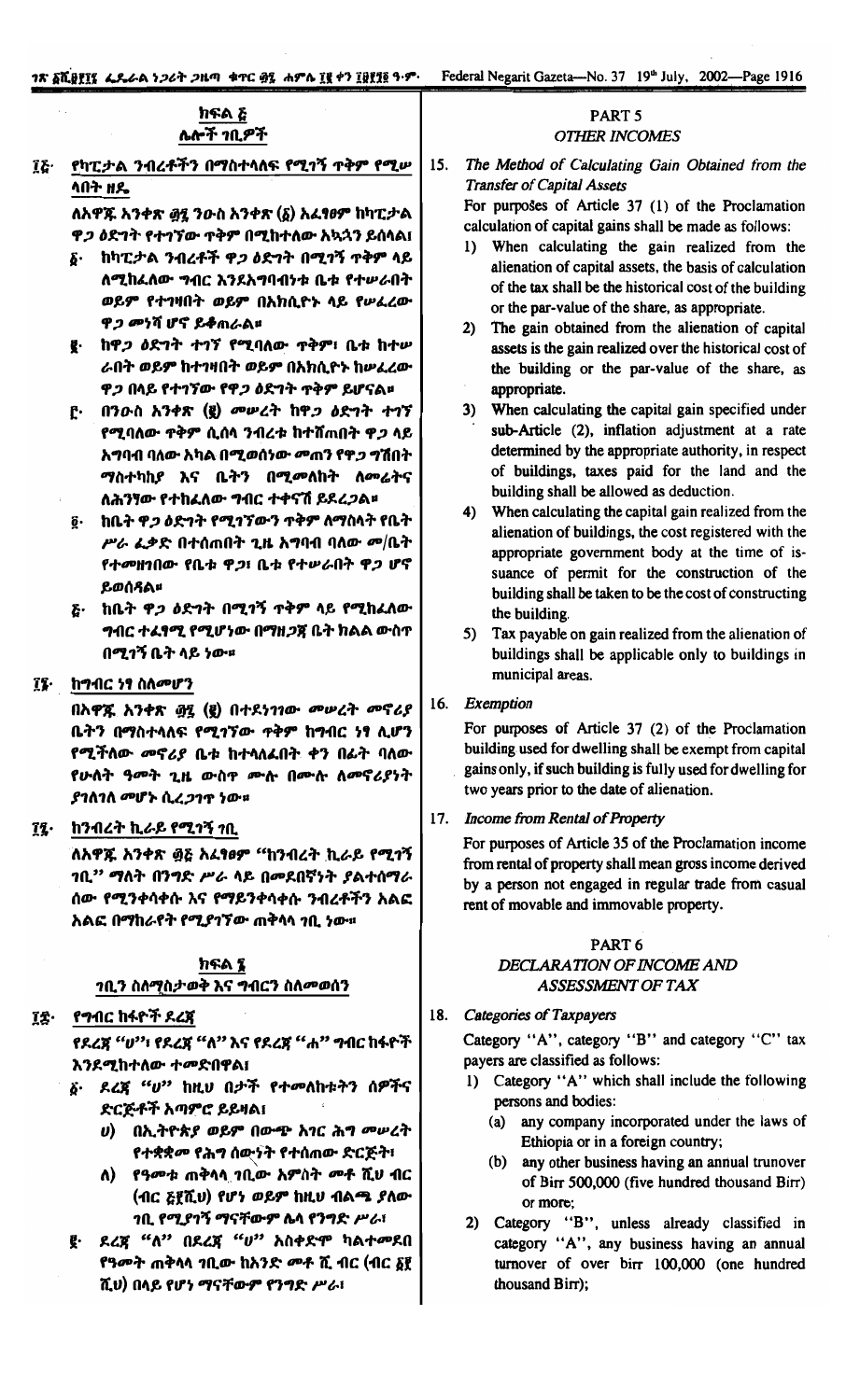- ፫· ዶረጃ "ሐ" ከዚህ በላይ በዶረጃ "ለ" ከተጠቀሱት በስተቀር የግብር አስገቢው ባለሥልጣን የዓመት ጠቅላላ ገቢው እስከ አንድ መቶ ሺህ ብር (ብር δየሺህ). ይደርሳል ብሎ የሚገምተው ማናቸውም የንግድ ሥራ፣
- ፩· የገንዘብና ኢኮኖሚ ልማት ሚኒስትሩ ከዚህ በላይ የተመለከተውን የዓመት ጠቅላላ **ገቢ መ**ጠን ከፍ ወይም ዝቅ ሊያደርግ ይችላል።

## ፲፱· የሂሳብ መዝገብ ስለመያዝ

የዶረጃ "ሀ" እና "ለ" ግብር ከፋዮች ከዚህ በታች የተዘረዘ ሩትን የሂሳብ መዛግብቶች መያዝ አለባቸው፤

- ፩· ደረጃ "ሀ" ግብር ከፋዮች በየዓመቱ መጨረሻ ላይ የዓመቱን የዕዳና ሀብት መግለጫ እንዲሁም የትርፍና ኪሣራ መግለጫ ከዚህ በታች ከተዘረዘሩት *ጋ*ር ለግብር አስገቢው ባለሥልጣን ማቅረብ አለባቸው፤
	- ሀ) ያልተጣራው ትርፍ የተሰላበትን የሂሳብ አሥራር ዘዴ የሚያሳይ ሰነድ፣
	- ለ) የሥራ ማስኬጀና የአስተዳደር ወጪን የሚያሳይ ሰነድ፣
	- ሐ) ስለእርጅና የተደረገውን ቅናሽ የሚያሳይ ሰነድ፣
	- መ) ከመጠባበቂ*ያ* ወጪ የተደረገውን እና የመጠባበ ቂያውን ሂሳብ የሚያሳይ ሰነድ።
- ፪· ደረጃ "ለ" ግብር ከፋዮች የትርፍና ኪሣራ መግለጫ በየዓመቱ መጨረሻ ላይ ለግብር አስገቢው ባለሥልጣን ማቅረብ አለባቸው።
- ፫· ከዚህ በላይ በንውስ አንቀጽ (δ) እና (፪) መሠረት በሚቀርቡ የሂሳብ መዛግብትና ሰነዶች ውስጥ የሚሰ ፍሩት ሂሳቦች በወጪና *ገ*ቢ ሰ*ነዶች መ*ደ*ገ*ፍ አለባቸው።

#### ደረሰኞች ፳·

- δ· የሂሳብ መዝገብ የመያዝ ግዴታ የተጣለባቸው ግብር ከፋዮች የሚጠቀሙባቸውን ደረሰኞች ከማሳተማቸው በፊት የደረሰኞችን ዓይነትና እና ብዛት በግብር አስገቢው ባለሥልጣን ዘንድ ማስመዝገብ አለባቸው።
- g· ማናቸውም የኅትመት አገልግሎት የሚሰዋ ድርጅት የግብር ከፋዮችን ደረሰኞች ከማተሙ በፊት ለኅትመት የቀረቡት ደረሰኞች ብዛትና ዓይነት በግብር አስገቢው ባለሥልጣን ዘንድ የተመዘገበ መሆኑን ማረጋገጥ አለበት።

## ፳፩· የደረጃ "ሐ" ግብር ከፋዮች የቁርጥ ግብር አወሳሰን

- በአዋጁ አንቀጽ ፳፰ በተደነገገው መሠረት የደረጃ б. "ሐ" ግብር ከፋዮች ከዚህ ደንብ *ጋ*ር አባሪ በሆነው ሥንጠረዥ "፩" እና "፪" መሥረት ግብር ይከፍላሉ።
- <u>፪</u>· አንድ ግብር ከፋይ ከተለያዩ የንግድ ሥራ እንቅስቃ ሴዎች ንቢ የሚያገኝ እና እነዚህ ንቢዎች ያልተጣሙሩ በሚሆንበት ጊዜ የታክሱ ባለሥልጣን በዚህ ደንብ *ሡን*ጠረዥ "፪" እና "፫" በተመለከተው ውስዋ በየዘርፉ የሥራረውን ግብር የሚከፌልበት ገቢ በማጣመር ውጤቱ በሚወድቅበት ቅንፍ መሠረት *ግ*ብሩን ይወስናል**።**
- የደረጃ "ሐ" ግብር ከፋይ ተቀባይነት ያለው የሂሳብ Ĉ٠ *መዝገ*ብ ካቀረበ ግብሩን የሚከፍለው በሂሳብ *መዝገ*ቡ መሠረት ነው።
- *ግ*ብር ከፋዩ በአዲስ የንግድ ሥራ እንቅስቃሴ ውስጥ  $\overline{\mathbf{0}}$ . በመሥማራቱ ዓመታዊ ጠቅላላ ገቢው ከብር δየ ሺህ በላይ መሆኑን የግብር አስገቢው ባለሥልጣን ካረ*ጋገ*ጠ *ግብሩን በተገኘው መረጃ መሠረት ይወ*ስናል፡፡
- 3) Category C, unless already classified in Categories "A" and "B" whose annual turnover is estimated by the Tax Authority as being upto Birr 1000,000 (one hundred thousand Birr);
- 4) The Minister of Finance and Economic Development may by directive increase or decrease the annual turnover specified above.

# 19. Maintenance of Accounts

Category "A" and "B" taxpayers shall maintain the following records and accounts:

- 1) Category "A" taxpayers shall at the end of the year submit to the Tax Authority a balance sheet and a profit and loss statement and the details of the following:
	- (a) gross profit and the manner in which it is computed;
	- general and administrative expense  $(b)$
	- (c) depreciation; and
	- (d) provisions and reserves,
- 2) Category "B" taxpayers shall at the end of the year submit to the Tax Authority profit and loss statement.
- 3) All entries in the records and accounts referred to in sub-Article 1 and 2 hereof shall be supported by appropriate vouchers.
- 20. Vouchers
	- 1) Taxpayers who have the obligation to maintain books of account shall have to register with the Tax Authority the type and quantity of vouchers they use before having such vouchers printed.
	- 2) Any printing press before printing vouchers of taxpayers shall ensure that the type and quantity of such vouchers is registered with the Tax Authority.

#### $21.$ Standard Assessment for Category "C" Taxpayers

- 1) For purposes of Article 68 of the Proclamation category "C" taxpayers shall pay tax in accordance with schedule "1" and "2" attached with these Regulations.
- 2) Where a taxpayer derives income from more than one business activies and such income has not been aggregated, the Tax Authority shall aggregate the taxable income of each activity indicated in Schedule "2" and "3" of these Regulations and shall apply the tax rate under which the sum falls.
- 3) If category "C" taxpayer maintains book of accounts acceptable to the Tax Authority, shall pay the tax on the basis of such books of account.
- 4) Where the Tax Authority finds that the taxpayer obtained gross revenue in excess of Birr 100,000 as a result of engaging in new business activity it shall assess the tax on the basis of such findings.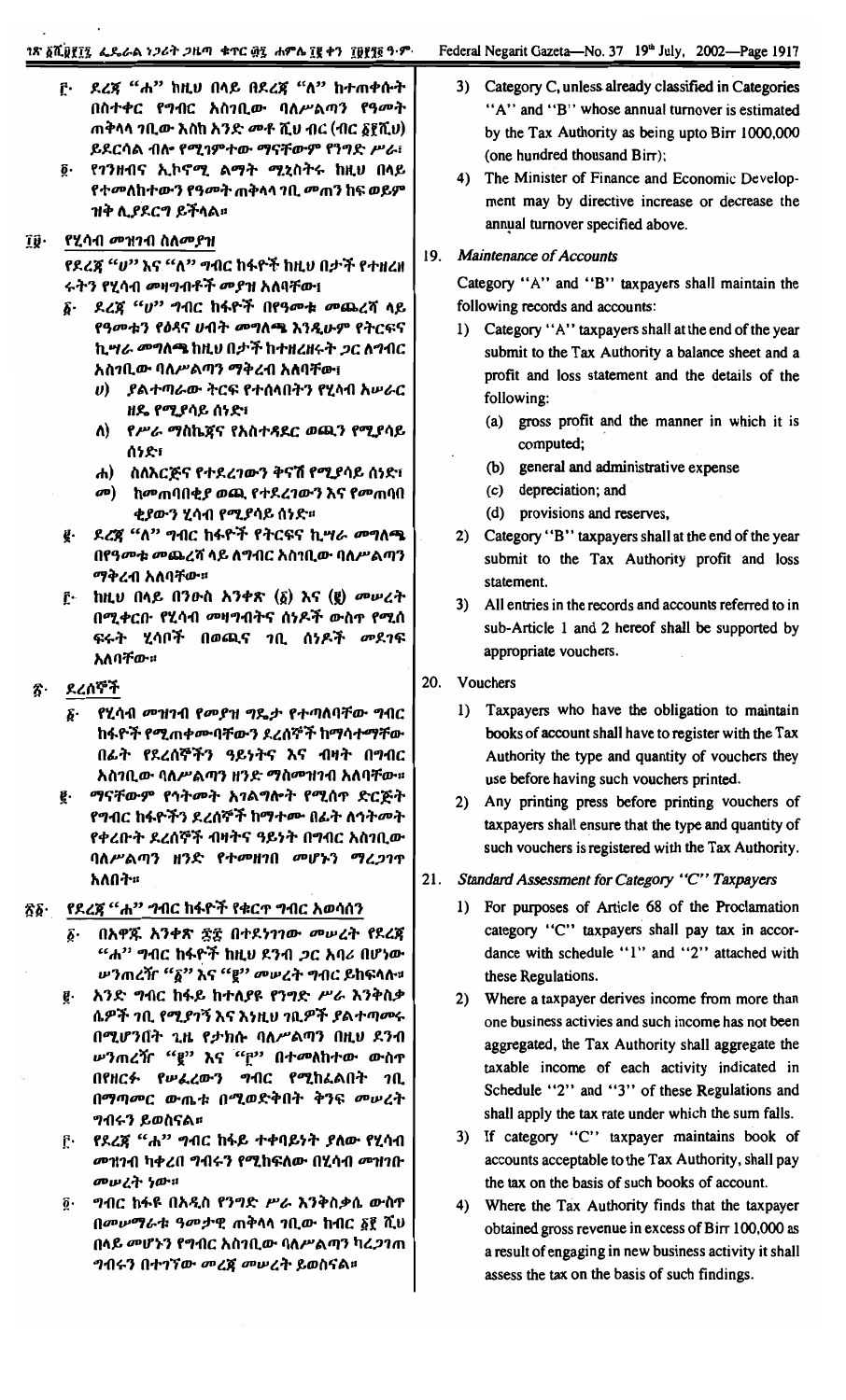#### 1ጽ ፩ሺ፱፻፲፰ ፌዴራል ነ*ጋ*ሪት ጋዜጣ ቁጥር ፴፯ ሐምሴ ፲፪ ቀን ፲፱፻፺፪ ዓ·ም·

Federal Negarit Gazeta-No. 37 19<sup>th</sup> July, 2002-page 1918

<u>& የክልል መንግሥታት እና የከተማ መስተዳድሮች ከዚህ</u> ደንብ *ጋ*ር የተ*ያያ*ዘውን የቁርጥ ግብር አወሳሰን ስሌት ማሻሻል ይችላሉ።

# <u>ጽጀ የ ገቢን ስለማስታወቅ</u>

- ፩· ማናቸውም የደረጀ "ሐ" ግብር ከፋይ፣
	- *ሀ*) በበጀት ዓመቱ *ያገኘውን* ጠቅላላ *ገ*ቢ፤
	- ለ) ከመደበኛ ሥራው በስተቀር ከሌላ ምንጭ ያገኘውን ገቢ፣
	- ሐ) ይሠራው የነበረውን መደበኛ የንግድ ሥራውን የለወጠ ከሆነ አዲሱን የንግድ ሥራ ዓይነት፣ በአዋጁ አንቀጽ ቋቋ(፪) በተገለጸው ጊዜ ውስጥ ለግብር አስገቢው ባለሥልጣን ማስታወቅ አለበት።
- g. የግብር አስገቢው ባለሥልጣን የደረጃ "ሀ<sup>ንን</sup>፤ "ለ<sup>ንን</sup> ወይም "ሐ" ግብር ከፋይ የሚያቀርበውን መግለጫ፣ ሌሎች መረጀዎችን እና የአካባቢ ሁኔታዎችን መሠረት በማድረግ ግብር ከፋዩ በተከታዩ የግብር ዘመን በደረጀው እንዲቀጥል ወይም ደረጀው እንዲሻሻል ሊወስን ይችላል።
- ፫· በኢትዮጵያ ውስጥ ነዋሪ ያልሆነ ሰው በወኪል ወይም በወኪሎች አማካኝነት የንግድ ሥራ የሚያከናውን ከሆነ፣ የገቢውን ማስታወቂያ ማቅረብና በዚህ አዋጅ *መሠረት* ሲከፈል የሚገባውን ግብር መከፈል የወኪል ወይም የወኪሎቹ እና በኢትዮጵያ ነዋሪ ያልሆነው ሰው የጋራ ኃላፊነት ነው።

#### ፟፟፟፟፟ቖ፞፝፝፝፝፟፝፟፟ *ገቢን የማስታወቂያ ሥፍራ*

- ፩· የገቢ ማስታወቂያ የሚቀርበው እንደአግባብነቱ ለፌዴራል ወይም ለክልል የግብር አስገቢ ባለሥልጣን ይሆናል።
- ከአንድ በላይ የሆነ የንግድ ሥራ ያለው በኢትዮጵያ g. *ነዋሪ የሆነ ግ*ብር ከፋይ *ገ*ቢውን ማስታወቅ የሚገባው የንግድ ሥራው ዋና መሥሪያ ቤት በሚገኝበት ቦታ ባለው የግብር አስገቢው ባለሥልጣን መሥሪያ ቤት ይሆናል።
- <u>ሮ· ማንኛውም በኢትዮጵያ ነዋሪ ያልሆነ ሰው *ገ*ቢውን</u> ማስታወቅ የሚገባው አብዛኛው የገቢ ምንጭ በተገ ንበት አካባቢ ባለው የግብር አስገቢው ባለሥልጣን መሥሪያ ቤት ይሆናል።
- <u>፩</u>· ከዚህ በላይ የተደነገገው ቢኖርም በተለየ ሁኔታ እንዲ *ፌ*ጸም በሕግ ካልተወሰነ በስተቀር ማንኛውም የክልል ግብር ከፋይ ከአንድ በላይ በሆኑ ክልሎች ወይም የከተማ መስተዳድሮች ፈቃድ አውጥቶ የንግድ ሥራ የሚያከናውን ከሆነ ገቢውን ማስታወቅ ያለበት የንግዱን ሥራ ፌቃድ ላወጣበት ክልል ወይም የከተማ *መ*ስተ*ጻ*ድር የግብር አስንቢ ባለሥልጣን ነው።

#### ግብር ቀንሶ ገቢ የማድረግ ሥርዓት ጽ፬∙

በሕግ የሰውነት መብት የተሰጣቸው ድርጅቶች፤ የመን *ግሥት መ/*ቤቶች፣ ለትርፍ *ያ*ልተቋቋሙ የግል ድርጅቶች እና መንግሥታዊ ያልሆኑ ድርጅቶች ከዚህ በታች የተዘረዘ <u>ሩትን አገልግሎቶችና ዕቃዎች ለሚያቀርቡ ግብር ከፋዮች</u> ከሚፌጽሙት ማናቸውም ክፍያ ላይ በአዋጁ አንቀጽ ያ፫(፪) *መሠረት ሁለት በመቶ (*፪ ፐርሰንት) የንግድ ትርፍ ግብር ቀንሰው ያስቀራሎ፣

- δ· በአንድ ጊዜ ግዥ ወይም በአንድ የዕቃ አቅርቦት ውል ከብር ፲ሺ በላይ ለሆነ የዕቃ አቅርቦት ከሚፈጸም ክፍያ፣
- ፪· ከዚህ በታች ለተዘረዘሩት አ*ገ*ልግሎቶች በአንድ ጊዜ *ግዥ ወይም* በአንድ የአ*ገ*ልግሎት ውል ከብር <u>ξ</u>f (አምስት መቶ ብር) በላይ በሚፈጸም ክፍያ፣

5) Regional Governments and city administrations may modify the standard assessment rate specified in the Schedules attached with these Regulations.

#### 22. Declaration of Income

- 1) Category "C" taxpayer shall within the period prescribed under Article 68(2) of the Proclamation declare to the Tax Authority:
	- (a) his annual turnover;
	- (b) the amount derived from a source other than his regular operations;
	- (c) the type of business carried on is changed;
- 2) The Tax Authority may, on the basis of declaration submitted by category "A", "B" and "C" taxpayers, and on the basis of other information and surrounding circumstances, determine whether the taxpayer shall continue in the same category or his category be changed for the following tax year.
- 3) If a non resident person operates his business activity through an agent or agents the non-resident person and the agent or agents shall be jointly responsible for submitting the declaration of income and payment of the tax thereon.
- 23. Place of Declaration of Income
	- 1) Declaration of income shall be made to the Federal or Regional Tax Authortiy, as appropriate.
	- 2) If a resident taxpayer is engaged in more than one business activities he shall declare his income to the Tax Authortiy at the place the head office of the business is situated.
	- 3) A non-resident tax payer shall declare his income to the Tax Authority at the place where he derived most of his income.
	- 4) Notwithstanding the provisions of the preceding sub-Articles, unless it is specifically otherwise provided by law, a regional tax payer who operates business with licenses issued by more than one region or city administration shall declare his income and pay the tax thereon, to the Tax Authority of each such region or city administration which issued the business license.

#### Withholding Scheme 24.

Organizations having legal personality, private nonprofit organiations and non-governmental organiations shall, pursuant to Article 53(2) of the Proclamation, withhold income tax of 2% from payments they make to tax payers providing the following goods and services.

- 1) supply of goods involving more than Birr 10,000 in any one transaction or one supply contract;
- 2) rendering of the following services involving more than Birr 500 in one transaction or one service contract: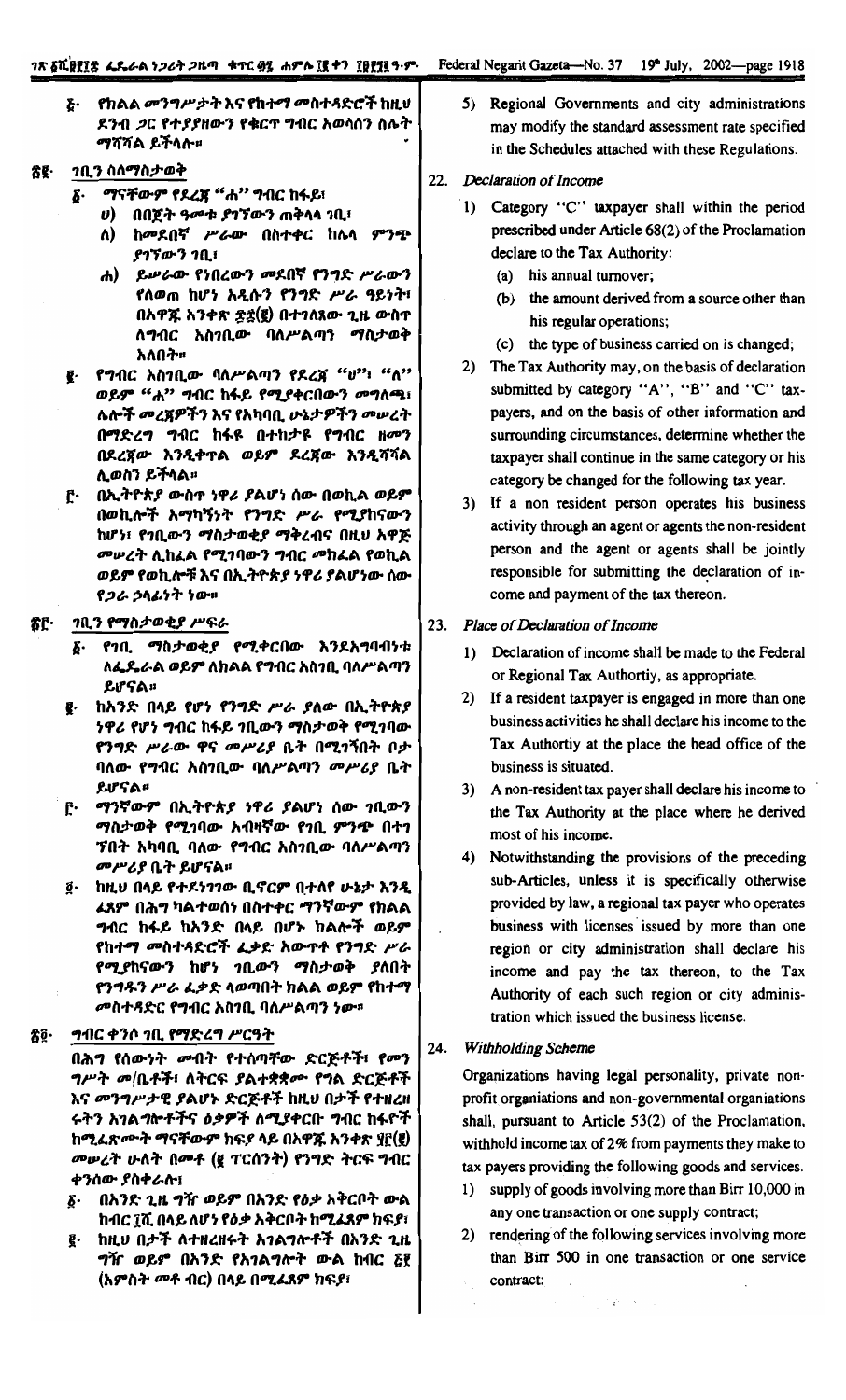#### Federal Negarit Gazeta-No. 37 19th July, 2002-Page 1919

- ለምክር አገልግሎት፣  $\boldsymbol{\theta}$
- ለዲዛይን ሥራዎች፣ ለጽሑፎች፣ ለትምሀርት ለ) *ገ*ለጸዎች እና መረጀን ለማሠራጨት ሥራዎች፣
- ለጠበቆች፣ ለሂሳብ ባለሙያዎች ፣ ለአዲተሮች  $\mathbf{d}$ እና ሴሎች ተመሳሳይ አገልግሎቶችን ለሚሰጡ፣
- መ) ሽያጭ ለሚያከናውኑ ሠራተኞች፣ የኪነ ተበብና የስፖርት ባለሙያዎች፣ የኢንሹራንስ ፖሊሲ ሻጮችን ጨምሮ ከማንኛውም ደላላ እና ሌሎችም የኮሚሽን ወኪሎች፣
- በቴሌቪዥንና በሬዲዮ ከሚተላለፉ ማስታወቂ  $\nu$ ያዎች እና የመዝናኛ ዝግጅቶች፣
- ለሥራ ተቋራጮች ከሚከፈል የአንልግሎት ዋጋ፣  $\mathcal{L}$
- ሰ) ከሳይንስ ግኝቶች እና የፌጠራ ውጤቶች ባለ*ሙ*ብ チェネシ
- ሽ) ኮምፒውተሮችን ጨምሮ ከተለያዩ ማሽነሪዎች፣ ሕንፃዎችና ሌሎች ዕቃዎች ኪራይ ፣
- ቀ) ከጥንና አንልማሎት፣
- ከልብስ ስፌት፣  $\mathbf{u}$
- ከሕተመት፣ **ナ**)
- ቸ) ከመድን ዋስትና።
- <u>ድ የ</u>1ንዘብና ኤኮኖሚ ልማት ሚኒስትር ከተከፋይ ሂሳብ ላይ ግብር ተቀናሽ የሚደረግባቸውን የሥራ ዘርፎች ዝርዝር ሊያሻሽል ወይም የ1ንዘቡን መጠን ከፍ ወይም ዝቅ ሊያደርግ ይችላል።
- በአንድ ጊዜ ሊፈጸም የሚገባውን ግዥ ታክሱ ተቀንሶ õ. ቀሪ እንዳይደረግ በማሰብ ከፋፍሎ በተለያየ ሰነድ መፈጸም በአዋጁ በተደነገገው መሠረት በወንጀል የሚያስቀጣ ይሆናልቶ
- ግብር ቀንሶ ገቢ የማድረግ ኃሳፊነት የተጣለበት ሰው ግዴታ ፳፩·
	- ከዚህ በላይ በአንቀጽ ፳፬ ለተዘረዘሩት ዕቃዎችና б. አገልግሎቶች ከሚፈጸም ክፍያ ላይ ግብር ቀንሶ ገቢ ማድረግ ያለበት ሰው የሚከተሉት ግዴታዎች ይኖሩ በታል፣
		- *ግ*ብር ለተቀነሰበት ሰው ተከታታይ ቁ**ተር ያ**ለው  $\boldsymbol{\theta}$ ሕ*ጋ*ዊ ደረሰኝ ይሰጣል፣
		- ክፍይ የተፈጸመስትን የእያንዳንዱን ሰው ስም  $\Lambda$ እና የሥራ አድራሻ፤ የግብር ከፋይ መለያ ቁጥሩን (የተሰጠ ከሆነ) በወሩ ውስጥ ለተጠቀሰው ሰው የተከፈለውን ገንዘብ አጠቃላይ ድምር፣ ተቀናሽ የተደረገውን ግብር ልክ፣ ከግብር አስገቢው ባለሥልጣን በሚሰጠው ቅጽ በየወሩ ምልቶ **ያቀርባል።**
		- ሐ) በወሩ ውስጥ ከተከፌሉ ሂሣቦች ላይ ተቀንሶ ቀሪ *መ*ደረግ የሚገባውን አጠቃላይ ሂሣብ ከዚህ በላይ በንውስ አንቀጽ  $(\delta)$   $(\Lambda)$  ከተመለከተው ቅጽ *ጋ*ር ለግብሩ ባለሥልጣን ገቢ *ያ*ደር*ጋ*ል።

s Kan

የግብር አስገቢው ባለሥልጣን በተራ ፊደል (ለ) የተመለከተውን ቅጽ አዘ*ጋ*ጅቶ ያሥራጫል፡፡

#### ክፍል ፯ ልዩ ልዩ

- *መረጀ* ስለመስጠት ኛ፤·
	- መረጃ የሚሰጠው በአዋጁ አንቀጽ ፴፱ በተፈቀደው ዓይነት ብቻ ሆኖ ይህም መረጃ ሲሰጥ የሚችለው መረጃውን የፈለገው ሰው ለግብር አስነቢው ባለሥልጣን የበላይ ኃላፊ <u> ተያቄ ሲያቀርብ እና የግብር አስገቢው ባለሥልጣን የበላይ |</u> *ኃ*ላፊ በጽሑፍ ሲፈቅድ ይሆናል፡፡
- $(a)$ consultancy service;
- designs, written materials, lectures and dis- $(b)$ semination of information;
- lawyers, accountants, auditors and other  $(c)$ services of similar nature;
- (d) sales persons, arts and sports professionals, and borkers including insurance borkers and other commisssion agents;
- advertisements and entertainment programs  $(e)$ for television and radio broadcasts;
- $(f)$ construction services;
- advertisement services;  $(g)$
- patents for scientific and intellectual works;  $(h)$
- rent for lease of machineries building and other  $(i)$ goods including computers;
- maintenance services  $(i)$
- (k) tailoring;
- $(I)$  printing;
- (m) insurance,
- The Minister of Finance and Economic Develop- $3)$ ment may be directive increase or decrease the list of goods and services or the threshold.
- $4)$ Splitting procurements which otherwise should be made in a single transaction, with the intention of hindering the withholding of tax, shall be a criminal offence punishable under the Proclamation.
- **Obligations of Withholding Agents** 25.
	- Any person who by law is required to withhold tax  $\mathbf{1}$ from payments to be made for the supply of goods or rendering of services listed under Article 24 above shall have the following obligations:
		- issue serially numbered official receipt to per- $(a)$ sons and organizations from whom tax is withheld;
		- fill in a form to be supplied by the Tax  $(b)$ Authority the name, the tax payer identification number (if supplied) of a person or organization to whom payment'is made, and the total amount of money paid and tax withheld;
		- person and organization withholding the tax  $(c)$ shall transfer to the Tax Authority the amount withheld within the month, together with the form indicated under Sub-Article (1) above.
		- 2) The Tax Authority shall prepare and distribute the form mentioned under (b) above.

#### PART<sub>7</sub>

# Miscellaneous

Information 2 things and Information shall be supplied only, to the extent authorized by Article 39 of the Proclamation, where a person seeking the information submits a written request to the head of the Tax Authority; and the head of the Tax Authority authorizes in writing the supply of such information; the state of the state of the state  $\partial S_{\alpha\beta}$  .

e Sign 료쓰시다

 $\mathbf{z}$ 

26.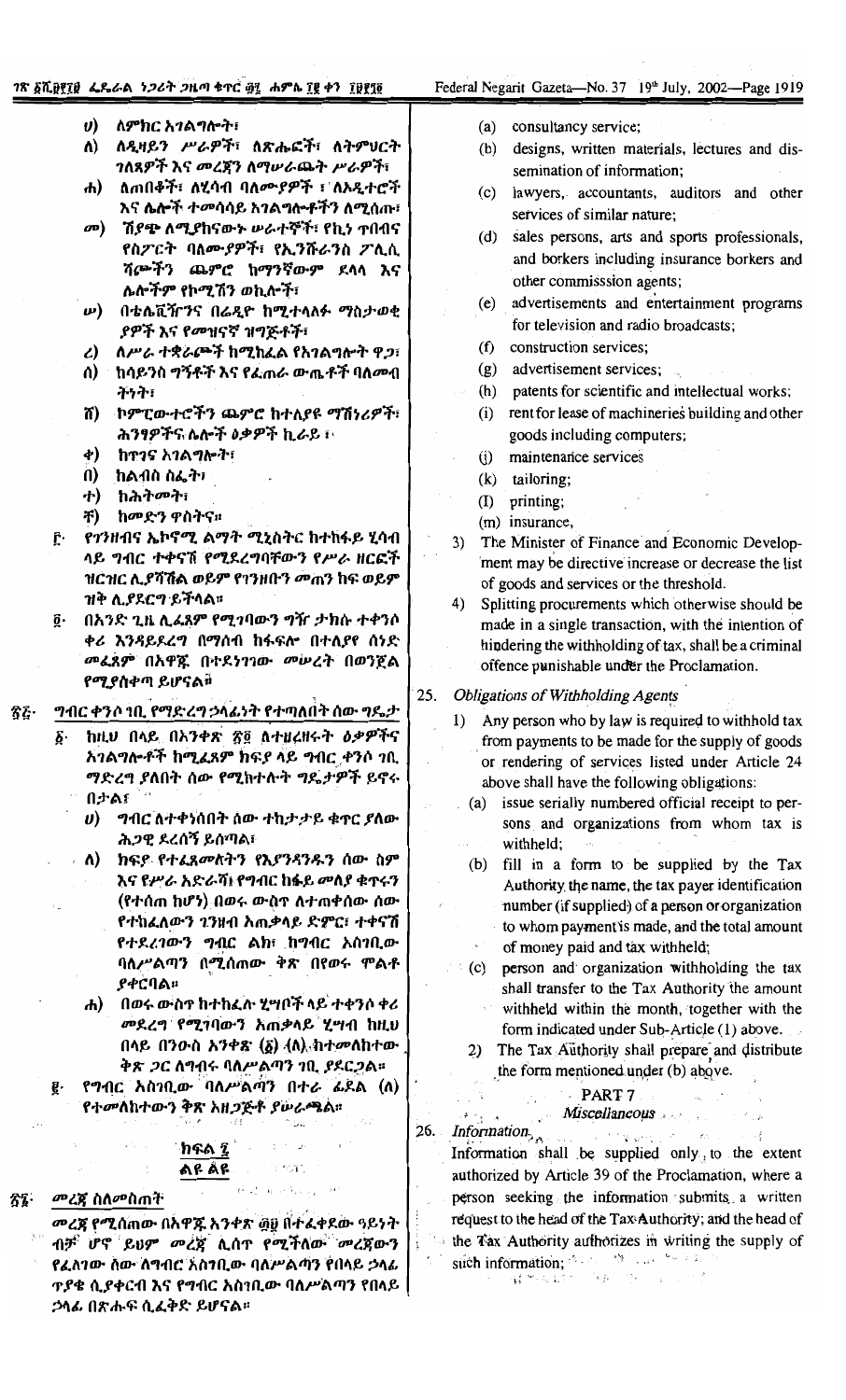- መመሪያ የማውጣት ሥልጣን ፳፯· የንቢዎች ሚኒስትር ለዚህ ደንብ አፈፃፀም የሚረ*ዱ መመሪያ* ዎችን ለማውጣት ይችላል።
- መሻር  $\delta \bar{x}$ የገቢ ግብር ደንብ ቁጥር ፪፻፶፰/፲፱፻፷፪ በዚህ ደንብ ተሽሯል።
- ደንቡ የሚፀናበት ቀን XÛ∙

ይህ ደንብ ከሐምሌ ፲፪ ቀን ፲፱፻፺፬ ዓ.ም ጀምሮ የጸና ይሆናል።

አዲስ አበባ ሐምሌ ፲፪ ቀን ፲፱፻፺፬ ዓ.ም.

# መለስ ዜናዊ የኢትዮጵያ ፌዴራላዊ ዲሞክራሲያዊ ሪፐብሊክ ጠቅላይ ሚኒስትር

#### 27. Directives

The Minister of Revenue may issue directives for the proper implementation of these Regulations.

28. Repeal

The Income Tax Regulations No. 258/1962 is repealed by those Regulations.

29. Effective Date

These Regulations shall come into force as of the 19<sup>th</sup> day of July, 2002.

Done at Addis Ababa, this 19th day of July, 2002.

# MELES ZENAWI PRIME MINISTER OF THE FEDERAL DEMOCRTIC REPUBLIC OF ETHIOPIA

ብርሃንና ሰላም ማተሚያ ድርጅት ታተመ BERHANENA SELAM PRINTING ENTERPRISE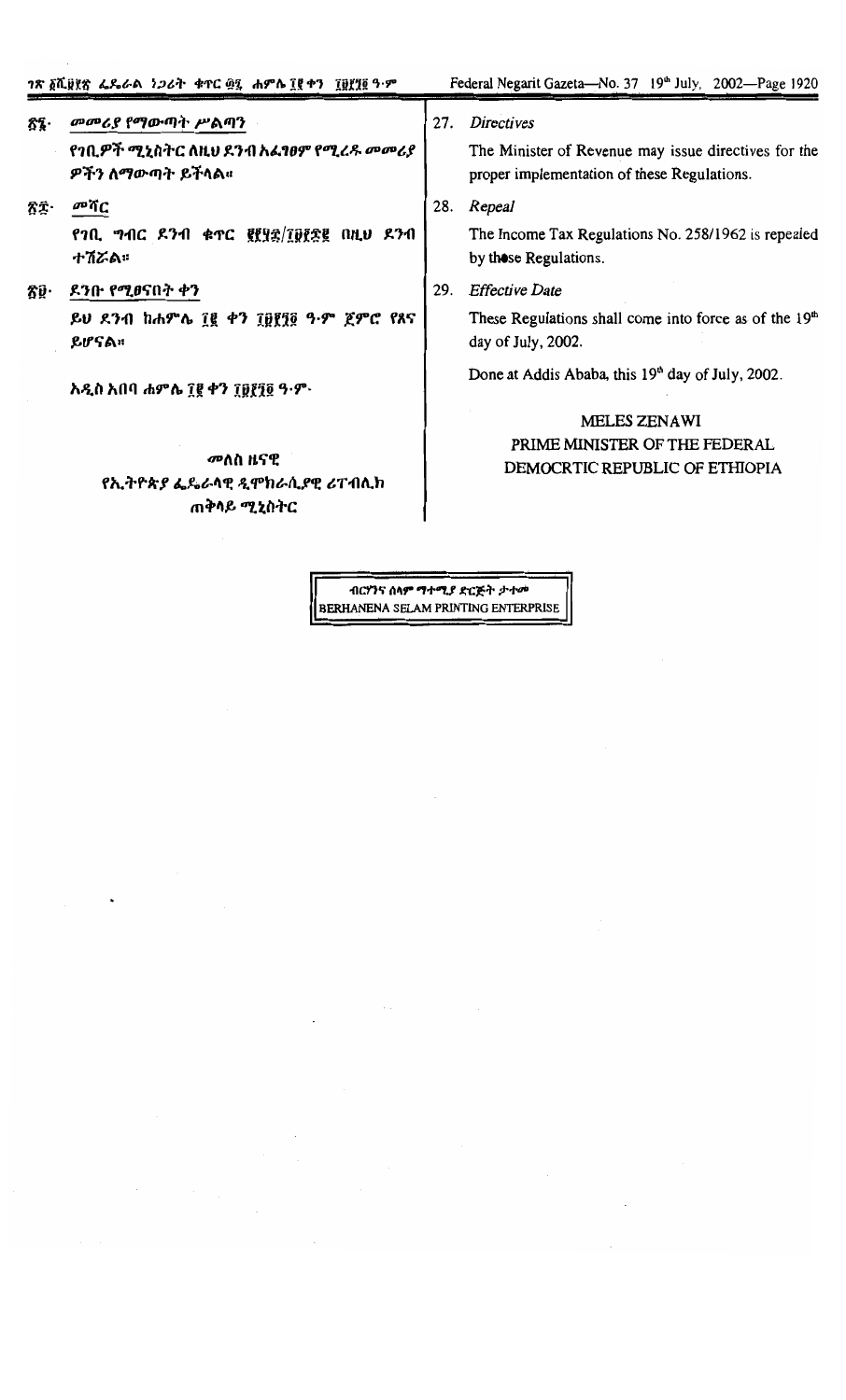| ינ<br>יו       |
|----------------|
| וס הסגיש<br>77 |
| ر<br>مبر<br>4  |
| лhс<br>Т       |
| tac ĝi         |
| うづみ            |
| ig c           |
| i prz          |
|                |

×.

| ווצליא                                                                       |
|------------------------------------------------------------------------------|
|                                                                              |
|                                                                              |
|                                                                              |
|                                                                              |
|                                                                              |
|                                                                              |
|                                                                              |
|                                                                              |
|                                                                              |
|                                                                              |
|                                                                              |
|                                                                              |
| こうかい ごうがん                                                                    |
|                                                                              |
|                                                                              |
|                                                                              |
|                                                                              |
|                                                                              |
|                                                                              |
|                                                                              |
|                                                                              |
|                                                                              |
| へんてつ                                                                         |
|                                                                              |
|                                                                              |
|                                                                              |
|                                                                              |
|                                                                              |
|                                                                              |
|                                                                              |
|                                                                              |
|                                                                              |
|                                                                              |
|                                                                              |
|                                                                              |
|                                                                              |
|                                                                              |
|                                                                              |
|                                                                              |
|                                                                              |
|                                                                              |
|                                                                              |
|                                                                              |
|                                                                              |
|                                                                              |
|                                                                              |
|                                                                              |
|                                                                              |
|                                                                              |
|                                                                              |
|                                                                              |
|                                                                              |
|                                                                              |
| $HCA$ eal $h_{\alpha}$ for for $f_{\beta}$ and $f_{\gamma}$ and $f_{\gamma}$ |
|                                                                              |
|                                                                              |
| ww                                                                           |

| t.<br>4<br>$\vec{5}$<br>37/Ac<br>8<br>33<br>32<br>မွ<br>$\overline{z}$<br>24 አል <i>ጋና ፍራ</i> ሽ መሰራትና<br>23<br>22<br>21<br>$\vec{e}$<br>35 97919 70897 7976 798<br>34 Vony 79R<br>29<br>28<br>9<br>25<br>8<br>17<br><b>G</b><br>$\frac{1}{4}$<br>$\vec{\omega}$<br>$\vec{v}$<br>$\equiv$<br>6<br>ಹ<br>$\vec{0}$<br>$\overline{6}$<br>$\infty$<br>$\omega$<br>თ<br>c<br>$\overline{\phantom{a}}$<br>N<br>┙<br>アーチンロ こうさん<br><b>INAC ANA-4-PT</b><br> የምግብ ዘይትና ፋንሎ<br>フレック アクラム<br>しょうきょう<br>よりりり キナリ プクリロク<br><b>905767 0997 798</b><br>97979<br> ጠቅሳላ ኢንዱስትሪዎች /በፋብሪካ<br>489 AM 79R<br>የጫጣ ንግድና ዕድሳት<br><b>1755 APA 77R</b><br><b>FA70075 እንሰባት ተዋጽኦ ንግድ</b><br>UCOGG to and to go of<br>far<br>1707<br>ひんきょうそう<br>りょくきんら<br><b>PCRO 77R</b><br>ハーンアクト<br>ትአጥር ቻቸዋተ የብቶ የጋም<br>آف<br>አቃ በኢቃ ልውውጥ<br>أحالمساكم للها<br>anc. anc+5 hc 772<br>ものり フク欠 イチ<br>ぶんし<br>TCY/1919/792<br><b>Athat?</b><br>$\mathbf{z}_2$<br>ብረታ ብረትና የሀንፃ ሙሣሪያዎች ንግድ<br>هاا+<br>ለዩ ለዩ የሽቀጣ ሽቀንና የምግብ<br>መዋዕለ ሀጻናት/የግል/<br>أمعمل<br>$600hc \lambda$<br>የወጉ ቤትና የገበታ<br>よやぞんぐりぞこりつこうりん ようにんや<br><b>7h 78VS</b><br>ንግድ<br>ごてい しょうき<br>そんらん<br>መሰዋወጫ<br>どつりた さいか<br>መስጫ/ሳውንዖራ/<br>ياملا<br>う<br>798<br>779<br>778<br>ንግድ<br>ንግድና<br>صيران<br>いっとう<br>Tews<br>RCRI<br>9748<br>مصهيز<br>25<br>$\frac{23}{2}$<br>25<br>25<br>23<br>23<br>$\overline{50}$<br>$\overline{0}$<br>20<br>$\overline{\circ}$<br>$\overline{\circ}$<br>51<br><u>51</u><br>$\overline{5}$<br>$\overline{\circ}$<br>$\overline{0}$<br>$\overline{0}$<br>$\overline{\circ}$<br>$\overline{\circ}$<br>$ \bar{\circ} $<br>$\overline{\circ}$<br>$\overline{\circ}$<br>$\overline{\phantom{0}}$<br>$\overline{8}$<br>5<br>15<br>14<br>$\overline{1}$<br>14<br>14<br>$\overline{1}$<br>$\overline{3}$<br>13<br>$\overline{\circ}$<br>$\overline{\circ}$<br>15<br>11 m.<br>ĕ<br>0009<br>0009<br>0009<br>0009<br>0009<br>0009<br>0009<br>0009<br>5217<br>0009<br>0009<br>0009<br>0009<br>0009<br>0009<br>0009<br>0009<br>0009<br>0009<br>0009<br>0009<br>0009<br>0009<br>0009<br>0009<br>0009<br>0009<br>0009<br>0009<br>0081<br>4800<br>4800<br>5217<br>5217<br>0009<br>0009<br>00001<br>$\overline{130}$<br>š<br>$\overline{130}$<br>130<br>$\overline{110}$<br>$\overline{130}$<br>$\overline{5}$<br>$\bar{5}$<br>$\infty$<br>$\infty$<br>$\infty$<br>$_{\rm 80}$<br>$\infty$<br>$\infty$<br>$\infty$<br>$\infty$<br>$\infty$<br>$\infty$<br>$\infty$<br>$\infty$<br>$\infty$<br>80<br>$\infty$<br>$\infty$<br>$\infty$<br>$\infty$<br>$\infty$<br>$\infty$<br>$\boldsymbol{\delta}$<br>$\boldsymbol{\delta}$<br>$\infty$<br>$\infty$<br>$\infty$<br>$\infty$<br>$\infty$<br>$\infty$<br>$\infty$<br>8<br>$-10001$<br>15000<br>255<br>255<br>255<br>225<br>225<br>225<br>255<br><b>180</b><br>081<br>$\overline{180}$<br>081<br>$\frac{180}{2}$<br>180<br><b>180</b><br>$\overline{180}$<br>180<br>$\overline{180}$<br>081<br>$\overline{180}$<br>180<br>180<br>081<br>180<br><b>180</b><br>081<br><b>180</b><br><b>180</b><br><b>180</b><br>$\overline{180}$<br>$\overline{180}$<br>180<br>$\overline{180}$<br>$\overline{180}$<br>081<br>$\overline{081}$<br>$\overline{180}$<br>$\overline{180}$<br>15001-<br>poooz<br>280<br>280<br>280<br>280<br>280<br>280<br>280<br>$^{280}$<br>280<br>280<br>280<br>280<br>280<br>280<br>280<br>380<br>380<br>380<br>380<br>340<br>$\mathfrak{z}_4$<br>340<br>280<br>280<br>280<br>280<br>280<br>$^{280}$<br>$^{280}$<br>280<br>280<br>380<br>$^{280}$<br>280<br>087<br>280<br>$^{280}$<br>20001-<br>25000<br>380<br>380<br>380<br>815<br>815<br>815<br>455<br>455<br>455<br>380<br>380<br>380<br>380<br>380<br>380<br>380<br>380<br>380<br>380<br>380<br>380<br>380<br>380<br>380<br>380<br>380<br>380<br>380<br>380<br>$08\epsilon$<br>380<br><b>S18</b><br>380<br>380<br>380<br>380<br>380<br>25001<br>oooog<br>£19<br>613<br>480<br>480<br>480<br>480<br>615<br>480<br>480<br>480<br>480<br>480<br>480<br>480<br>480<br>480<br>480<br>480<br>480<br>480<br>480<br>480<br>705<br>480<br>480<br>480<br>480<br>480<br>480<br>480<br>480<br>480<br>480<br>480<br>705<br>202<br>202<br>10000<br>35000<br>089<br>£68<br>089<br>0£9<br>030<br>030<br>£68<br>£68<br>£68<br>030<br>030<br>030<br>030<br>030<br>030<br>030<br>030<br>030<br>030<br>030<br>030<br>030<br>030<br>030<br>030<br>030<br>030<br>0£9<br>030<br>030<br>630<br>030<br>030<br>030<br>788<br>788<br>788<br>35001-<br>40000<br>10801<br>1080<br>1080<br>0801<br>66<br>096<br>096<br>$08\ell$<br>$08\ell$<br>08L<br>082<br>$08\ell$<br>$08\ell$<br>08L<br>082<br>$08\ell$<br>082<br>$\frac{180}{2}$<br>$-180$<br>08L<br>$08\ell$<br>$^{180}$<br>$^{082}$<br>082<br>08L<br>$08\ell$<br>$08\ell$<br>082<br>08L<br>$\frac{8}{2}$<br>$08\ell$<br>$08\ell$<br>082<br>082<br>08L<br>08L<br>08L<br>$40001 -$<br>45000<br>1268<br>1133<br>1268<br>1133<br>1268<br>1133<br>1268<br>086<br>030<br>030<br>030<br>086<br>030<br>030<br>030<br>0.66<br>086<br>086<br>030<br>086<br>030<br>030<br>030<br>030<br>030<br>030<br>030<br>030<br>030<br>030<br>030<br>030<br>086<br>030<br>030<br>030<br>030<br>45001-<br>0801<br>1455<br>1455<br>1080<br>1080<br>1080<br>1080<br>0801<br>1080<br>0801<br>1305<br>1305<br>1080<br>0801<br>1080<br>1080<br>0801<br>1080<br>0801<br>1080<br>1080<br>1455<br>1305<br>1080<br>1080<br>0801<br>0801<br>1080<br>1080<br>1080<br>0801<br>1080<br>0801<br>0801<br>1080<br>1455<br>0801<br>$-10005$<br>55000<br>1230<br>1230<br>1230<br>1230<br>1230<br>1643<br>1643<br>1230<br>1230<br>1230<br>1230<br>1230<br>1230<br>1643<br>1478<br>1230<br>1230<br>1230<br>1230<br>1230<br>1230<br>1230<br>1230<br>1230<br>1230<br>1230<br>1230<br>1230<br>1230<br>1478<br>1478<br>1230<br>1230<br>1230<br>1230<br>1230<br>643<br>coooo<br>$-1005$<br>1380<br>1380<br>1380<br>1380<br>1380<br>1380<br>1380<br>1830<br>1650<br>1380<br>1380<br>1830<br>1650<br>1380<br>1380<br>1380<br>1380<br>1380<br>1650<br>1380<br>1380<br>1380<br>1380<br>1380<br>$\frac{1380}{ }$<br>1380<br>1830<br>1380<br>1380<br>1380<br>1380<br>1380<br>1380<br>1380<br>1380<br>1380<br>0830<br>$-10009$<br>00099<br>2050<br>2050<br>2050<br>2050<br>1530<br>1530<br>1530<br>1530<br>1530<br>1823<br>1530<br>1530<br>1530<br>1530<br>1530<br>1530<br>1823<br>1530<br>1530<br>1530<br>1530<br>1530<br>1530<br>1530<br>1530<br>1530<br>1530<br>1530<br>1530<br>1530<br>1823<br>1530<br>1530<br>1530<br>1530<br>1530<br>1530<br>10002<br>2300<br>2300<br>2300<br>2020<br>2020<br>2300<br>2020<br>1680<br>1650<br>1643<br>1635<br>1680<br>1635<br>1605<br>1665<br>1643<br>1643<br>1635<br>1605<br>1605<br>1605<br>1605<br>1605<br>1643<br>1628<br>1628<br>1620<br>1605<br>1605<br>1605<br>1605<br>1605<br>1680<br>1635<br>1635<br>1605<br>1605 |             | スワカル | <b>DJUL4</b>     |  |  | 204 | POZNLANT | $9 - 4 - 9$ | セイリ |  | mm <sub>3</sub> ACh35 P&CT | カラブ |                   |                  | $\iota$ Wa $\vartheta$ |                                          |                |
|------------------------------------------------------------------------------------------------------------------------------------------------------------------------------------------------------------------------------------------------------------------------------------------------------------------------------------------------------------------------------------------------------------------------------------------------------------------------------------------------------------------------------------------------------------------------------------------------------------------------------------------------------------------------------------------------------------------------------------------------------------------------------------------------------------------------------------------------------------------------------------------------------------------------------------------------------------------------------------------------------------------------------------------------------------------------------------------------------------------------------------------------------------------------------------------------------------------------------------------------------------------------------------------------------------------------------------------------------------------------------------------------------------------------------------------------------------------------------------------------------------------------------------------------------------------------------------------------------------------------------------------------------------------------------------------------------------------------------------------------------------------------------------------------------------------------------------------------------------------------------------------------------------------------------------------------------------------------------------------------------------------------------------------------------------------------------------------------------------------------------------------------------------------------------------------------------------------------------------------------------------------------------------------------------------------------------------------------------------------------------------------------------------------------------------------------------------------------------------------------------------------------------------------------------------------------------------------------------------------------------------------------------------------------------------------------------------------------------------------------------------------------------------------------------------------------------------------------------------------------------------------------------------------------------------------------------------------------------------------------------------------------------------------------------------------------------------------------------------------------------------------------------------------------------------------------------------------------------------------------------------------------------------------------------------------------------------------------------------------------------------------------------------------------------------------------------------------------------------------------------------------------------------------------------------------------------------------------------------------------------------------------------------------------------------------------------------------------------------------------------------------------------------------------------------------------------------------------------------------------------------------------------------------------------------------------------------------------------------------------------------------------------------------------------------------------------------------------------------------------------------------------------------------------------------------------------------------------------------------------------------------------------------------------------------------------------------------------------------------------------------------------------------------------------------------------------------------------------------------------------------------------------------------------------------------------------------------------------------------------------------------------------------------------------------------------------------------------------------------------------------------------------------------------------------------------------------------------------------------------------------------------------------------------------------------------------------------------------------------------------------------------------------------------------------------------------------------------------------------------------------------------------------------------------------------------------------------------------------------------------------------------------------------------------------------------------------------------------------------------------------------------------------------------------------------------------------------------------------------------------------------------------------------------------------------------------------------------------------------------------------------------------------------------------------------------------------------------------------------------------------------------------------------------------------------------------------------------------------------------------------------------------------------------------------------------------------------------------------------------------------------------------------------------------------------------------------------------------------------------------------------------------------------------------------------------------------------------------------------------------------------------------------------------------------------------------------------------------------------------------------------------------------------------------------------------------------------------------------------------------------------------------------------------------------------------------------------------------------------------------------------------------------------------|-------------|------|------------------|--|--|-----|----------|-------------|-----|--|----------------------------|-----|-------------------|------------------|------------------------|------------------------------------------|----------------|
|                                                                                                                                                                                                                                                                                                                                                                                                                                                                                                                                                                                                                                                                                                                                                                                                                                                                                                                                                                                                                                                                                                                                                                                                                                                                                                                                                                                                                                                                                                                                                                                                                                                                                                                                                                                                                                                                                                                                                                                                                                                                                                                                                                                                                                                                                                                                                                                                                                                                                                                                                                                                                                                                                                                                                                                                                                                                                                                                                                                                                                                                                                                                                                                                                                                                                                                                                                                                                                                                                                                                                                                                                                                                                                                                                                                                                                                                                                                                                                                                                                                                                                                                                                                                                                                                                                                                                                                                                                                                                                                                                                                                                                                                                                                                                                                                                                                                                                                                                                                                                                                                                                                                                                                                                                                                                                                                                                                                                                                                                                                                                                                                                                                                                                                                                                                                                                                                                                                                                                                                                                                                                                                                                                                                                                                                                                                                                                                                                                                                                                                                                                                                                                                                        |             |      |                  |  |  |     |          |             |     |  |                            |     | $-10002$<br>75000 |                  | $-10092$<br>00008      | 10008<br>85000<br>-10098                 | 00006<br>00096 |
|                                                                                                                                                                                                                                                                                                                                                                                                                                                                                                                                                                                                                                                                                                                                                                                                                                                                                                                                                                                                                                                                                                                                                                                                                                                                                                                                                                                                                                                                                                                                                                                                                                                                                                                                                                                                                                                                                                                                                                                                                                                                                                                                                                                                                                                                                                                                                                                                                                                                                                                                                                                                                                                                                                                                                                                                                                                                                                                                                                                                                                                                                                                                                                                                                                                                                                                                                                                                                                                                                                                                                                                                                                                                                                                                                                                                                                                                                                                                                                                                                                                                                                                                                                                                                                                                                                                                                                                                                                                                                                                                                                                                                                                                                                                                                                                                                                                                                                                                                                                                                                                                                                                                                                                                                                                                                                                                                                                                                                                                                                                                                                                                                                                                                                                                                                                                                                                                                                                                                                                                                                                                                                                                                                                                                                                                                                                                                                                                                                                                                                                                                                                                                                                                        |             |      |                  |  |  |     |          |             |     |  |                            |     | 1680              | 1755             | 1830                   | 506I                                     | 2000           |
|                                                                                                                                                                                                                                                                                                                                                                                                                                                                                                                                                                                                                                                                                                                                                                                                                                                                                                                                                                                                                                                                                                                                                                                                                                                                                                                                                                                                                                                                                                                                                                                                                                                                                                                                                                                                                                                                                                                                                                                                                                                                                                                                                                                                                                                                                                                                                                                                                                                                                                                                                                                                                                                                                                                                                                                                                                                                                                                                                                                                                                                                                                                                                                                                                                                                                                                                                                                                                                                                                                                                                                                                                                                                                                                                                                                                                                                                                                                                                                                                                                                                                                                                                                                                                                                                                                                                                                                                                                                                                                                                                                                                                                                                                                                                                                                                                                                                                                                                                                                                                                                                                                                                                                                                                                                                                                                                                                                                                                                                                                                                                                                                                                                                                                                                                                                                                                                                                                                                                                                                                                                                                                                                                                                                                                                                                                                                                                                                                                                                                                                                                                                                                                                                        |             |      |                  |  |  |     |          |             |     |  |                            |     | 1680              | 1755             | 1830                   | 1905                                     | 2000           |
|                                                                                                                                                                                                                                                                                                                                                                                                                                                                                                                                                                                                                                                                                                                                                                                                                                                                                                                                                                                                                                                                                                                                                                                                                                                                                                                                                                                                                                                                                                                                                                                                                                                                                                                                                                                                                                                                                                                                                                                                                                                                                                                                                                                                                                                                                                                                                                                                                                                                                                                                                                                                                                                                                                                                                                                                                                                                                                                                                                                                                                                                                                                                                                                                                                                                                                                                                                                                                                                                                                                                                                                                                                                                                                                                                                                                                                                                                                                                                                                                                                                                                                                                                                                                                                                                                                                                                                                                                                                                                                                                                                                                                                                                                                                                                                                                                                                                                                                                                                                                                                                                                                                                                                                                                                                                                                                                                                                                                                                                                                                                                                                                                                                                                                                                                                                                                                                                                                                                                                                                                                                                                                                                                                                                                                                                                                                                                                                                                                                                                                                                                                                                                                                                        |             |      |                  |  |  |     |          |             |     |  |                            |     | 1680              | 1755             | 1830                   | 506I                                     | 2000           |
|                                                                                                                                                                                                                                                                                                                                                                                                                                                                                                                                                                                                                                                                                                                                                                                                                                                                                                                                                                                                                                                                                                                                                                                                                                                                                                                                                                                                                                                                                                                                                                                                                                                                                                                                                                                                                                                                                                                                                                                                                                                                                                                                                                                                                                                                                                                                                                                                                                                                                                                                                                                                                                                                                                                                                                                                                                                                                                                                                                                                                                                                                                                                                                                                                                                                                                                                                                                                                                                                                                                                                                                                                                                                                                                                                                                                                                                                                                                                                                                                                                                                                                                                                                                                                                                                                                                                                                                                                                                                                                                                                                                                                                                                                                                                                                                                                                                                                                                                                                                                                                                                                                                                                                                                                                                                                                                                                                                                                                                                                                                                                                                                                                                                                                                                                                                                                                                                                                                                                                                                                                                                                                                                                                                                                                                                                                                                                                                                                                                                                                                                                                                                                                                                        |             |      |                  |  |  |     |          |             |     |  |                            |     | 0891              | 1755             | 1830                   |                                          | 2000           |
|                                                                                                                                                                                                                                                                                                                                                                                                                                                                                                                                                                                                                                                                                                                                                                                                                                                                                                                                                                                                                                                                                                                                                                                                                                                                                                                                                                                                                                                                                                                                                                                                                                                                                                                                                                                                                                                                                                                                                                                                                                                                                                                                                                                                                                                                                                                                                                                                                                                                                                                                                                                                                                                                                                                                                                                                                                                                                                                                                                                                                                                                                                                                                                                                                                                                                                                                                                                                                                                                                                                                                                                                                                                                                                                                                                                                                                                                                                                                                                                                                                                                                                                                                                                                                                                                                                                                                                                                                                                                                                                                                                                                                                                                                                                                                                                                                                                                                                                                                                                                                                                                                                                                                                                                                                                                                                                                                                                                                                                                                                                                                                                                                                                                                                                                                                                                                                                                                                                                                                                                                                                                                                                                                                                                                                                                                                                                                                                                                                                                                                                                                                                                                                                                        |             |      |                  |  |  |     |          |             |     |  |                            |     | 1680              | 1755             | 1830                   | $rac{1}{100}$                            | 2000           |
|                                                                                                                                                                                                                                                                                                                                                                                                                                                                                                                                                                                                                                                                                                                                                                                                                                                                                                                                                                                                                                                                                                                                                                                                                                                                                                                                                                                                                                                                                                                                                                                                                                                                                                                                                                                                                                                                                                                                                                                                                                                                                                                                                                                                                                                                                                                                                                                                                                                                                                                                                                                                                                                                                                                                                                                                                                                                                                                                                                                                                                                                                                                                                                                                                                                                                                                                                                                                                                                                                                                                                                                                                                                                                                                                                                                                                                                                                                                                                                                                                                                                                                                                                                                                                                                                                                                                                                                                                                                                                                                                                                                                                                                                                                                                                                                                                                                                                                                                                                                                                                                                                                                                                                                                                                                                                                                                                                                                                                                                                                                                                                                                                                                                                                                                                                                                                                                                                                                                                                                                                                                                                                                                                                                                                                                                                                                                                                                                                                                                                                                                                                                                                                                                        |             |      |                  |  |  |     |          |             |     |  |                            |     | 1680              | 1755             | 1830                   | 1905                                     | 2000           |
|                                                                                                                                                                                                                                                                                                                                                                                                                                                                                                                                                                                                                                                                                                                                                                                                                                                                                                                                                                                                                                                                                                                                                                                                                                                                                                                                                                                                                                                                                                                                                                                                                                                                                                                                                                                                                                                                                                                                                                                                                                                                                                                                                                                                                                                                                                                                                                                                                                                                                                                                                                                                                                                                                                                                                                                                                                                                                                                                                                                                                                                                                                                                                                                                                                                                                                                                                                                                                                                                                                                                                                                                                                                                                                                                                                                                                                                                                                                                                                                                                                                                                                                                                                                                                                                                                                                                                                                                                                                                                                                                                                                                                                                                                                                                                                                                                                                                                                                                                                                                                                                                                                                                                                                                                                                                                                                                                                                                                                                                                                                                                                                                                                                                                                                                                                                                                                                                                                                                                                                                                                                                                                                                                                                                                                                                                                                                                                                                                                                                                                                                                                                                                                                                        |             |      |                  |  |  |     |          |             |     |  |                            |     |                   |                  |                        |                                          |                |
|                                                                                                                                                                                                                                                                                                                                                                                                                                                                                                                                                                                                                                                                                                                                                                                                                                                                                                                                                                                                                                                                                                                                                                                                                                                                                                                                                                                                                                                                                                                                                                                                                                                                                                                                                                                                                                                                                                                                                                                                                                                                                                                                                                                                                                                                                                                                                                                                                                                                                                                                                                                                                                                                                                                                                                                                                                                                                                                                                                                                                                                                                                                                                                                                                                                                                                                                                                                                                                                                                                                                                                                                                                                                                                                                                                                                                                                                                                                                                                                                                                                                                                                                                                                                                                                                                                                                                                                                                                                                                                                                                                                                                                                                                                                                                                                                                                                                                                                                                                                                                                                                                                                                                                                                                                                                                                                                                                                                                                                                                                                                                                                                                                                                                                                                                                                                                                                                                                                                                                                                                                                                                                                                                                                                                                                                                                                                                                                                                                                                                                                                                                                                                                                                        |             |      |                  |  |  |     |          |             |     |  |                            |     | 1680              | 1755             | 0£81                   | 5061                                     | 2000           |
|                                                                                                                                                                                                                                                                                                                                                                                                                                                                                                                                                                                                                                                                                                                                                                                                                                                                                                                                                                                                                                                                                                                                                                                                                                                                                                                                                                                                                                                                                                                                                                                                                                                                                                                                                                                                                                                                                                                                                                                                                                                                                                                                                                                                                                                                                                                                                                                                                                                                                                                                                                                                                                                                                                                                                                                                                                                                                                                                                                                                                                                                                                                                                                                                                                                                                                                                                                                                                                                                                                                                                                                                                                                                                                                                                                                                                                                                                                                                                                                                                                                                                                                                                                                                                                                                                                                                                                                                                                                                                                                                                                                                                                                                                                                                                                                                                                                                                                                                                                                                                                                                                                                                                                                                                                                                                                                                                                                                                                                                                                                                                                                                                                                                                                                                                                                                                                                                                                                                                                                                                                                                                                                                                                                                                                                                                                                                                                                                                                                                                                                                                                                                                                                                        |             |      |                  |  |  |     |          |             |     |  |                            |     | 1680              | 1755             | 1830                   | <b>1905</b>                              | 2000           |
|                                                                                                                                                                                                                                                                                                                                                                                                                                                                                                                                                                                                                                                                                                                                                                                                                                                                                                                                                                                                                                                                                                                                                                                                                                                                                                                                                                                                                                                                                                                                                                                                                                                                                                                                                                                                                                                                                                                                                                                                                                                                                                                                                                                                                                                                                                                                                                                                                                                                                                                                                                                                                                                                                                                                                                                                                                                                                                                                                                                                                                                                                                                                                                                                                                                                                                                                                                                                                                                                                                                                                                                                                                                                                                                                                                                                                                                                                                                                                                                                                                                                                                                                                                                                                                                                                                                                                                                                                                                                                                                                                                                                                                                                                                                                                                                                                                                                                                                                                                                                                                                                                                                                                                                                                                                                                                                                                                                                                                                                                                                                                                                                                                                                                                                                                                                                                                                                                                                                                                                                                                                                                                                                                                                                                                                                                                                                                                                                                                                                                                                                                                                                                                                                        |             |      |                  |  |  |     |          |             |     |  |                            |     | 1680              | 1755             | 1830                   | <b>1905</b>                              | 2000           |
|                                                                                                                                                                                                                                                                                                                                                                                                                                                                                                                                                                                                                                                                                                                                                                                                                                                                                                                                                                                                                                                                                                                                                                                                                                                                                                                                                                                                                                                                                                                                                                                                                                                                                                                                                                                                                                                                                                                                                                                                                                                                                                                                                                                                                                                                                                                                                                                                                                                                                                                                                                                                                                                                                                                                                                                                                                                                                                                                                                                                                                                                                                                                                                                                                                                                                                                                                                                                                                                                                                                                                                                                                                                                                                                                                                                                                                                                                                                                                                                                                                                                                                                                                                                                                                                                                                                                                                                                                                                                                                                                                                                                                                                                                                                                                                                                                                                                                                                                                                                                                                                                                                                                                                                                                                                                                                                                                                                                                                                                                                                                                                                                                                                                                                                                                                                                                                                                                                                                                                                                                                                                                                                                                                                                                                                                                                                                                                                                                                                                                                                                                                                                                                                                        |             |      |                  |  |  |     |          |             |     |  |                            |     | 1680              | 1755             | 1830                   | <b>1905</b>                              | 2000           |
|                                                                                                                                                                                                                                                                                                                                                                                                                                                                                                                                                                                                                                                                                                                                                                                                                                                                                                                                                                                                                                                                                                                                                                                                                                                                                                                                                                                                                                                                                                                                                                                                                                                                                                                                                                                                                                                                                                                                                                                                                                                                                                                                                                                                                                                                                                                                                                                                                                                                                                                                                                                                                                                                                                                                                                                                                                                                                                                                                                                                                                                                                                                                                                                                                                                                                                                                                                                                                                                                                                                                                                                                                                                                                                                                                                                                                                                                                                                                                                                                                                                                                                                                                                                                                                                                                                                                                                                                                                                                                                                                                                                                                                                                                                                                                                                                                                                                                                                                                                                                                                                                                                                                                                                                                                                                                                                                                                                                                                                                                                                                                                                                                                                                                                                                                                                                                                                                                                                                                                                                                                                                                                                                                                                                                                                                                                                                                                                                                                                                                                                                                                                                                                                                        |             |      |                  |  |  |     |          |             |     |  |                            |     | 1680              | 1755             | 0881                   | <b>1905</b>                              | 2000           |
|                                                                                                                                                                                                                                                                                                                                                                                                                                                                                                                                                                                                                                                                                                                                                                                                                                                                                                                                                                                                                                                                                                                                                                                                                                                                                                                                                                                                                                                                                                                                                                                                                                                                                                                                                                                                                                                                                                                                                                                                                                                                                                                                                                                                                                                                                                                                                                                                                                                                                                                                                                                                                                                                                                                                                                                                                                                                                                                                                                                                                                                                                                                                                                                                                                                                                                                                                                                                                                                                                                                                                                                                                                                                                                                                                                                                                                                                                                                                                                                                                                                                                                                                                                                                                                                                                                                                                                                                                                                                                                                                                                                                                                                                                                                                                                                                                                                                                                                                                                                                                                                                                                                                                                                                                                                                                                                                                                                                                                                                                                                                                                                                                                                                                                                                                                                                                                                                                                                                                                                                                                                                                                                                                                                                                                                                                                                                                                                                                                                                                                                                                                                                                                                                        |             |      |                  |  |  |     |          |             |     |  |                            |     | 1680              | 1755             | 1830                   | 5061                                     | 2000           |
|                                                                                                                                                                                                                                                                                                                                                                                                                                                                                                                                                                                                                                                                                                                                                                                                                                                                                                                                                                                                                                                                                                                                                                                                                                                                                                                                                                                                                                                                                                                                                                                                                                                                                                                                                                                                                                                                                                                                                                                                                                                                                                                                                                                                                                                                                                                                                                                                                                                                                                                                                                                                                                                                                                                                                                                                                                                                                                                                                                                                                                                                                                                                                                                                                                                                                                                                                                                                                                                                                                                                                                                                                                                                                                                                                                                                                                                                                                                                                                                                                                                                                                                                                                                                                                                                                                                                                                                                                                                                                                                                                                                                                                                                                                                                                                                                                                                                                                                                                                                                                                                                                                                                                                                                                                                                                                                                                                                                                                                                                                                                                                                                                                                                                                                                                                                                                                                                                                                                                                                                                                                                                                                                                                                                                                                                                                                                                                                                                                                                                                                                                                                                                                                                        |             |      |                  |  |  |     |          |             |     |  |                            |     | 1680              | 1755             | 1830                   | 5061                                     | 2000           |
|                                                                                                                                                                                                                                                                                                                                                                                                                                                                                                                                                                                                                                                                                                                                                                                                                                                                                                                                                                                                                                                                                                                                                                                                                                                                                                                                                                                                                                                                                                                                                                                                                                                                                                                                                                                                                                                                                                                                                                                                                                                                                                                                                                                                                                                                                                                                                                                                                                                                                                                                                                                                                                                                                                                                                                                                                                                                                                                                                                                                                                                                                                                                                                                                                                                                                                                                                                                                                                                                                                                                                                                                                                                                                                                                                                                                                                                                                                                                                                                                                                                                                                                                                                                                                                                                                                                                                                                                                                                                                                                                                                                                                                                                                                                                                                                                                                                                                                                                                                                                                                                                                                                                                                                                                                                                                                                                                                                                                                                                                                                                                                                                                                                                                                                                                                                                                                                                                                                                                                                                                                                                                                                                                                                                                                                                                                                                                                                                                                                                                                                                                                                                                                                                        |             |      |                  |  |  |     |          |             |     |  |                            |     | 1710              | 1800             | 0681                   | 2000                                     | 2120           |
|                                                                                                                                                                                                                                                                                                                                                                                                                                                                                                                                                                                                                                                                                                                                                                                                                                                                                                                                                                                                                                                                                                                                                                                                                                                                                                                                                                                                                                                                                                                                                                                                                                                                                                                                                                                                                                                                                                                                                                                                                                                                                                                                                                                                                                                                                                                                                                                                                                                                                                                                                                                                                                                                                                                                                                                                                                                                                                                                                                                                                                                                                                                                                                                                                                                                                                                                                                                                                                                                                                                                                                                                                                                                                                                                                                                                                                                                                                                                                                                                                                                                                                                                                                                                                                                                                                                                                                                                                                                                                                                                                                                                                                                                                                                                                                                                                                                                                                                                                                                                                                                                                                                                                                                                                                                                                                                                                                                                                                                                                                                                                                                                                                                                                                                                                                                                                                                                                                                                                                                                                                                                                                                                                                                                                                                                                                                                                                                                                                                                                                                                                                                                                                                                        |             |      |                  |  |  |     |          |             |     |  |                            |     | 1725              | 1823             | 1920                   | 2050                                     | 2180           |
|                                                                                                                                                                                                                                                                                                                                                                                                                                                                                                                                                                                                                                                                                                                                                                                                                                                                                                                                                                                                                                                                                                                                                                                                                                                                                                                                                                                                                                                                                                                                                                                                                                                                                                                                                                                                                                                                                                                                                                                                                                                                                                                                                                                                                                                                                                                                                                                                                                                                                                                                                                                                                                                                                                                                                                                                                                                                                                                                                                                                                                                                                                                                                                                                                                                                                                                                                                                                                                                                                                                                                                                                                                                                                                                                                                                                                                                                                                                                                                                                                                                                                                                                                                                                                                                                                                                                                                                                                                                                                                                                                                                                                                                                                                                                                                                                                                                                                                                                                                                                                                                                                                                                                                                                                                                                                                                                                                                                                                                                                                                                                                                                                                                                                                                                                                                                                                                                                                                                                                                                                                                                                                                                                                                                                                                                                                                                                                                                                                                                                                                                                                                                                                                                        |             |      |                  |  |  |     |          |             |     |  |                            |     | 1725              | 1823             | 1920                   | 2050                                     | 2180           |
|                                                                                                                                                                                                                                                                                                                                                                                                                                                                                                                                                                                                                                                                                                                                                                                                                                                                                                                                                                                                                                                                                                                                                                                                                                                                                                                                                                                                                                                                                                                                                                                                                                                                                                                                                                                                                                                                                                                                                                                                                                                                                                                                                                                                                                                                                                                                                                                                                                                                                                                                                                                                                                                                                                                                                                                                                                                                                                                                                                                                                                                                                                                                                                                                                                                                                                                                                                                                                                                                                                                                                                                                                                                                                                                                                                                                                                                                                                                                                                                                                                                                                                                                                                                                                                                                                                                                                                                                                                                                                                                                                                                                                                                                                                                                                                                                                                                                                                                                                                                                                                                                                                                                                                                                                                                                                                                                                                                                                                                                                                                                                                                                                                                                                                                                                                                                                                                                                                                                                                                                                                                                                                                                                                                                                                                                                                                                                                                                                                                                                                                                                                                                                                                                        |             |      |                  |  |  |     |          |             |     |  |                            |     | 1740              | 1845             | 1960                   | 2100                                     | 2240           |
|                                                                                                                                                                                                                                                                                                                                                                                                                                                                                                                                                                                                                                                                                                                                                                                                                                                                                                                                                                                                                                                                                                                                                                                                                                                                                                                                                                                                                                                                                                                                                                                                                                                                                                                                                                                                                                                                                                                                                                                                                                                                                                                                                                                                                                                                                                                                                                                                                                                                                                                                                                                                                                                                                                                                                                                                                                                                                                                                                                                                                                                                                                                                                                                                                                                                                                                                                                                                                                                                                                                                                                                                                                                                                                                                                                                                                                                                                                                                                                                                                                                                                                                                                                                                                                                                                                                                                                                                                                                                                                                                                                                                                                                                                                                                                                                                                                                                                                                                                                                                                                                                                                                                                                                                                                                                                                                                                                                                                                                                                                                                                                                                                                                                                                                                                                                                                                                                                                                                                                                                                                                                                                                                                                                                                                                                                                                                                                                                                                                                                                                                                                                                                                                                        |             |      |                  |  |  |     |          |             |     |  |                            |     | 1740              | 1845             | 0961                   | 2100                                     | 2240           |
|                                                                                                                                                                                                                                                                                                                                                                                                                                                                                                                                                                                                                                                                                                                                                                                                                                                                                                                                                                                                                                                                                                                                                                                                                                                                                                                                                                                                                                                                                                                                                                                                                                                                                                                                                                                                                                                                                                                                                                                                                                                                                                                                                                                                                                                                                                                                                                                                                                                                                                                                                                                                                                                                                                                                                                                                                                                                                                                                                                                                                                                                                                                                                                                                                                                                                                                                                                                                                                                                                                                                                                                                                                                                                                                                                                                                                                                                                                                                                                                                                                                                                                                                                                                                                                                                                                                                                                                                                                                                                                                                                                                                                                                                                                                                                                                                                                                                                                                                                                                                                                                                                                                                                                                                                                                                                                                                                                                                                                                                                                                                                                                                                                                                                                                                                                                                                                                                                                                                                                                                                                                                                                                                                                                                                                                                                                                                                                                                                                                                                                                                                                                                                                                                        |             |      |                  |  |  |     |          |             |     |  |                            |     | 1740              | 1845             | 1960                   | 2100                                     | 2240           |
|                                                                                                                                                                                                                                                                                                                                                                                                                                                                                                                                                                                                                                                                                                                                                                                                                                                                                                                                                                                                                                                                                                                                                                                                                                                                                                                                                                                                                                                                                                                                                                                                                                                                                                                                                                                                                                                                                                                                                                                                                                                                                                                                                                                                                                                                                                                                                                                                                                                                                                                                                                                                                                                                                                                                                                                                                                                                                                                                                                                                                                                                                                                                                                                                                                                                                                                                                                                                                                                                                                                                                                                                                                                                                                                                                                                                                                                                                                                                                                                                                                                                                                                                                                                                                                                                                                                                                                                                                                                                                                                                                                                                                                                                                                                                                                                                                                                                                                                                                                                                                                                                                                                                                                                                                                                                                                                                                                                                                                                                                                                                                                                                                                                                                                                                                                                                                                                                                                                                                                                                                                                                                                                                                                                                                                                                                                                                                                                                                                                                                                                                                                                                                                                                        |             |      |                  |  |  |     |          |             |     |  |                            |     |                   |                  |                        |                                          |                |
|                                                                                                                                                                                                                                                                                                                                                                                                                                                                                                                                                                                                                                                                                                                                                                                                                                                                                                                                                                                                                                                                                                                                                                                                                                                                                                                                                                                                                                                                                                                                                                                                                                                                                                                                                                                                                                                                                                                                                                                                                                                                                                                                                                                                                                                                                                                                                                                                                                                                                                                                                                                                                                                                                                                                                                                                                                                                                                                                                                                                                                                                                                                                                                                                                                                                                                                                                                                                                                                                                                                                                                                                                                                                                                                                                                                                                                                                                                                                                                                                                                                                                                                                                                                                                                                                                                                                                                                                                                                                                                                                                                                                                                                                                                                                                                                                                                                                                                                                                                                                                                                                                                                                                                                                                                                                                                                                                                                                                                                                                                                                                                                                                                                                                                                                                                                                                                                                                                                                                                                                                                                                                                                                                                                                                                                                                                                                                                                                                                                                                                                                                                                                                                                                        |             |      |                  |  |  |     |          |             |     |  |                            |     |                   |                  |                        |                                          |                |
|                                                                                                                                                                                                                                                                                                                                                                                                                                                                                                                                                                                                                                                                                                                                                                                                                                                                                                                                                                                                                                                                                                                                                                                                                                                                                                                                                                                                                                                                                                                                                                                                                                                                                                                                                                                                                                                                                                                                                                                                                                                                                                                                                                                                                                                                                                                                                                                                                                                                                                                                                                                                                                                                                                                                                                                                                                                                                                                                                                                                                                                                                                                                                                                                                                                                                                                                                                                                                                                                                                                                                                                                                                                                                                                                                                                                                                                                                                                                                                                                                                                                                                                                                                                                                                                                                                                                                                                                                                                                                                                                                                                                                                                                                                                                                                                                                                                                                                                                                                                                                                                                                                                                                                                                                                                                                                                                                                                                                                                                                                                                                                                                                                                                                                                                                                                                                                                                                                                                                                                                                                                                                                                                                                                                                                                                                                                                                                                                                                                                                                                                                                                                                                                                        |             |      |                  |  |  |     |          |             |     |  |                            |     | 1740              | 1845             | 1960                   | 2100                                     | 2240           |
|                                                                                                                                                                                                                                                                                                                                                                                                                                                                                                                                                                                                                                                                                                                                                                                                                                                                                                                                                                                                                                                                                                                                                                                                                                                                                                                                                                                                                                                                                                                                                                                                                                                                                                                                                                                                                                                                                                                                                                                                                                                                                                                                                                                                                                                                                                                                                                                                                                                                                                                                                                                                                                                                                                                                                                                                                                                                                                                                                                                                                                                                                                                                                                                                                                                                                                                                                                                                                                                                                                                                                                                                                                                                                                                                                                                                                                                                                                                                                                                                                                                                                                                                                                                                                                                                                                                                                                                                                                                                                                                                                                                                                                                                                                                                                                                                                                                                                                                                                                                                                                                                                                                                                                                                                                                                                                                                                                                                                                                                                                                                                                                                                                                                                                                                                                                                                                                                                                                                                                                                                                                                                                                                                                                                                                                                                                                                                                                                                                                                                                                                                                                                                                                                        |             |      |                  |  |  |     |          |             |     |  |                            |     | 1740              | $\frac{1845}{2}$ | 1961                   | 2100                                     | 2240           |
|                                                                                                                                                                                                                                                                                                                                                                                                                                                                                                                                                                                                                                                                                                                                                                                                                                                                                                                                                                                                                                                                                                                                                                                                                                                                                                                                                                                                                                                                                                                                                                                                                                                                                                                                                                                                                                                                                                                                                                                                                                                                                                                                                                                                                                                                                                                                                                                                                                                                                                                                                                                                                                                                                                                                                                                                                                                                                                                                                                                                                                                                                                                                                                                                                                                                                                                                                                                                                                                                                                                                                                                                                                                                                                                                                                                                                                                                                                                                                                                                                                                                                                                                                                                                                                                                                                                                                                                                                                                                                                                                                                                                                                                                                                                                                                                                                                                                                                                                                                                                                                                                                                                                                                                                                                                                                                                                                                                                                                                                                                                                                                                                                                                                                                                                                                                                                                                                                                                                                                                                                                                                                                                                                                                                                                                                                                                                                                                                                                                                                                                                                                                                                                                                        |             |      |                  |  |  |     |          |             |     |  |                            |     | 1755              | 1868             | 2000                   | 2150                                     | 2300           |
|                                                                                                                                                                                                                                                                                                                                                                                                                                                                                                                                                                                                                                                                                                                                                                                                                                                                                                                                                                                                                                                                                                                                                                                                                                                                                                                                                                                                                                                                                                                                                                                                                                                                                                                                                                                                                                                                                                                                                                                                                                                                                                                                                                                                                                                                                                                                                                                                                                                                                                                                                                                                                                                                                                                                                                                                                                                                                                                                                                                                                                                                                                                                                                                                                                                                                                                                                                                                                                                                                                                                                                                                                                                                                                                                                                                                                                                                                                                                                                                                                                                                                                                                                                                                                                                                                                                                                                                                                                                                                                                                                                                                                                                                                                                                                                                                                                                                                                                                                                                                                                                                                                                                                                                                                                                                                                                                                                                                                                                                                                                                                                                                                                                                                                                                                                                                                                                                                                                                                                                                                                                                                                                                                                                                                                                                                                                                                                                                                                                                                                                                                                                                                                                                        |             |      |                  |  |  |     |          |             |     |  |                            |     | 1755              | 8981             | 2000                   | 2150                                     | 2300           |
|                                                                                                                                                                                                                                                                                                                                                                                                                                                                                                                                                                                                                                                                                                                                                                                                                                                                                                                                                                                                                                                                                                                                                                                                                                                                                                                                                                                                                                                                                                                                                                                                                                                                                                                                                                                                                                                                                                                                                                                                                                                                                                                                                                                                                                                                                                                                                                                                                                                                                                                                                                                                                                                                                                                                                                                                                                                                                                                                                                                                                                                                                                                                                                                                                                                                                                                                                                                                                                                                                                                                                                                                                                                                                                                                                                                                                                                                                                                                                                                                                                                                                                                                                                                                                                                                                                                                                                                                                                                                                                                                                                                                                                                                                                                                                                                                                                                                                                                                                                                                                                                                                                                                                                                                                                                                                                                                                                                                                                                                                                                                                                                                                                                                                                                                                                                                                                                                                                                                                                                                                                                                                                                                                                                                                                                                                                                                                                                                                                                                                                                                                                                                                                                                        |             |      |                  |  |  |     |          |             |     |  |                            |     | 1755              | 1868             | 2000                   | 2150                                     | 2300           |
|                                                                                                                                                                                                                                                                                                                                                                                                                                                                                                                                                                                                                                                                                                                                                                                                                                                                                                                                                                                                                                                                                                                                                                                                                                                                                                                                                                                                                                                                                                                                                                                                                                                                                                                                                                                                                                                                                                                                                                                                                                                                                                                                                                                                                                                                                                                                                                                                                                                                                                                                                                                                                                                                                                                                                                                                                                                                                                                                                                                                                                                                                                                                                                                                                                                                                                                                                                                                                                                                                                                                                                                                                                                                                                                                                                                                                                                                                                                                                                                                                                                                                                                                                                                                                                                                                                                                                                                                                                                                                                                                                                                                                                                                                                                                                                                                                                                                                                                                                                                                                                                                                                                                                                                                                                                                                                                                                                                                                                                                                                                                                                                                                                                                                                                                                                                                                                                                                                                                                                                                                                                                                                                                                                                                                                                                                                                                                                                                                                                                                                                                                                                                                                                                        |             |      |                  |  |  |     |          |             |     |  |                            |     | 1755              | 8981             | 2000                   | 2150                                     | 2300           |
|                                                                                                                                                                                                                                                                                                                                                                                                                                                                                                                                                                                                                                                                                                                                                                                                                                                                                                                                                                                                                                                                                                                                                                                                                                                                                                                                                                                                                                                                                                                                                                                                                                                                                                                                                                                                                                                                                                                                                                                                                                                                                                                                                                                                                                                                                                                                                                                                                                                                                                                                                                                                                                                                                                                                                                                                                                                                                                                                                                                                                                                                                                                                                                                                                                                                                                                                                                                                                                                                                                                                                                                                                                                                                                                                                                                                                                                                                                                                                                                                                                                                                                                                                                                                                                                                                                                                                                                                                                                                                                                                                                                                                                                                                                                                                                                                                                                                                                                                                                                                                                                                                                                                                                                                                                                                                                                                                                                                                                                                                                                                                                                                                                                                                                                                                                                                                                                                                                                                                                                                                                                                                                                                                                                                                                                                                                                                                                                                                                                                                                                                                                                                                                                                        |             |      |                  |  |  |     |          |             |     |  |                            |     | 1770              | 0681             | 2040                   | 2200                                     | 2360           |
|                                                                                                                                                                                                                                                                                                                                                                                                                                                                                                                                                                                                                                                                                                                                                                                                                                                                                                                                                                                                                                                                                                                                                                                                                                                                                                                                                                                                                                                                                                                                                                                                                                                                                                                                                                                                                                                                                                                                                                                                                                                                                                                                                                                                                                                                                                                                                                                                                                                                                                                                                                                                                                                                                                                                                                                                                                                                                                                                                                                                                                                                                                                                                                                                                                                                                                                                                                                                                                                                                                                                                                                                                                                                                                                                                                                                                                                                                                                                                                                                                                                                                                                                                                                                                                                                                                                                                                                                                                                                                                                                                                                                                                                                                                                                                                                                                                                                                                                                                                                                                                                                                                                                                                                                                                                                                                                                                                                                                                                                                                                                                                                                                                                                                                                                                                                                                                                                                                                                                                                                                                                                                                                                                                                                                                                                                                                                                                                                                                                                                                                                                                                                                                                                        |             |      |                  |  |  |     |          |             |     |  |                            |     | 1800              | 1940             | 2120                   | 2300                                     | 2480           |
|                                                                                                                                                                                                                                                                                                                                                                                                                                                                                                                                                                                                                                                                                                                                                                                                                                                                                                                                                                                                                                                                                                                                                                                                                                                                                                                                                                                                                                                                                                                                                                                                                                                                                                                                                                                                                                                                                                                                                                                                                                                                                                                                                                                                                                                                                                                                                                                                                                                                                                                                                                                                                                                                                                                                                                                                                                                                                                                                                                                                                                                                                                                                                                                                                                                                                                                                                                                                                                                                                                                                                                                                                                                                                                                                                                                                                                                                                                                                                                                                                                                                                                                                                                                                                                                                                                                                                                                                                                                                                                                                                                                                                                                                                                                                                                                                                                                                                                                                                                                                                                                                                                                                                                                                                                                                                                                                                                                                                                                                                                                                                                                                                                                                                                                                                                                                                                                                                                                                                                                                                                                                                                                                                                                                                                                                                                                                                                                                                                                                                                                                                                                                                                                                        |             |      |                  |  |  |     |          |             |     |  |                            |     | 0281              | 2000             | 2200                   | 2400                                     | 2600           |
|                                                                                                                                                                                                                                                                                                                                                                                                                                                                                                                                                                                                                                                                                                                                                                                                                                                                                                                                                                                                                                                                                                                                                                                                                                                                                                                                                                                                                                                                                                                                                                                                                                                                                                                                                                                                                                                                                                                                                                                                                                                                                                                                                                                                                                                                                                                                                                                                                                                                                                                                                                                                                                                                                                                                                                                                                                                                                                                                                                                                                                                                                                                                                                                                                                                                                                                                                                                                                                                                                                                                                                                                                                                                                                                                                                                                                                                                                                                                                                                                                                                                                                                                                                                                                                                                                                                                                                                                                                                                                                                                                                                                                                                                                                                                                                                                                                                                                                                                                                                                                                                                                                                                                                                                                                                                                                                                                                                                                                                                                                                                                                                                                                                                                                                                                                                                                                                                                                                                                                                                                                                                                                                                                                                                                                                                                                                                                                                                                                                                                                                                                                                                                                                                        |             |      |                  |  |  |     |          |             |     |  |                            |     | 1830              | 2000             | 2200                   | 2400                                     | 2600           |
|                                                                                                                                                                                                                                                                                                                                                                                                                                                                                                                                                                                                                                                                                                                                                                                                                                                                                                                                                                                                                                                                                                                                                                                                                                                                                                                                                                                                                                                                                                                                                                                                                                                                                                                                                                                                                                                                                                                                                                                                                                                                                                                                                                                                                                                                                                                                                                                                                                                                                                                                                                                                                                                                                                                                                                                                                                                                                                                                                                                                                                                                                                                                                                                                                                                                                                                                                                                                                                                                                                                                                                                                                                                                                                                                                                                                                                                                                                                                                                                                                                                                                                                                                                                                                                                                                                                                                                                                                                                                                                                                                                                                                                                                                                                                                                                                                                                                                                                                                                                                                                                                                                                                                                                                                                                                                                                                                                                                                                                                                                                                                                                                                                                                                                                                                                                                                                                                                                                                                                                                                                                                                                                                                                                                                                                                                                                                                                                                                                                                                                                                                                                                                                                                        |             |      |                  |  |  |     |          |             |     |  |                            |     |                   |                  |                        |                                          |                |
|                                                                                                                                                                                                                                                                                                                                                                                                                                                                                                                                                                                                                                                                                                                                                                                                                                                                                                                                                                                                                                                                                                                                                                                                                                                                                                                                                                                                                                                                                                                                                                                                                                                                                                                                                                                                                                                                                                                                                                                                                                                                                                                                                                                                                                                                                                                                                                                                                                                                                                                                                                                                                                                                                                                                                                                                                                                                                                                                                                                                                                                                                                                                                                                                                                                                                                                                                                                                                                                                                                                                                                                                                                                                                                                                                                                                                                                                                                                                                                                                                                                                                                                                                                                                                                                                                                                                                                                                                                                                                                                                                                                                                                                                                                                                                                                                                                                                                                                                                                                                                                                                                                                                                                                                                                                                                                                                                                                                                                                                                                                                                                                                                                                                                                                                                                                                                                                                                                                                                                                                                                                                                                                                                                                                                                                                                                                                                                                                                                                                                                                                                                                                                                                                        |             |      |                  |  |  |     |          |             |     |  |                            |     | 1830              | 2000             | 2200                   | 2400                                     | 2600           |
|                                                                                                                                                                                                                                                                                                                                                                                                                                                                                                                                                                                                                                                                                                                                                                                                                                                                                                                                                                                                                                                                                                                                                                                                                                                                                                                                                                                                                                                                                                                                                                                                                                                                                                                                                                                                                                                                                                                                                                                                                                                                                                                                                                                                                                                                                                                                                                                                                                                                                                                                                                                                                                                                                                                                                                                                                                                                                                                                                                                                                                                                                                                                                                                                                                                                                                                                                                                                                                                                                                                                                                                                                                                                                                                                                                                                                                                                                                                                                                                                                                                                                                                                                                                                                                                                                                                                                                                                                                                                                                                                                                                                                                                                                                                                                                                                                                                                                                                                                                                                                                                                                                                                                                                                                                                                                                                                                                                                                                                                                                                                                                                                                                                                                                                                                                                                                                                                                                                                                                                                                                                                                                                                                                                                                                                                                                                                                                                                                                                                                                                                                                                                                                                                        |             |      |                  |  |  |     |          |             |     |  |                            |     | 2250              | 2480             | 2710                   | 2940                                     | 3170           |
|                                                                                                                                                                                                                                                                                                                                                                                                                                                                                                                                                                                                                                                                                                                                                                                                                                                                                                                                                                                                                                                                                                                                                                                                                                                                                                                                                                                                                                                                                                                                                                                                                                                                                                                                                                                                                                                                                                                                                                                                                                                                                                                                                                                                                                                                                                                                                                                                                                                                                                                                                                                                                                                                                                                                                                                                                                                                                                                                                                                                                                                                                                                                                                                                                                                                                                                                                                                                                                                                                                                                                                                                                                                                                                                                                                                                                                                                                                                                                                                                                                                                                                                                                                                                                                                                                                                                                                                                                                                                                                                                                                                                                                                                                                                                                                                                                                                                                                                                                                                                                                                                                                                                                                                                                                                                                                                                                                                                                                                                                                                                                                                                                                                                                                                                                                                                                                                                                                                                                                                                                                                                                                                                                                                                                                                                                                                                                                                                                                                                                                                                                                                                                                                                        |             |      |                  |  |  |     |          |             |     |  |                            |     | 2250              | 2480             | 2710                   | 2940                                     | 3170           |
|                                                                                                                                                                                                                                                                                                                                                                                                                                                                                                                                                                                                                                                                                                                                                                                                                                                                                                                                                                                                                                                                                                                                                                                                                                                                                                                                                                                                                                                                                                                                                                                                                                                                                                                                                                                                                                                                                                                                                                                                                                                                                                                                                                                                                                                                                                                                                                                                                                                                                                                                                                                                                                                                                                                                                                                                                                                                                                                                                                                                                                                                                                                                                                                                                                                                                                                                                                                                                                                                                                                                                                                                                                                                                                                                                                                                                                                                                                                                                                                                                                                                                                                                                                                                                                                                                                                                                                                                                                                                                                                                                                                                                                                                                                                                                                                                                                                                                                                                                                                                                                                                                                                                                                                                                                                                                                                                                                                                                                                                                                                                                                                                                                                                                                                                                                                                                                                                                                                                                                                                                                                                                                                                                                                                                                                                                                                                                                                                                                                                                                                                                                                                                                                                        |             |      |                  |  |  |     |          |             |     |  |                            |     | 2250              | 2480             | 2710                   | 2940                                     | 3170           |
|                                                                                                                                                                                                                                                                                                                                                                                                                                                                                                                                                                                                                                                                                                                                                                                                                                                                                                                                                                                                                                                                                                                                                                                                                                                                                                                                                                                                                                                                                                                                                                                                                                                                                                                                                                                                                                                                                                                                                                                                                                                                                                                                                                                                                                                                                                                                                                                                                                                                                                                                                                                                                                                                                                                                                                                                                                                                                                                                                                                                                                                                                                                                                                                                                                                                                                                                                                                                                                                                                                                                                                                                                                                                                                                                                                                                                                                                                                                                                                                                                                                                                                                                                                                                                                                                                                                                                                                                                                                                                                                                                                                                                                                                                                                                                                                                                                                                                                                                                                                                                                                                                                                                                                                                                                                                                                                                                                                                                                                                                                                                                                                                                                                                                                                                                                                                                                                                                                                                                                                                                                                                                                                                                                                                                                                                                                                                                                                                                                                                                                                                                                                                                                                                        |             |      |                  |  |  |     |          |             |     |  |                            |     | 2550              | 2800             | 3050                   | 3300                                     | 3550           |
|                                                                                                                                                                                                                                                                                                                                                                                                                                                                                                                                                                                                                                                                                                                                                                                                                                                                                                                                                                                                                                                                                                                                                                                                                                                                                                                                                                                                                                                                                                                                                                                                                                                                                                                                                                                                                                                                                                                                                                                                                                                                                                                                                                                                                                                                                                                                                                                                                                                                                                                                                                                                                                                                                                                                                                                                                                                                                                                                                                                                                                                                                                                                                                                                                                                                                                                                                                                                                                                                                                                                                                                                                                                                                                                                                                                                                                                                                                                                                                                                                                                                                                                                                                                                                                                                                                                                                                                                                                                                                                                                                                                                                                                                                                                                                                                                                                                                                                                                                                                                                                                                                                                                                                                                                                                                                                                                                                                                                                                                                                                                                                                                                                                                                                                                                                                                                                                                                                                                                                                                                                                                                                                                                                                                                                                                                                                                                                                                                                                                                                                                                                                                                                                                        |             |      |                  |  |  |     |          |             |     |  |                            |     | 2550              | 0082             | 3050                   | 3300                                     | 3550           |
|                                                                                                                                                                                                                                                                                                                                                                                                                                                                                                                                                                                                                                                                                                                                                                                                                                                                                                                                                                                                                                                                                                                                                                                                                                                                                                                                                                                                                                                                                                                                                                                                                                                                                                                                                                                                                                                                                                                                                                                                                                                                                                                                                                                                                                                                                                                                                                                                                                                                                                                                                                                                                                                                                                                                                                                                                                                                                                                                                                                                                                                                                                                                                                                                                                                                                                                                                                                                                                                                                                                                                                                                                                                                                                                                                                                                                                                                                                                                                                                                                                                                                                                                                                                                                                                                                                                                                                                                                                                                                                                                                                                                                                                                                                                                                                                                                                                                                                                                                                                                                                                                                                                                                                                                                                                                                                                                                                                                                                                                                                                                                                                                                                                                                                                                                                                                                                                                                                                                                                                                                                                                                                                                                                                                                                                                                                                                                                                                                                                                                                                                                                                                                                                                        |             |      |                  |  |  |     |          |             |     |  |                            |     | 2550              | 2800             | 3050                   | 3300                                     | 3550           |
|                                                                                                                                                                                                                                                                                                                                                                                                                                                                                                                                                                                                                                                                                                                                                                                                                                                                                                                                                                                                                                                                                                                                                                                                                                                                                                                                                                                                                                                                                                                                                                                                                                                                                                                                                                                                                                                                                                                                                                                                                                                                                                                                                                                                                                                                                                                                                                                                                                                                                                                                                                                                                                                                                                                                                                                                                                                                                                                                                                                                                                                                                                                                                                                                                                                                                                                                                                                                                                                                                                                                                                                                                                                                                                                                                                                                                                                                                                                                                                                                                                                                                                                                                                                                                                                                                                                                                                                                                                                                                                                                                                                                                                                                                                                                                                                                                                                                                                                                                                                                                                                                                                                                                                                                                                                                                                                                                                                                                                                                                                                                                                                                                                                                                                                                                                                                                                                                                                                                                                                                                                                                                                                                                                                                                                                                                                                                                                                                                                                                                                                                                                                                                                                                        | <b>AARY</b> | 25   | $\frac{4800}{1}$ |  |  |     |          |             |     |  |                            |     |                   |                  |                        | 2550<br>2800<br>3050<br>$\frac{3300}{2}$ | 3550           |

170Y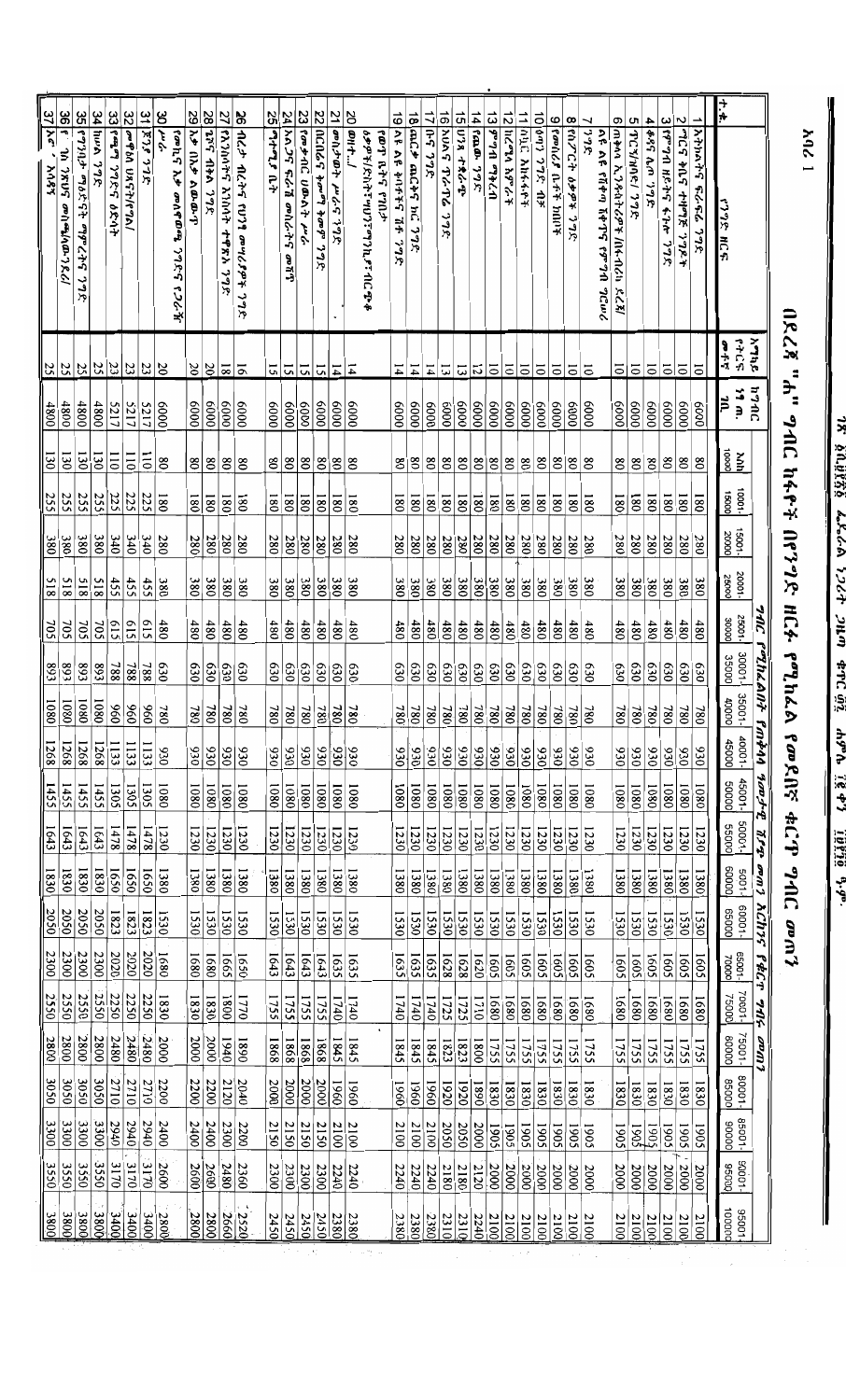| 35                                           |                   |                           | $\frac{32}{5}$                    |                   |                                                      | 29                        | 28               |                                  |                                  | 212<br>21             | 24                                |                         |                             |                        |                                                                                       |                                        |                                                     |                               |                                         |                         |                     |                                       |                             |                                     |                                         |                               |                                |                                          |                                                                     |                  |                     |                                                             |                                             |                          | š.                                                                   |                          |  |
|----------------------------------------------|-------------------|---------------------------|-----------------------------------|-------------------|------------------------------------------------------|---------------------------|------------------|----------------------------------|----------------------------------|-----------------------|-----------------------------------|-------------------------|-----------------------------|------------------------|---------------------------------------------------------------------------------------|----------------------------------------|-----------------------------------------------------|-------------------------------|-----------------------------------------|-------------------------|---------------------|---------------------------------------|-----------------------------|-------------------------------------|-----------------------------------------|-------------------------------|--------------------------------|------------------------------------------|---------------------------------------------------------------------|------------------|---------------------|-------------------------------------------------------------|---------------------------------------------|--------------------------|----------------------------------------------------------------------|--------------------------|--|
| Trade<br>Construction Materials Production & | 34 Charcoal Trade | 33 Shoe making & Repair   | Kindergarten (private)            | 31 Jute Trade     | 30 Services<br>Vehicles Spare parts Trade & Workshop | <b>Barter Transaction</b> | Hop & Malt Trade | Animal & Animal Products Trade   | Metal & building materials Trade | Printing Press        | Bed & mattress production & trade | 23 Cemetery Status work | 22 Pepper & Spices Trade    | 21 Class Works & Trade | $\overline{\mathbf{z}}$<br>kitchen, & the likes)<br>Household Utensils Trade (dining, | $\vec{6}$<br>Cosmetics & Perfume Trade | $\frac{18}{2}$<br><b>Fabrics &amp; Treads Trade</b> | $\frac{1}{2}$<br>Coffee Trade | $\overline{6}$<br>Cereal & pulses Trade | 15 Building Contractors |                     | 13 Food items supply<br>14 Salt Trade | 12 Candy & Sweet Production | $\Rightarrow$<br>Sugar Distribution | 10 Incense Trade only                   | $\bullet$<br>Office Cafeferia | $\bullet$<br>Sport Goods Trade | ⊣<br>General Merchandise Trade & Grocery | œ<br>production (factory level)<br>General Manufacturing industries | c<br>Civet Trade | 4 Skin & Hide Trade | 3 Edible Oil & its by-product                               | Z<br>Natural Honey, Butter & related Trades | Fruit & Vegetables Trade | <b>BUSINESS SECTORS</b>                                              |                          |  |
| 25                                           |                   | $\frac{25}{25}$           | ¦ಜ                                | 23                | క                                                    |                           | $\frac{20}{20}$  | ಹ                                |                                  | ∣ವ∣ಜ                  | $\overline{a}$                    | ಜ                       | に                           | $\overline{4}$         | $\overline{4}$                                                                        | $\overline{4}$                         | $\overline{4}$                                      | $\overline{4}$                | ಡ                                       | $\overline{\omega}$     | 12                  | lຣ                                    | $\overline{\bullet}$        |                                     | $\overline{\frac{5}{6}}$                | $\overline{5}$                | $\overline{5}$                 | l≂                                       | 5                                                                   | 5                | $\overline{\circ}$  | ತ                                                           | ∣ಽ                                          | ៑                        | <b>AAPR</b>                                                          |                          |  |
| 4800                                         | 4800              | 5217                      | \$217                             | <b>S217</b>       | 8                                                    | $\frac{8000}{2}$          |                  |                                  |                                  |                       |                                   | $\frac{8000}{2}$        | $\frac{8}{3}$               | $\frac{8}{8}$          | $\frac{8}{2}$                                                                         |                                        | $rac{200}{800}$                                     | $\frac{8}{3}$                 | န္တြ                                    |                         |                     |                                       |                             | $\frac{8}{8}$                       |                                         | $\frac{8}{3}$                 | 8                              | န္တြ                                     | န္တြ                                                                | 8                |                     | $\frac{\mathcal{E}(\mathcal{E})}{\mathcal{E}(\mathcal{E})}$ |                                             | 8                        | free<br>$x_1$                                                        |                          |  |
| Ξo                                           | $\overline{50}$   | $\overline{5}$            | $\overline{5}$                    | $\overline{5}$    | $\overline{\mathbf{8}}$                              | $\boldsymbol{\mathsf{3}}$ | ଞ                |                                  |                                  | ଞ ଞ ଞ                 | క                                 | 80                      | ls.                         | 80                     | క                                                                                     |                                        | ន ឌ ឌ ឌ                                             |                               |                                         |                         |                     | ននន                                   | ଞ ଞ ଞ                       |                                     |                                         | 80                            | 818                            |                                          | $\overline{\mathbf{8}}$                                             | g                |                     | 8 8                                                         |                                             | $8^{\circ}$              | $\frac{2}{8}$                                                        |                          |  |
| 255                                          | $\overline{155}$  | 225                       | 225                               | 225               | $\overline{180}$                                     | 80                        | <u>ခြ</u>        | ∣້ຮ                              |                                  | 1월                    | $\overline{80}$                   | 180                     | ້ອ                          | 80                     | ∣້ຮ                                                                                   | $\overline{\text{80}}$                 | <u> ຮ</u>                                           | $\overline{\mathbf{8}}$       | $\overline{180}$                        | 180                     | 8                   | ∣້ຮ                                   | $\overline{\mathbf{8}}$     | $\overline{180}$                    | ≅                                       | $\overline{\mathbf{8}}$       | 80                             | န္တြ                                     | <b>180</b>                                                          | $\overline{80}$  | $\overline{180}$    | $\overline{80}$                                             | $\overline{80}$                             | 180                      | $-10001$<br>15000                                                    |                          |  |
| 380                                          | 380               | $rac{1}{2}$               | Ι¥                                | $rac{28}{38}$     |                                                      | 280                       | 38               | 38                               |                                  | $\frac{280}{280}$     | 280                               | $\frac{280}{2}$         | ≋                           | 280                    | $\frac{280}{2}$                                                                       | 280                                    | 38                                                  | $\overline{380}$              | $\frac{280}{2}$                         | $\frac{280}{2}$         | $\frac{28}{3}$      | $\frac{28}{18}$                       | န္တြ                        | $\frac{280}{2}$                     | န္တြ                                    | 280                           | $\frac{280}{2}$                | ≋                                        | 280                                                                 | 280              | $\frac{280}{2}$     | $\frac{28}{3}$                                              | 280                                         | 280                      | 180000                                                               |                          |  |
| 815                                          | <b>S18</b>        | $\frac{455}{25}$          | $\frac{455}{25}$                  | 455               | 380                                                  | 380                       | န္တြ             | 380                              |                                  | $rac{380}{380}$       | 380                               | 380                     | ≋                           | 380                    | 380                                                                                   | 380                                    | န္တြ                                                | $rac{38}{180}$                | 38                                      |                         |                     | $\frac{380}{380}$                     | ≋                           | $rac{38}{80}$                       |                                         | 380                           | $\frac{1}{86}$                 | န္တြ                                     | 380                                                                 | $\frac{380}{2}$  | 380                 | $rac{380}{280}$                                             | 38                                          | 380                      | 220001                                                               |                          |  |
| 705                                          | $\overline{105}$  | <b>S19</b>                | 615                               | 615               | $rac{1}{2}$                                          | $\frac{480}{1}$           | $\frac{1}{8}$    | <br>80                           |                                  | $\frac{480}{480}$     | 480                               | $\frac{1}{8}$           | $\frac{1}{8}$               | 480                    | $\frac{480}{2}$                                                                       | 480                                    | $\frac{1}{80}$                                      | 480                           | $\frac{480}{2}$                         | 480                     | $\frac{1}{8}$       | $\frac{48}{15}$                       | $\frac{1}{80}$              | $\frac{1}{80}$                      | 480                                     | 480                           | 480                            | İŝ                                       | $\frac{480}{2}$                                                     | $\frac{480}{2}$  | ≋                   | $\frac{1}{100}$                                             | 480                                         | 480                      | 35001-                                                               |                          |  |
| £68                                          | $\frac{89}{15}$   | 788                       | ∣≋                                | 788               | ခြိ                                                  | 630                       | 630              | န္တြ                             |                                  | <u>ဒ္မတ</u>           | န္တြ                              | $\frac{630}{2}$         | န္တြ                        | $\frac{630}{2}$        | $\frac{630}{2}$                                                                       |                                        | <u>ဒ္မျာ</u>                                        | $\overline{630}$              | $\frac{630}{20}$                        | 630                     | $\frac{30}{20}$     | န္တြ                                  | 630                         | န္တြ                                | န္တြ                                    | $\overline{050}$              | <u>630</u>                     |                                          | 630                                                                 | $\overline{030}$ | $\frac{630}{20}$    | 630                                                         | န္တ                                         | 630                      | 00098<br> -10008                                                     |                          |  |
| 1080                                         | 1080              | $ \mathrm{\mathring{g}} $ | $\frac{96}{6}$                    | $\frac{8}{6}$     | ≋                                                    | $\overline{08}$           | 780              |                                  |                                  | $\frac{1888}{8}$      | ∣≋                                | <b>SS</b>               | ∣≋                          | $\frac{780}{780}$      |                                                                                       | $\overline{180}$                       | 18                                                  | $\overline{180}$              | ∣≋                                      | 38                      |                     | $\frac{25}{20}$                       | ∣≋                          | ౹శ                                  | <u>ss</u>                               | 08L                           | $\overline{\text{80}}$         | ≋                                        | 780                                                                 | $\overline{180}$ | ≋                   | $\overline{180}$                                            | ≋                                           | 780                      | 10000                                                                |                          |  |
| 1268                                         | 1268              | 1133                      | $\Xi$                             | $\overline{1133}$ | <b>O3C</b>                                           |                           | $\frac{88}{20}$  |                                  |                                  | မြို့မျှမျှ           |                                   |                         | $\frac{8 8 8}{8}$           | $\frac{330}{230}$      |                                                                                       |                                        | $\frac{31}{25}$                                     |                               | $\frac{930}{930}$                       |                         | $\frac{35}{25}$     |                                       | $\frac{ z z }{z}$           |                                     | $\frac{ \mathfrak{A} }{ \mathfrak{A} }$ | 53(                           | $\frac{930}{2}$                | 086                                      | $\overline{\frac{36}{5}}$                                           | 930              | $\frac{930}{2}$     | 930                                                         | 830                                         | 930                      | 15000                                                                | $+1000 +$                |  |
| 1455                                         | 1455              | 1305                      | 1305                              | 1305              | 1080                                                 | 0801                      | $\overline{080}$ | 1080                             |                                  | $\frac{1}{\sqrt{25}}$ | 0801                              | 1080                    | $\frac{1080}{1}$            | 10801                  | 1080                                                                                  |                                        | $\frac{1080}{1080}$                                 | 1080                          | $\overline{\frac{10801}{2}}$            | 1080                    | 1080                |                                       | 1080                        | $\frac{10801}{2}$                   | $\overline{0801}$                       | 1080                          | $\overline{080}$               | $\overline{\frac{1}{100}}$               | 1080                                                                | 1080             | $\frac{10801}{2}$   | 1080                                                        | 0801                                        | 10801                    | 10005                                                                |                          |  |
| 1643                                         | 1643              | 1478                      | 1478                              | 1478              | 1230                                                 | 1230                      | 1230             | 1230                             |                                  | $\frac{1230}{1230}$   | 1230                              | 1230                    | 1230                        | 1230                   | 1230                                                                                  | 1230                                   | $\frac{1230}{2}$                                    | 1230                          | 1230                                    | 1230                    | 1230                | 1230                                  | 1230                        | 1230                                | 1230                                    | 1230                          | 1230                           | $\frac{1230}{2}$                         | 1230                                                                | 1230             | $\frac{1230}{2}$    | 1230                                                        | 1230                                        | 1230                     | 00095                                                                |                          |  |
| 1830                                         | 1830              | 1650                      | $\overline{\overline{\text{sg}}}$ | $\sqrt{650}$      | 1380                                                 | 1380                      | 1380             | 1380                             |                                  | $\frac{1380}{1280}$   | $\frac{1380}{2}$                  | 1380                    | $\frac{1380}{ }$            | 1380                   | 1380                                                                                  |                                        | $\frac{1380}{1380}$                                 | 1380                          | $\frac{1380}{ }$                        |                         | $\frac{1380}{1380}$ | 1380                                  | 1380                        |                                     | $\frac{1380}{1280}$                     | 1380                          | $\overline{1380}$              | $\frac{1380}{2}$                         | 1380                                                                | 1380             |                     | $\frac{138}{1280}$                                          | 1380                                        | 1380                     | $\begin{array}{c}\n 0.008 \\ -0.008 \\ \hline\n 0.008\n \end{array}$ |                          |  |
| 2050                                         | 2050              | 1823                      | 1823                              | 1823              | 1530                                                 | 1530                      | 1530             | 1530                             | 1530                             | 1530                  | 1530                              | 1530                    | $\overline{\overline{230}}$ | 1530                   | 1530                                                                                  | 1530                                   | 1530                                                | 1530                          | 1530                                    | 1530                    | 1530                | 1530                                  | 1530                        | 1530                                | 1530                                    | 1530                          | 1330                           | 1530                                     | 1530                                                                | 1530             | $\frac{1530}{20}$   | 1530                                                        | 1530                                        | 1530                     | 800000                                                               | PRESUMPTIVE TAX PER YEAR |  |
| 2300                                         |                   | $\frac{2020}{2300}$       | 2020                              | 2020              | $\frac{1680}{2}$                                     | 1680                      | $\frac{1680}{2}$ |                                  |                                  | $\frac{1}{2}$         | 1643                              | 1643                    | $\frac{163}{2}$             | 1635                   | 1635                                                                                  |                                        | $\frac{1635}{1635}$                                 | 1635                          | 1628                                    | 1628                    | $\frac{1620}{2}$    | 1605                                  | $\frac{1603}{5}$            | $\frac{1605}{2}$                    |                                         | <b>S091</b>                   | $\frac{1605}{5}$               | 1605                                     | 1605                                                                | 1605             | $\frac{1605}{2}$    | $\overline{1605}$                                           | $\overline{1605}$                           | 1605                     | 10002                                                                |                          |  |
| 2550                                         | 2550              | 2250                      | <u>2250</u>                       | 2250              | 1830                                                 | 1830                      | 0230             | $\overline{\overline{\text{8}}}$ |                                  | <u>1755</u>           | 1755                              | 1755                    | $\frac{1755}{ }$            | 1740                   | 1740                                                                                  | 1740                                   | $\frac{1740}{ }$                                    | 1740                          | $\frac{1725}{2}$                        | 1725                    | 1710                | $\bar{\mathbb{S}}$                    | 1680                        | $\sqrt{680}$                        | $\overline{\sqrt{\text{sgl}}}$          | 0891                          | $\overline{680}$               | $\overline{\overline{\text{sg}}}$        | $\overline{1680}$                                                   | 1680             | 1680                | $\frac{1680}{2}$                                            | $\frac{1680}{2}$                            | 1680                     | 10001                                                                |                          |  |
| 2800                                         | <u>2800</u>       | 2480                      | 2480                              | 2480              | 2000                                                 | 2000                      | 2000             | $\frac{1940}{1}$                 |                                  | $\frac{188}{180}$     | 1868                              | $\frac{1868}{1}$        | 1868                        | 1845                   | 1845                                                                                  | 1845                                   | 1845                                                | 1845                          | $\overline{1823}$                       | 1823                    | $\frac{1800}{1}$    | 1755                                  | 1755                        | 1755                                | 1755                                    | 5755                          | 1755                           | 1755                                     | 1755                                                                | 1755             | 1755                | 1755                                                        | 1755                                        | 1755                     | 150000                                                               |                          |  |
| <b>3050</b>                                  | $\frac{3050}{20}$ | 2710                      | 2710                              | 0122              | $\frac{3}{2}$ 2200                                   | 2200                      | 2200             | <u>2120</u>                      | 2040                             | 2000                  | 2000                              | 2000                    | 2000                        | 1960                   | 1960                                                                                  | 0961                                   | $\overline{\frac{1961}{2}}$                         | 0961                          | 1920                                    | 0261                    | 0681                | <u>1830</u>                           | 1830                        | 0830                                | 1830                                    | 1830                          | $\frac{1830}{ }$               | $\frac{1830}{2}$                         | 0230                                                                | 0281             | $\frac{1830}{20}$   | 1830                                                        | 0681                                        | 1830                     | 80001-                                                               |                          |  |
| 3300                                         | 3300              | 2940                      | 2940                              | 2940              | 2400                                                 | 2400                      | 2400             | $\frac{2300}{2}$                 | <u>2200</u>                      | 2150                  | 2150                              | 2150                    | 2150                        | 2100                   | 2100                                                                                  |                                        | $\frac{2100}{2100}$                                 | 2100                          | 2050                                    | 2050                    | <b>S86</b>          | <b>1905</b>                           | <b>1905</b>                 | $\frac{2}{8}$                       |                                         | $\overline{\frac{1905}{5}}$   |                                | $\overline{5061}$                        | <b>SO61</b>                                                         | 1905             |                     | 1905                                                        | <b>1905</b>                                 | 1905                     | 85001-                                                               |                          |  |
|                                              |                   |                           |                                   | 3170              |                                                      |                           |                  |                                  | 2360                             |                       |                                   |                         |                             |                        | 2240                                                                                  |                                        |                                                     |                               |                                         |                         |                     |                                       |                             |                                     |                                         |                               | <b>1905</b>                    |                                          |                                                                     |                  | $\frac{1905}{ }$    |                                                             |                                             |                          | 00058                                                                |                          |  |
| 3550                                         | 3550              | 3170                      | 3170                              |                   | 2600                                                 | 2600                      | 2600             | 2480                             |                                  | 2300                  | 2300                              | 2300                    | $rac{2300}{2500}$           | 2240                   |                                                                                       | 2240                                   | 2240                                                | 2240                          | $\frac{2180}{2180}$                     |                         | 2120                | 2000                                  | 2000                        | $\frac{2000}{2000}$                 | 2000                                    | $\frac{2000}{2000}$           | 2000                           | 3002                                     | 2000                                                                | 2000             | $\frac{2000}{100}$  | 2000                                                        | <b>2000</b>                                 | 2000                     |                                                                      |                          |  |
| 3800                                         | 3800              | $rac{3400}{1}$            | $\frac{3400}{3}$                  | 3400              | 2800                                                 | 2800                      | 2800             | 2660                             | $\overline{2520}$                | 2450                  | 2450                              | 2450                    | 2450                        | 2380                   | 2380                                                                                  | 2380                                   | 2380                                                | 2380                          | 2310                                    | 2310                    | 2240                | 2100                                  | 2100                        | 2100                                | 2100                                    | 2100                          | 2100                           | $\frac{2100}{2}$                         | 2100                                                                | 2100             | $\frac{2100}{2}$    | 2100                                                        | 2100                                        | 2100                     | 8800000                                                              |                          |  |
|                                              |                   |                           |                                   |                   |                                                      |                           |                  |                                  |                                  |                       |                                   |                         |                             |                        |                                                                                       |                                        |                                                     |                               |                                         |                         |                     |                                       |                             |                                     |                                         |                               |                                |                                          |                                                                     |                  |                     |                                                             |                                             |                          |                                                                      |                          |  |

Schedule 1

**CATEGODY "C" PRESCINFINE TAX** 

and the property of the company of the company of the company of the company of the company of the company of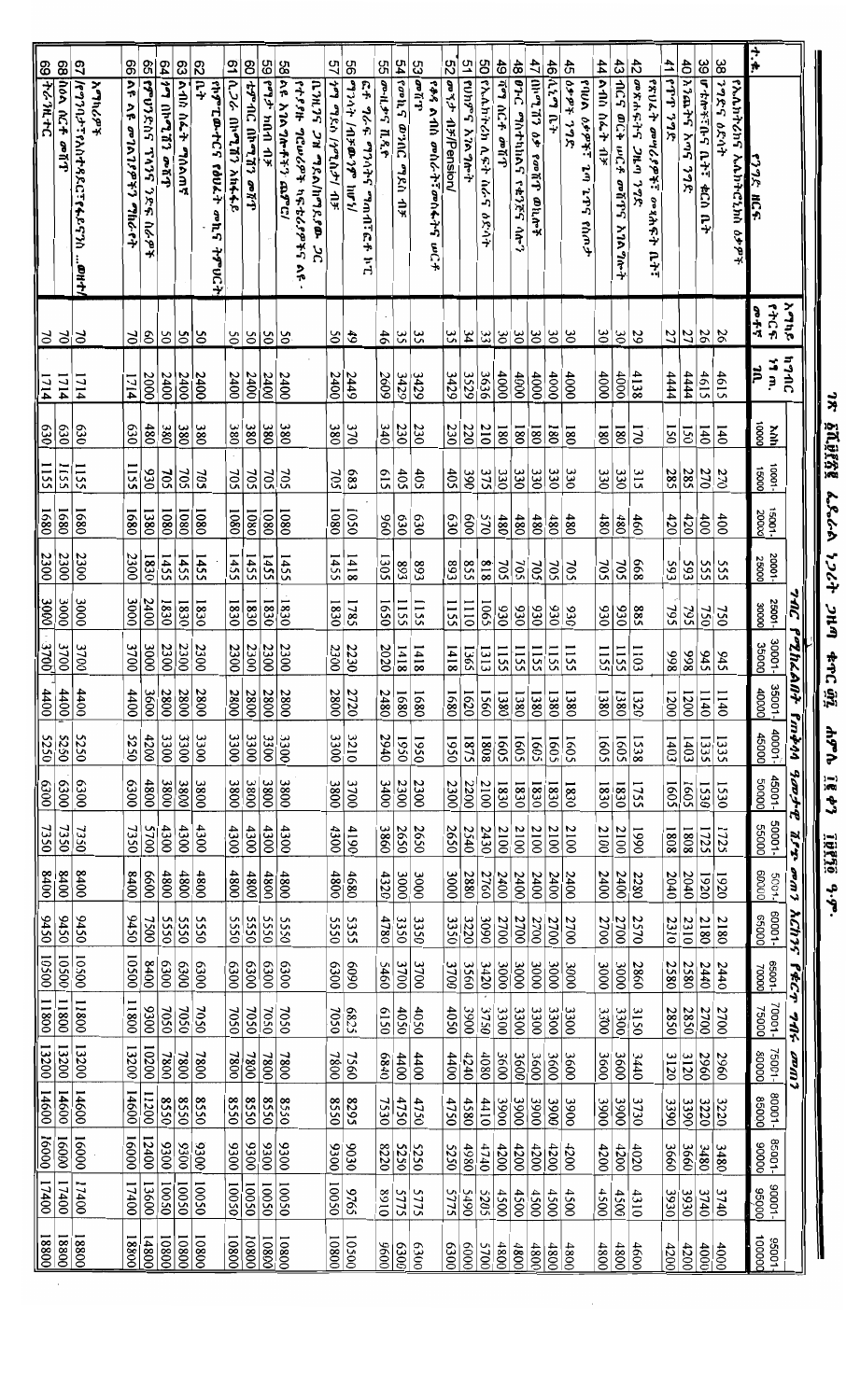| 63                                                 |                                  | 9                                                                           | 8                             | <u>ဖြ</u>                   | <u>ዩ</u>                   | 63                        | $\overline{\mathbf{3}}$                    | 2                           |                              | မွ                | 8                                                                             | 57               | 8                                                      | g                               | ሄ                                | ပ္လ                                                  | <u>ន្ល</u>                  |                             | <u>8</u>                      | 49                                  | $\frac{4}{6}$          | <u>45</u>                  |                      | <u>ခြံ</u>                               | $\frac{1}{4}$           |                                        | 2                                                      | ≛                   |                                                                       |                          | 8                                                 | 37<br>77              | $\frac{8}{5}$         | ð                       |                    |
|----------------------------------------------------|----------------------------------|-----------------------------------------------------------------------------|-------------------------------|-----------------------------|----------------------------|---------------------------|--------------------------------------------|-----------------------------|------------------------------|-------------------|-------------------------------------------------------------------------------|------------------|--------------------------------------------------------|---------------------------------|----------------------------------|------------------------------------------------------|-----------------------------|-----------------------------|-------------------------------|-------------------------------------|------------------------|----------------------------|----------------------|------------------------------------------|-------------------------|----------------------------------------|--------------------------------------------------------|---------------------|-----------------------------------------------------------------------|--------------------------|---------------------------------------------------|-----------------------|-----------------------|-------------------------|--------------------|
| Transit Services<br>A.A.P.R. stands for<br>Average | 68 Sales of paintings & Drawings | Administration, Finance, etc)<br><b>Consultancy Services (Construction.</b> | Renting of Household Utensils | Engineering & Plan Drafting | Tyre sales Com: Agent      | Tailoring Training Certer | center<br>Computers & Type Writer Training | Tobacco Distribution on Com | 60 Stamp Sales on Commission | Night Clubs only  | Shops. Cafeterias. Grocery & etc.<br>Fuel Stations including businesses, like | Tyre Repair only | Photocopy only)<br>Photograph & Photocopy Services (or | Music & Video Shops             | Vehicles seats Upholstery Repair | <b>Trade</b><br>Leather clothes Production, Tailor & | Bed Service (Pensione) only | 51 Health Care Services     | Electrical Lift work & repair | Traditional Clothes weaving & trade | Barber & Beauty Salons | Commission Agent for Goods | <b>Cinema Houses</b> | Trade<br>Souvenir, Omaments & Gift Goods | Tailoring services only | 43 Gold & Silver smith & Jewelry Trade | Stationeries, Book shops, Books &<br>News Papers Trade | Cotton Trade        | 40 Wood & Timber Trade                                                | 39 Hotels, Bars & Snakes | & Repair<br>Electrical & Electronics Goods Supply | Hunting Game Services | Laundry Services      | <b>BUSINESS SECTORS</b> |                    |
| ă                                                  | ٩                                | 2                                                                           | 3                             | 8 ୪                         |                            | SO                        | SO                                         | ఠ                           | 9S                           | 9S                | ¦క                                                                            |                  | 3 3                                                    | $\frac{46}{2}$                  | 35                               | ပ္လ                                                  | ပ္ပ                         | ءّا                         | 33                            | $\frac{8}{30}$                      | δ                      | ାଧି                        |                      | క                                        | ఠ¦ఠ                     |                                        | 29                                                     | $\frac{21}{2}$      |                                                                       | $\overline{\mathbf{56}}$ | $\overline{\mathbf{5}}$                           | S                     | $+ 25$                | <b>AAPR</b>             |                    |
| <b>Annual Profitability Rate</b><br>1714           | 1714                             | 1714                                                                        | 1714                          | $\overline{\text{18}}$      | $\frac{240}{100}$          | 2400                      | 2400                                       | 2400                        | $rac{2400}{2}$               | 2400              | 2400                                                                          | 2400             | 2449                                                   | 2609                            | <b>3429</b>                      | <b>3429</b>                                          | $\frac{3429}{2}$            | 3529                        | 3636                          | $\frac{4000}{1}$                    | $\frac{1}{2}$          | 0001                       | \$000                | $\frac{1}{2}$                            | 0000                    | $\frac{1}{8}$                          | 4138                                                   | 4444                | 444                                                                   | 4615                     | 4615                                              | $\frac{4800}{4800}$   |                       | free<br>xel             |                    |
| <b>eso</b>                                         | e30                              | δ30                                                                         | 630                           | 68 <sup>b</sup>             | <u> ଞ</u>                  | 380                       | 380                                        | 380                         | $rac{380}{2}$                | $rac{1}{280}$     | 380                                                                           | $rac{1}{280}$    | $\overline{270}$                                       | 340                             | 230                              | 230                                                  | 230                         | 220                         | 210                           | $\overline{180}$                    | $\overline{180}$       | <b>081</b>                 | $\overline{30}$      | $\overline{\text{8}}$                    | $\overline{\mathbf{8}}$ | $\overline{180}$                       | 170                                                    | 50                  | $\overline{50}$                                                       | 140                      | $\overline{140}$                                  | ធ្វ                   | $\overline{50}$       | 0000<br>000             |                    |
| <b>1155</b>                                        | 155                              | 1155                                                                        | <b>LISS</b>                   | $\overline{080}$            | ∣ຮ                         | $\overline{205}$          | $\frac{705}{2}$                            | 502                         | l≋                           | $\overline{205}$  | ຮ                                                                             | $rac{683}{705}$  |                                                        | $\frac{615}{2}$                 | $\frac{405}{2}$                  | 405                                                  | $\frac{400}{20}$            | $\frac{8}{3}$               | 375                           | $\frac{330}{2}$                     | 330                    | 330                        | ΟEE                  | $rac{1}{20}$                             | 330                     | $\frac{330}{2}$                        | 315                                                    | 285                 | 285                                                                   | 270                      | 270                                               |                       | $\frac{25}{25}$       | -10001<br>000S1         |                    |
| 10891                                              | 1680                             | 1680                                                                        | 1680                          | 1380                        | $\overline{\frac{1}{100}}$ | 0801                      | 0801                                       | 0801                        | $\overline{\frac{80}{100}}$  | 0801              | 0801                                                                          | 0801             | $\frac{1}{8}$                                          | 8                               | 630                              | 630                                                  | 630                         | $\overline{\mathbf{8}}$     | 3                             | ¦ੈ                                  | $\frac{480}{2}$        | 480                        | 68 <sub>t</sub>      | $\frac{480}{1}$                          | $rac{480}{180}$         |                                        | 460                                                    | 420                 | $rac{420}{20}$                                                        | $\frac{1}{2}$            | $\frac{1}{2}$                                     |                       | $rac{380}{380}$       | 10002                   |                    |
| 2300                                               | 2300                             | 2300                                                                        | 2300                          | $\overline{1830}$           | 1455                       | 1455                      | 1455                                       | 1455                        | 1455                         | 1455              | 1455                                                                          | 455              | 1418                                                   | 1305                            | £68                              | £68                                                  | £68                         | 855                         | 818                           | 705                                 | 705                    | $\overline{205}$           | 705                  | $\overline{\text{20}}$                   | $rac{20}{205}$          |                                        | 899                                                    | 593                 | is                                                                    | 555                      | SS <sub>S</sub>                                   | $\frac{1}{5}$         | $\frac{318}{3}$       | -10002<br>00052         |                    |
| 8000                                               | <b>1000</b>                      | <b>1000</b>                                                                 | <b>8000</b>                   | $\overline{3400}$           | $\frac{1830}{2}$           | 1830                      | 1830                                       | <b>OE81</b>                 | 1830                         | 0230              | 1830                                                                          | 1830             | 1785                                                   | 1650                            | 1155                             | 1155                                                 | 1155                        | $\frac{1110}{2}$            | 1065                          | 020                                 | 020                    | 020                        | 630                  | 020                                      | 930                     | 020                                    | \$8\$                                                  | 795                 | 795                                                                   | 750                      | <b>0SL</b>                                        |                       | $\frac{205}{205}$     | -10052<br>OOOOE         |                    |
| <b>3700</b>                                        | 3700                             | 3700                                                                        | <b>004E</b>                   | $\frac{8}{2}$               | 2300                       | 2300                      | 2300                                       | 2300                        | 2300                         | 2300              | $\frac{2300}{2}$                                                              | 2300             | 2230                                                   | 2020                            | 1418                             | 1418                                                 | 1418                        | $\overline{\overline{365}}$ | $\frac{1312}{21}$             | 1155                                | 1155                   | SS <sub>1</sub>            | Ξ                    | 1155                                     | 155                     | $\overline{155}$                       | E011                                                   | 866                 | ∖ঃ                                                                    | 645                      | 545                                               | 893                   | £68                   | -1000£<br>35000         |                    |
| 4400                                               | $\frac{400}{100}$                | $\frac{400}{3}$                                                             | 4400                          | $rac{28}{8}$                |                            | 2800                      | <u>2800</u>                                | 2800                        | <u>2800</u>                  | 2800              | $\frac{280}{100}$                                                             | 2720<br>2800     |                                                        | $rac{\frac{1}{3}}{\frac{1}{3}}$ |                                  |                                                      |                             |                             |                               |                                     |                        |                            |                      |                                          | $\frac{1380}{1380}$     |                                        |                                                        |                     | $\frac{1}{8}$ $\frac{1}{8}$ $\frac{1}{8}$ $\frac{1}{8}$ $\frac{1}{8}$ |                          |                                                   | <u>sis</u>            |                       | 35001-<br>40000         |                    |
| 5250                                               | 5250                             | <b>5250</b>                                                                 | 5250                          | $\frac{4200}{ }$            | $\frac{250}{100}$          | $\frac{3300}{2}$          | 3300                                       | 3300                        | $rac{300}{2}$                | 3300              | $\frac{300}{100}$                                                             | 3300             | 3210                                                   | 2940                            | 1950                             | 1950                                                 | 1950                        | 1875                        | 1808                          | 1605                                | 1605                   | 1605                       | <b>1605</b>          | 1605                                     | $\frac{1605}{1605}$     |                                        | 1538                                                   | $\frac{1403}{1403}$ |                                                                       | 1335                     | 1335                                              | 1268                  | 1268                  | $10001 -$<br>45000      |                    |
| 0069                                               | $\frac{6300}{2}$                 | $\frac{6300}{2000}$                                                         | 0069                          | $\frac{480}{1}$             | $\frac{3800}{2800}$        | 3800                      | 3800                                       | 3800                        | $rac{3800}{2}$               | <b>1800</b>       | $\frac{3800}{1}$                                                              | $\frac{3800}{2}$ | $\frac{3700}{1}$                                       | $ 00 \rceil$                    |                                  | 2300                                                 | 2300                        | 2200                        | 2100                          | $\frac{1830}{20}$                   | 1830                   | 0231                       | 1830                 | 1830                                     | 1830                    | 1830                                   | 1755                                                   | 1605                | 1605                                                                  | 1530                     | 1530                                              | 1455                  | 1455                  | 0000S<br>-100SP         | <b>PRESUMPTIVE</b> |
| 7350                                               | 7350                             | $\frac{7350}{2}$                                                            | 7350                          | $rac{5700}{5}$              | $\frac{4300}{200}$         | 4300                      | 4300                                       | 4300                        | $rac{4300}{1000}$            | 4300              | $\frac{4300}{200}$                                                            | 4300             | $\frac{4190}{2}$                                       | 3860                            | 2650                             | $\frac{2650}{2}$                                     | 2650                        | 2540                        | 2430                          | 2100                                | 2100                   | 7100                       | 2100                 | 2100                                     | 2100                    | 2100                                   | 0661                                                   | 1808                | $\overline{\frac{88}{}}$                                              | 1725                     | 1725                                              | 1643                  | 1643                  | -10005<br>00095         |                    |
| 8400                                               | <b>S#00</b>                      | 8400                                                                        | 00+8                          | $\sqrt{\frac{9}{2}}$        | $\frac{4800}{2}$           | 4800                      | 4800                                       | 4800                        | $\frac{4800}{1}$             | 4800              | $\frac{4800}{2}$                                                              | 4800             | $\frac{468}{100}$                                      | 4320                            | $\frac{1000}{2000}$              | $rac{1000}{1000}$                                    | <b>3000</b>                 | 2880                        | $\frac{2400}{2760}$           |                                     | $\frac{2400}{1}$       | <b>2400</b>                |                      | 2400                                     | 2400                    | $rac{2400}{\pi}$                       | 2280                                                   | $\frac{2040}{2040}$ |                                                                       | $\frac{1920}{1}$         | 1920                                              |                       | $\frac{1830}{1830}$   | -10099<br>00009         |                    |
|                                                    |                                  |                                                                             |                               | $-7500$                     | 5550                       | <b>5550</b>               | 5550                                       | <b>5550</b>                 | <b>550</b>                   | 5550              | $-5550$                                                                       | 5550             | 5355                                                   | 4780                            | 3350                             | 3350                                                 | 3350                        | 3220                        | $\frac{200}{2000}$            |                                     | 2700                   | 2700                       | 2700                 | 2700                                     | 2700                    | 2700                                   | 2570                                                   | $\frac{2310}{2310}$ |                                                                       | 2180                     | 2180                                              |                       | 2050                  | 10009<br>00059          |                    |
| 9450 10500                                         | 005010516                        | 005010516                                                                   | 945010500                     | 8400                        | $\frac{1}{8}$              | $\frac{1}{8}$             | 6300                                       | 6300                        | $rac{300}{100}$              | 6300              | $\frac{6300}{1}$                                                              | 6300             | 0609                                                   | 5460                            | 3700                             | 3700                                                 | 3700                        | 3560                        | 3420                          | $\frac{3000}{1}$                    | 3000                   | <b>DOOL</b>                | <b>000E</b>          | <b>000£</b>                              | 3000<br>1900            |                                        | 2860                                                   | $\frac{2580}{2580}$ |                                                                       | 2440                     | 2440                                              |                       | $\frac{2300}{2300}$   | 10002                   |                    |
| 100811                                             | $\frac{11800}{1}$                | 11800                                                                       | 11800                         | <u>हैं</u>                  | 7050                       | 7050                      | 7050                                       | <b>70SO</b>                 | $\frac{205}{20}$             | <b>7050</b>       | $\overline{0}$                                                                | 7050             | $\frac{6825}{2}$                                       | 6150                            | 0S0+                             | $\frac{4050}{20}$                                    | 4050                        | $\overline{0065}$           | $\frac{3300}{2720}$           |                                     | $\frac{3300}{2}$       | 3300<br>1300               |                      | 3300                                     | 3300<br>2300            |                                        | 3150                                                   | 2850                | 2850                                                                  | $\frac{2700}{ }$         | 2700                                              | 2550                  | 2550                  | 10001-                  | TAX PER YEAR       |
| 13200                                              | 13200                            | $\frac{13200}{200}$                                                         | 13200                         | $\frac{10200}{1}$           | 7800                       | 7800                      | $\overline{008}$                           | 0084                        | $\frac{180}{100}$            | 7800              | 7800                                                                          | 0082             | 7560                                                   | 0840                            | 4400                             | 4400                                                 | 4400                        | 4240                        | 4080                          | $\frac{1}{8}$                       | 3600                   | 3600                       |                      | 3600                                     | 3600                    | $\frac{1}{8}$                          | 3440                                                   | 3120                | 3120                                                                  | 2960                     | 2960                                              | 2800                  | 2800                  | 15001-                  |                    |
|                                                    | 14600                            | $\frac{14600}{2}$                                                           | 14600                         | $\frac{11200}{11}$          | 8550                       | 8550                      | $\frac{850}{20}$                           | 0520                        | 859                          | 8550              | 0250                                                                          | 8550             | 8295                                                   | 7530                            | 4750                             | 4750                                                 | 4750                        | 4580                        | $\frac{3900}{4410}$           |                                     | 3900                   | 0065                       | 3900                 | <b>006£</b>                              | 3900                    | 3900                                   | 3730                                                   | 3390                | 3390                                                                  | 3220                     | 3220                                              | 3050                  | $rac{205}{\sqrt{20}}$ | 80001-                  |                    |
| 14600 16000                                        | $\frac{160001}{1}$               | $\frac{16000}{16000}$                                                       | 16000                         | 12400                       | 0066                       | 9300                      | 9300                                       | 0300                        | 8300                         | 0066              | 0026                                                                          | 0086             | 8030                                                   | 8220                            | <b>5250</b>                      | <b>S250</b>                                          | 5250                        | 4980                        | $\frac{4200}{4740}$           |                                     | 4200                   | $rac{200}{200}$            | 4200                 | 4200                                     | 4200                    | $\frac{4200}{1}$                       | 4020                                                   | $\frac{3660}{3660}$ |                                                                       | 3480                     | 3480                                              | 3300                  | $\frac{1}{2300}$      | -10098<br>00006         |                    |
| 11400                                              | $\frac{17400}{2}$                | $\frac{17400}{1}$                                                           | 17400                         | 13600                       | 10030                      | 10050                     | 05001                                      | 0\$001                      | $\frac{10050}{1000}$         | $\frac{10050}{1}$ | 05001                                                                         | 10050            | 9765                                                   | $\frac{100}{100}$               | <b>5775</b>                      | 5775                                                 | 5775                        | 06+5                        | $\frac{4500}{5205}$           |                                     | $rac{150}{1500}$       | 00St                       | 1500                 | 4500                                     | 4500                    | $\frac{4500}{25}$                      | 4310                                                   | 3930                | 3930                                                                  | 3740                     | 3740                                              | 3550                  | 3550                  | $-10008$<br>00056       |                    |
| 18800                                              | 00881                            | 18800                                                                       | 18800                         | 14800                       | 00801                      | 10800                     | 00801                                      | 10801                       | $\frac{10800}{2}$            | 00801             | 00801                                                                         | 00801            | $\frac{10500}{200}$                                    | 0096                            | 6300                             |                                                      | $\frac{1}{200}$             | 0009                        | <b>S700</b>                   | $\frac{4800}{1}$                    | 4800                   | 0087                       | 4800                 | 4800                                     | 4800                    | $\frac{4800}{1}$                       | 4600                                                   | 4200                | 4200                                                                  | 4000                     | 4000                                              | 3800                  | 3800                  | 100000<br>10096         |                    |

 $\ddot{\cdot}$ 

 $\frac{1}{2}$ 

Federal Negarit. Gazeta. — No. 37 19<sup>th</sup> July, 2002—Page 1922

 $\frac{1}{2}$ 

 $\frac{1}{\sqrt{2}}$ 

 $\label{eq:4} \mathbf{r}^{\prime}=\mathbf{r}+\mathbf{r}+\mathbf{r}+\mathbf{r}$ 

 $\begin{array}{c} \mathbf{v} \\ \mathbf{v} \\ \mathbf{v} \\ \mathbf{v} \end{array}$ 

このませき とり経験 まいしょう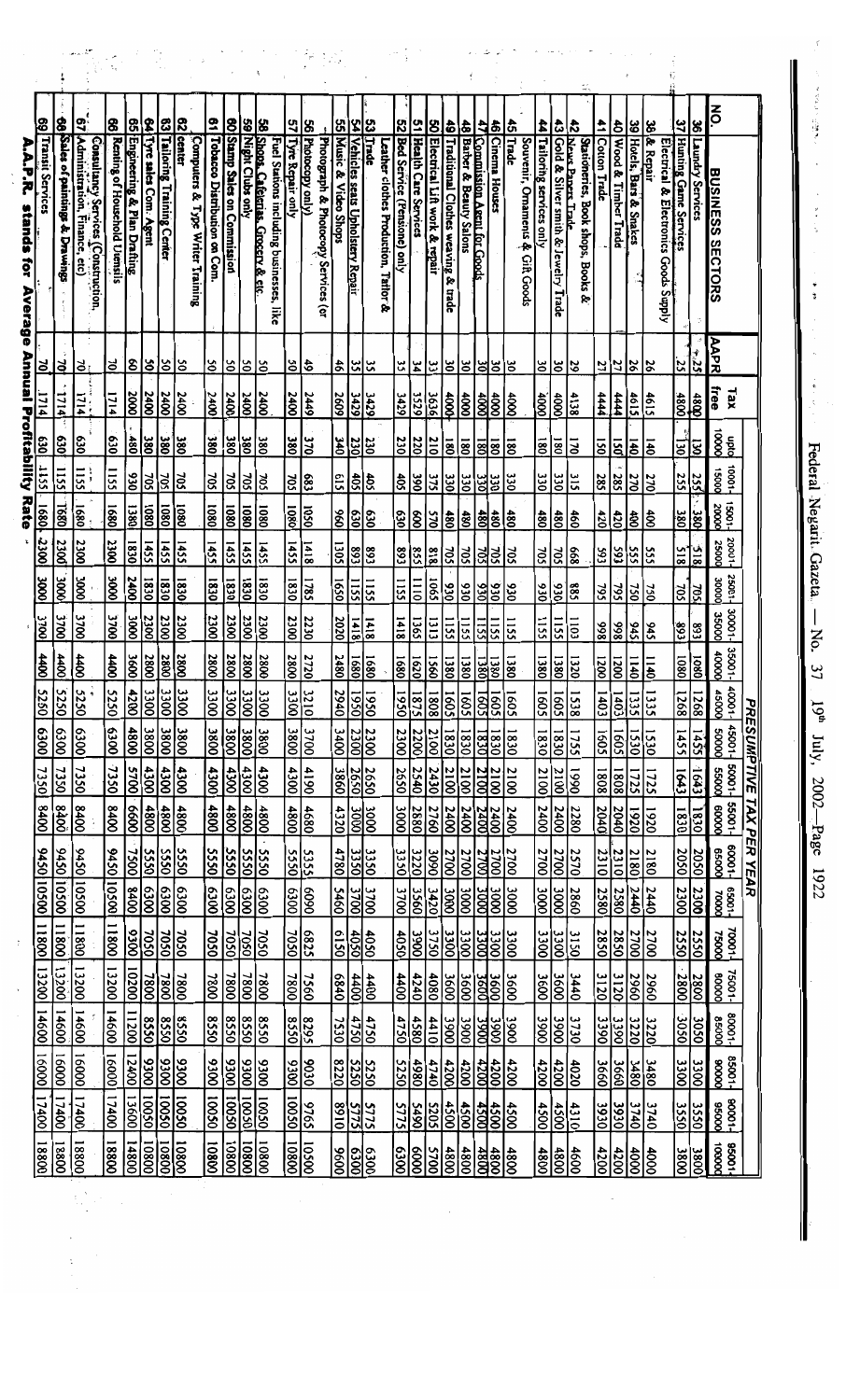|              |                                                                             |                   |                | የተሽከርካሪዎችና ጥብቅ      |                        |                        |                   | $SU(4)$ and $\sim$ 4Cm and $SU(7)$ |                               |                   |                |
|--------------|-----------------------------------------------------------------------------|-------------------|----------------|---------------------|------------------------|------------------------|-------------------|------------------------------------|-------------------------------|-------------------|----------------|
|              |                                                                             |                   |                | <b>P77R 7CR 7AC</b> |                        |                        |                   |                                    | ተማሳ                           | ココフィンド            |                |
|              | የተሽከርካሪው ዓይነት                                                               | カナムハムト            | F<br>$1 - 15$  | する                  | <b>htknch</b>          | ದ<br>15<br><b>Acap</b> | ane               |                                    |                               |                   |                |
|              |                                                                             | $\frac{d}{d}$     | $6 + 4$        |                     | $\frac{1}{2}$          | ولمبنقاح               |                   | <b>PRAC</b>                        | <b>JUL+</b>                   | PLR7 Roman        | つつん            |
|              |                                                                             | <b>PAN</b><br>むより | ትርፍ            | 745                 | <b>COW</b><br>$J_5J_1$ | ትርፍ                    | 746               | ደመወዝ                               |                               |                   |                |
|              | የተሽከርካሪ ትምሀርት አ1ልግሎት                                                        |                   |                |                     |                        |                        |                   |                                    |                               |                   |                |
| $\mathbf{L}$ | <b>oonli</b> aagest agatage and                                             | 19800             | 096            | 375                 | 16830                  | 4208                   | 301               |                                    |                               |                   |                |
|              | 1.2 Terc annat mater and                                                    | 0022              | 1800           | 80                  | 0219                   | 1530                   | ပ္ပ               |                                    |                               |                   | ,              |
|              | 2 Parta mondi                                                               |                   |                |                     |                        |                        |                   |                                    |                               |                   |                |
|              | <u>2.1 h 9 ወንበር በታች</u>                                                     | 00651             | 4000           | 280                 | 13515                  | 3400                   | 220               | $\frac{300}{2}$                    | $\overline{5}$                |                   |                |
|              | <u>2.2 h 10 14 ወንበር በታች</u>                                                 | 24804             | 5618           | 442                 | <u>21083</u><br>28562  | 4775                   | $\frac{358}{258}$ | $\frac{300}{330}$                  | 디                             | 125               | $\bullet$      |
|              | 2.3 <mark> h 15.19 መንበር</mark>                                              | 33602             | 6360           | 534                 |                        | 5406                   | $\frac{421}{2}$   |                                    | $\overline{\mathbf{8}}$       | 150               |                |
|              | 2.4 <mark>h 20-23 @7</mark> NC<br><u>2.5 h24-29 @7NC</u><br>2.6 h30-34 @7NC | 42400             | 7420           | £69                 | 36040                  | 1089                   | $\frac{25}{28}$   | $\frac{35}{20}$                    | $\frac{18}{20}$               | 150               |                |
|              |                                                                             | 55650             | 0106           | $\frac{932}{1250}$  | 47303                  | 7659                   |                   |                                    |                               | 200               |                |
|              | 2.7 h35.39 a711C                                                            | 67204<br>869LL    | 13780<br>11130 | 1647                | 57123<br>66043         | 11713<br>1946          | 1337              | 350<br>440                         | 29<br>$ \tilde{\varepsilon} $ | 200<br>200        |                |
|              | 2.8 h40-44 a71C                                                             | 86288             | 16536          | 2107                | 75053                  | 14056                  | 1688              | 475                                | ပ္ပ                           | 200               |                |
|              | 3 224 4.4 00 454                                                            |                   |                |                     |                        |                        |                   |                                    |                               |                   |                |
|              | 3.1 Anh 10 h.7. th                                                          | 22576             | 0989           | 534                 | 19189                  | 5406                   | 421               | 300                                | 51                            |                   | $\blacksquare$ |
|              | 3.2 h11-20 h7 <i>7</i> -A                                                   | 32958             | 6784           | <b>S65</b>          | 28014                  | 5766                   | 457               | 350                                | $\overline{\frac{20}{2}}$     | $\frac{120}{150}$ |                |
|              | 3.3 h21-50 h77-h                                                            | 43339             | 8480           | 852                 | 36838                  | 7208                   | 199               | 418                                | 27                            | 190               |                |
|              | 3.4 07-181 13.7.6                                                           | 67135             | 10600          | 1170                | 57065                  | 0106                   | 232               | <b>506</b>                         | $\overline{36}$               | 230               |                |
|              |                                                                             | 85058             | 12932          | 1520                | 72299                  | <b>Z6601</b>           | 1229              | 712                                | 47                            | 290               |                |
|              | <u>3.5 h71-90 h7.7-A</u><br>4  <b>PLAÄ PYT ooh.797</b>                      |                   |                |                     |                        |                        |                   |                                    |                               |                   |                |
|              | 4.1 Anh 11499 A.7C                                                          | 49309             | 12000          | 1380                | 41913                  | 10200                  | 1110              | 880                                | $\boldsymbol{\mathsf{S}}$     | $rac{60}{600}$    | လ္က            |
|              | 4.2 Anii500-13000 A.7C                                                      | 84224             | 17600          | 2320                | 71590                  | 14960                  | 1824              | 1320                               | $\overline{151}$              |                   | ਨੈ             |
|              | 526                                                                         |                   |                |                     |                        |                        |                   |                                    |                               |                   |                |
| in<br>T      | <b>Whacks UHYS</b>                                                          |                   | <b>DEL</b>     | \$                  |                        |                        |                   |                                    |                               |                   |                |
|              | 5.2 የሚነት ማመሳሰሻ                                                              |                   | 450            | Z,                  |                        | ٠                      |                   |                                    |                               |                   |                |

18 § A.DRR: 4.8.6A 1.767 711.71 \$TC 93 A9 LR 1877 19818 9.9"

**And 2**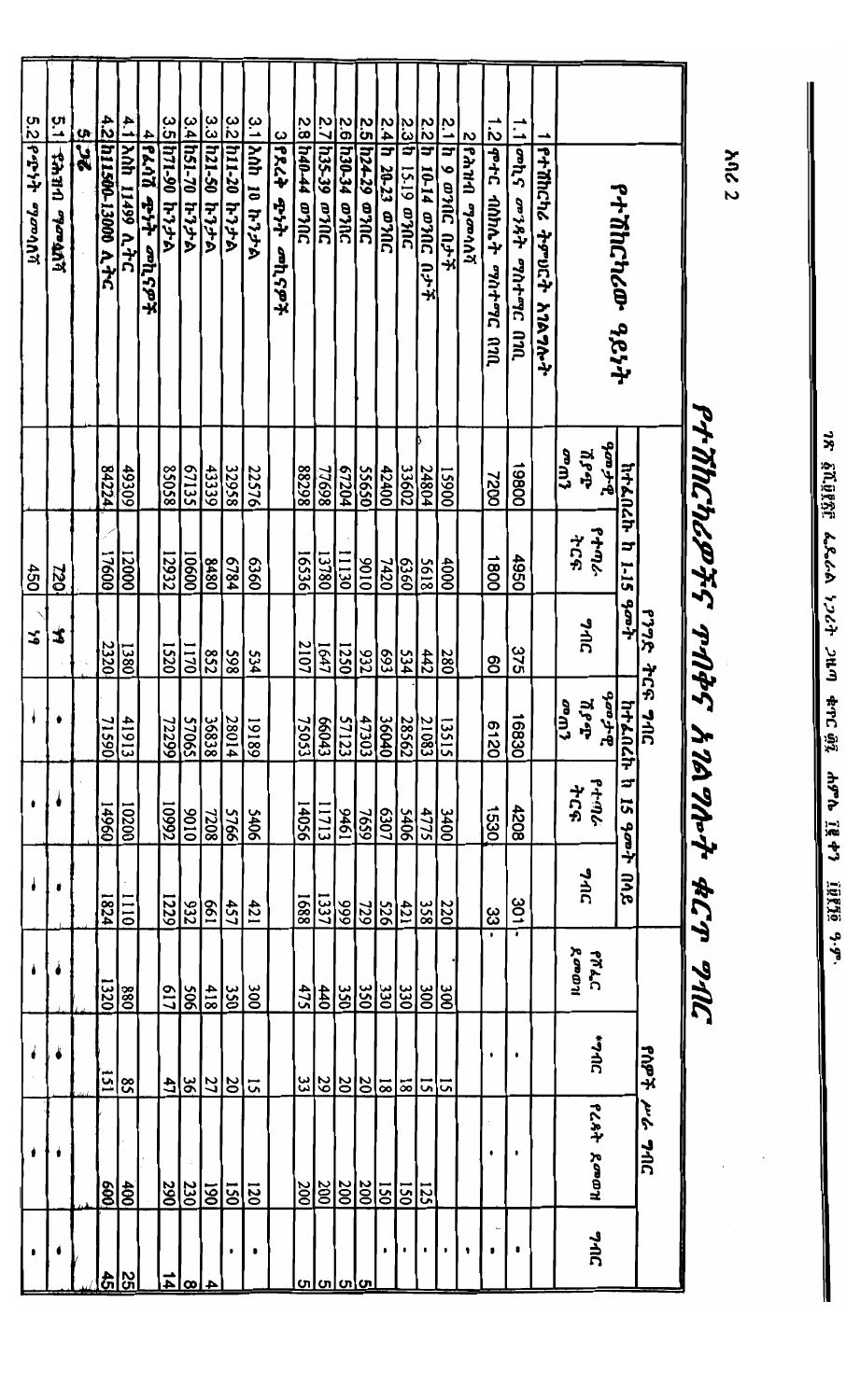$\mathbf{z}$ 5.2 For freight transport 5.1 For public transport 3.4 From 51-70 Quintal 3.3 From 21-50 Quintal 3.2 From 11-20 Quintal  $3.1$  Up to 10 Quintal 2.5 From 24-29 seats 1.2 Motor Cycle driving training 3.5 From 71-90 Qunintal 2.7 From 35-39 seats 2.6 From 30-34 seats 2.4 From 20-23 seats 2.3 From 15-19 seats 2.2 From 10-14 seats 1.1 Car driving training 2.8 From 40-44 seats 2.1 Up to 9 seats  $4.1$  Up to  $11499$  liters 4.2 From 11500-13000 litres 3 Dry Ffreight Transport 5 Horse Cart 4 Tanker Trucks 2 Public Transport Driving Training School Service Type Annual **Sales**  $88298$  $84224$ 49309 85058 67135 67204 43339 22576 77698 55650  $\frac{42400}{5}$ 33602 32958 24804 00651  $|00861$ 1200 From Year 1-15 Net profit 10600 17600 12000 12932 16536 13780 11130 8480 0106 8234 09£9 န္တြ <u>5618</u> 0000 056t 7420 0081 450 720 Presumptive Tax Payable Tax free free 2107 **2320**  $\overline{1380}$  $\frac{1520}{250}$  $\overline{1170}$  $1647$ 332  $\frac{598}{852}$  $\frac{4|{\mathfrak L}|{\mathfrak L}|}{|{\mathfrak L}|}$ 534 280 375 8 Annual<br>Sales  $\frac{41913}{2}$ 36838<br>27065 66043 36040 71590 72299 75053 47303<br>57123 <u>28562</u> **28014** 68161 21083 13515 16830 6120 Above 15 years Net Profit  $\bullet$ 14960 00201 14056 11713 10992 0106 7208 90th<sub>S</sub> 7659 6307 ।<br>इंद 4208 **S766** 4775  $\overline{3400}$ 1530  $Tax$  $1824$  $\overline{0111}$ 1229  $\frac{661}{932}$ 1688  $\overline{1337}$ <u>ងដ្ឋង្គន្ធ្រ</u>  $rac{451}{2}$  $\frac{421}{2}$ 220  $|100$  $\frac{33}{2}$ Salary  $\mathbf{I}$ 1320 617  $\sqrt{88}$  $rac{418}{506}$  $\frac{350}{2}$  $\overline{\text{00}}$ 475  $\frac{35}{25}$  $\frac{30}{25}$  $\frac{4}{3}$ 330  $\overline{\frac{300}{5}}$ Driver's Salary Income Tax xux 121 <u>នន្ទ្រន្ទ្រាន្</u>ទ្រ  $\overline{\textbf{S}}$ 4  $\frac{20}{27}$  $\overline{5}$  $\overline{\mathbf{5}}$ <u> ছা</u> 51 |ಒ **Salary**  $\cdot$ Ass. Driver's  $\overline{8}$  $\frac{400}{2}$  $\frac{290}{1}$ 230 200  $\frac{200}{1}$  $\frac{200}{200}$  $\overline{190}$  $\overline{150}$ <u>કિં</u>  $\overline{021}$  $\overline{\Xi}$  $\overline{125}$ Tax  $\cdot$  $\cdot$ 52 4

Federal Negarit Gazeta - No.  $\mathfrak{z}_7$ 19<sup>m</sup> July, 2002-Page 1923

# Schedule 2

Transport and Attorney Services Presumptive Taxes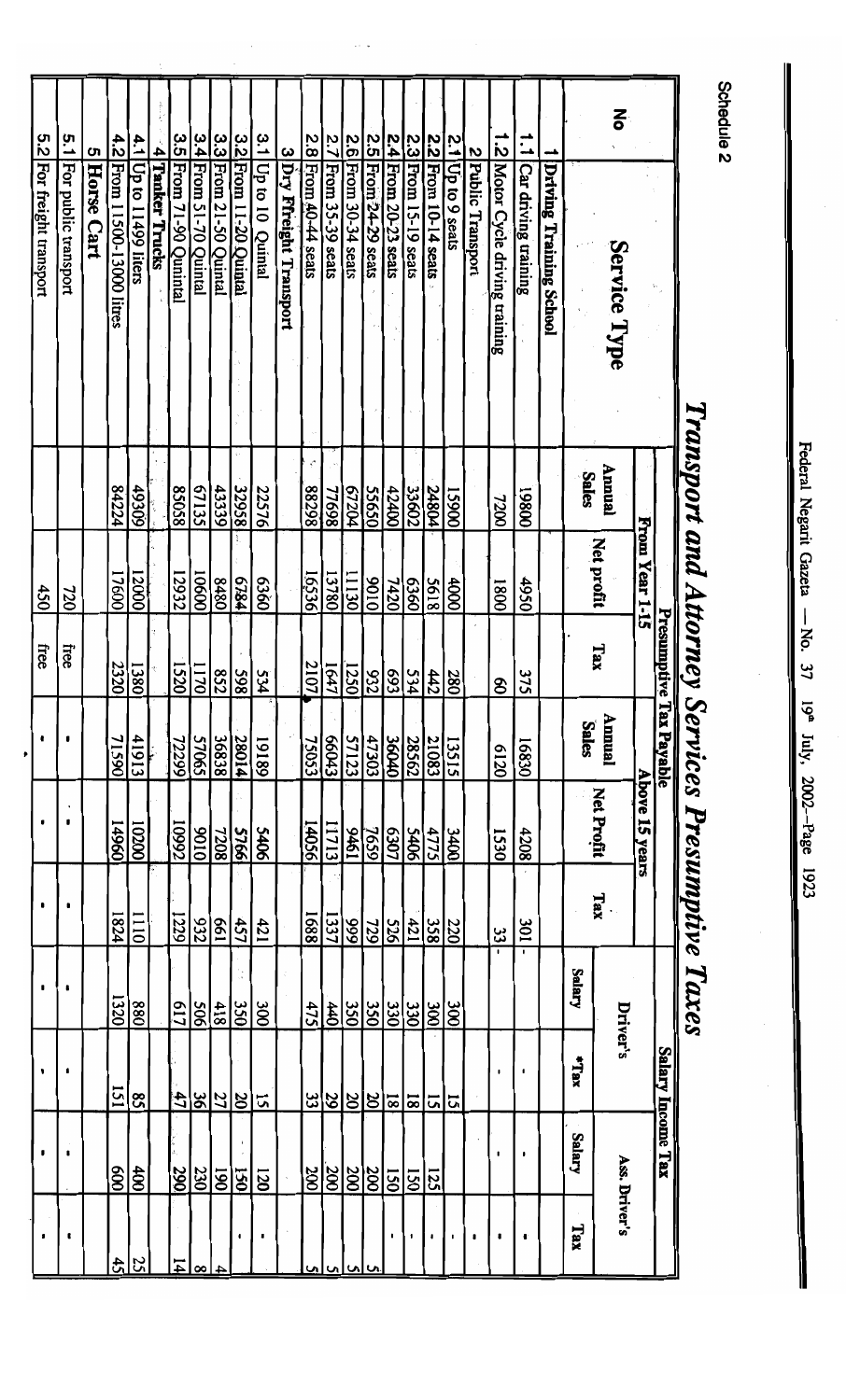| <u>. 1941 - 1948 ASA (Pillando XII) na mga pagagong ng Pillando at t</u> | 17.16    | <b>アムカイム つきんのう ハムスログ ナキフズ</b> | 8 POULLE / HCANTLY MACP+ | 7.2 22 RLK ARA | 7.1 15 228 and | プアクロルド とっとつけん | 6.3 1999 284 17<br>ጎባምሌ | 6.2 4714    | 424477 りゃりゃくるの マゴン いさうり | 6.1   ATCA        | ustanda በሚንቀስቀስ ኢሲክተሪክ | 6 የኢሀል መፍጮ በአንድ ቋት |                               | የተሽከርካሪው ዓይነት         |                    |
|--------------------------------------------------------------------------|----------|-------------------------------|--------------------------|----------------|----------------|---------------|-------------------------|-------------|-------------------------|-------------------|------------------------|--------------------|-------------------------------|-----------------------|--------------------|
|                                                                          | 01099    |                               | 8243                     | 7453           | 11488          |               | <b>000S1</b>            | 00091       |                         | 18750             |                        |                    | $\frac{1}{2}$<br>مەللا<br>せょり |                       |                    |
|                                                                          | 13208    |                               | 12467                    | 4472           | <b>8893</b>    |               | 3000                    | <b>9000</b> |                         | 3750              |                        |                    | やさら<br>せいす                    | htklich 1-15 gapt     |                    |
|                                                                          | 1381     |                               | 1450                     | 327            | 614            |               | <u>180</u>              | 180         |                         | $\frac{255}{255}$ |                        |                    | コフィ                           |                       | <b>DUG 354 JUG</b> |
| <b>PACAJ-A::</b>                                                         | 56134    |                               | 90998                    |                |                |               | 09221                   | 12750       |                         | 15937             |                        |                    | صوبات<br>المالية<br>المحمد    |                       |                    |
|                                                                          | 11227    |                               | 10597                    |                |                |               | <b>2550</b>             | 0992        |                         | 3188              |                        |                    | <b>7534</b><br>754            | ht Lach h 15 goot noe |                    |
|                                                                          | 1264     |                               | 1170                     |                |                |               | 135                     | 135         |                         | 661               |                        |                    | <b>74G</b>                    |                       |                    |
|                                                                          | 800      |                               | 800                      |                |                |               |                         |             |                         |                   |                        |                    | Ræøn<br>LUTE                  |                       |                    |
|                                                                          | 35<br>00 |                               | ಬ                        |                |                |               |                         |             |                         |                   |                        |                    | <b>JUL:</b>                   |                       |                    |
|                                                                          |          |                               | ğ                        |                |                |               |                         |             |                         |                   |                        |                    | PLAT ROOM                     |                       | ገሀጌ ንሖ ቋወሀ         |
|                                                                          |          |                               | <u>ភា</u>                |                |                |               |                         |             |                         |                   |                        |                    | <b>74G</b>                    |                       |                    |

18 SLUSS Lich 1267 2117 ATC AS APD IRT7 IUTE 9.7.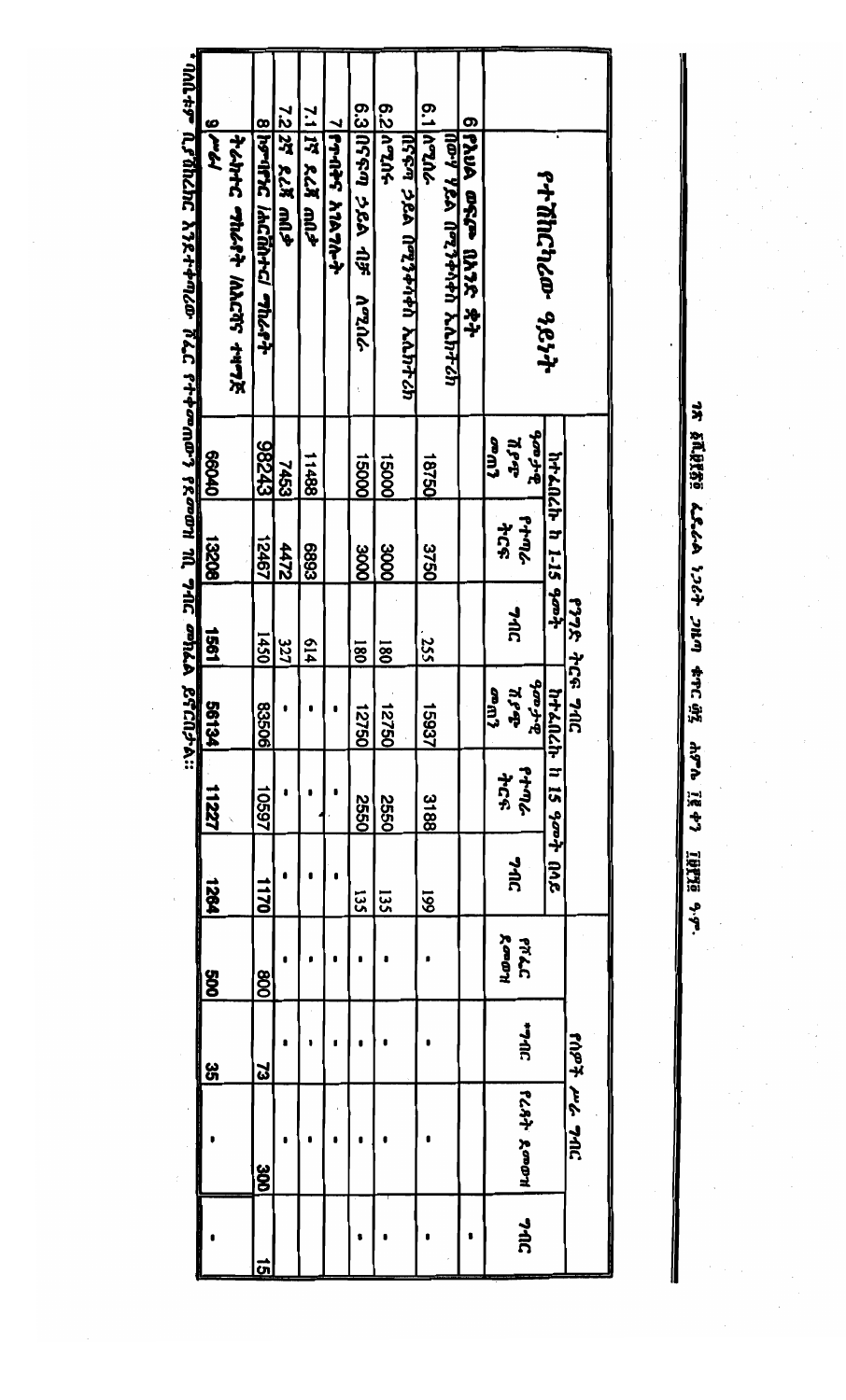| edera        |
|--------------|
| <b>Vegan</b> |
| iazet        |
| ।<br>इ       |
| 37           |
| ಠ್ಣ          |
| Yuly         |
| 2003<br>Page |
| 1924         |

|   |                                            |              |                | Presumptive      | Tax Payable  |                   |      |          | Salary Income Tax           |               |     |
|---|--------------------------------------------|--------------|----------------|------------------|--------------|-------------------|------|----------|-----------------------------|---------------|-----|
|   |                                            |              | From Year 1-15 |                  |              | Above 15 years    |      |          |                             |               |     |
| 종 | Service Type                               | Annual       | Net profit     | Tax              | Annual       | <b>Net Profit</b> | Tax  | Driver's |                             | Ass. Driver's |     |
|   |                                            | <b>Sales</b> |                |                  | <b>Sales</b> |                   |      | Salary   | *Tax                        | <b>Salary</b> | Tax |
|   | 6 Floor Mills with single Hopper           |              |                |                  |              |                   |      |          |                             |               |     |
|   | 6.1 Using hydropower and electric power    | 18750        | 3750           | 255              | 15937        | 3188              | 661  |          |                             |               |     |
|   | 6.2 Using desiel engine and electric power | 15000        | <b>3000</b>    | $\overline{180}$ | 12750        | 2550              | 135  |          |                             |               |     |
|   | 6.3 Using desiel engine only               | 15000        | <b>3000</b>    | រន្ធ             | 12750        | 2550              | 135  |          |                             |               |     |
|   | 7 Attorney Services                        |              |                |                  |              |                   |      |          |                             |               |     |
|   | 7.1 First grade Attorney                   | 11488        | £689           | 614              |              |                   |      |          |                             |               |     |
|   | 7.2 Second grade Attorney                  | 7453         | 4472           | 327              |              |                   |      |          |                             |               |     |
|   | 8 Combine Harvestor (renting)              | \$243        | 12467          | 1450             | 83506        | 10597             | 1170 | 800      | $\boldsymbol{\mathfrak{z}}$ | SOR           | 5   |
|   | 9 Renting of Tractors                      | 00040        | 13208          | 1991             | 56134        | 11227             | 1264 | ğ        | 35                          |               |     |

" If the owner is driving the car he/she also pays the salary income tax persumed for the driver.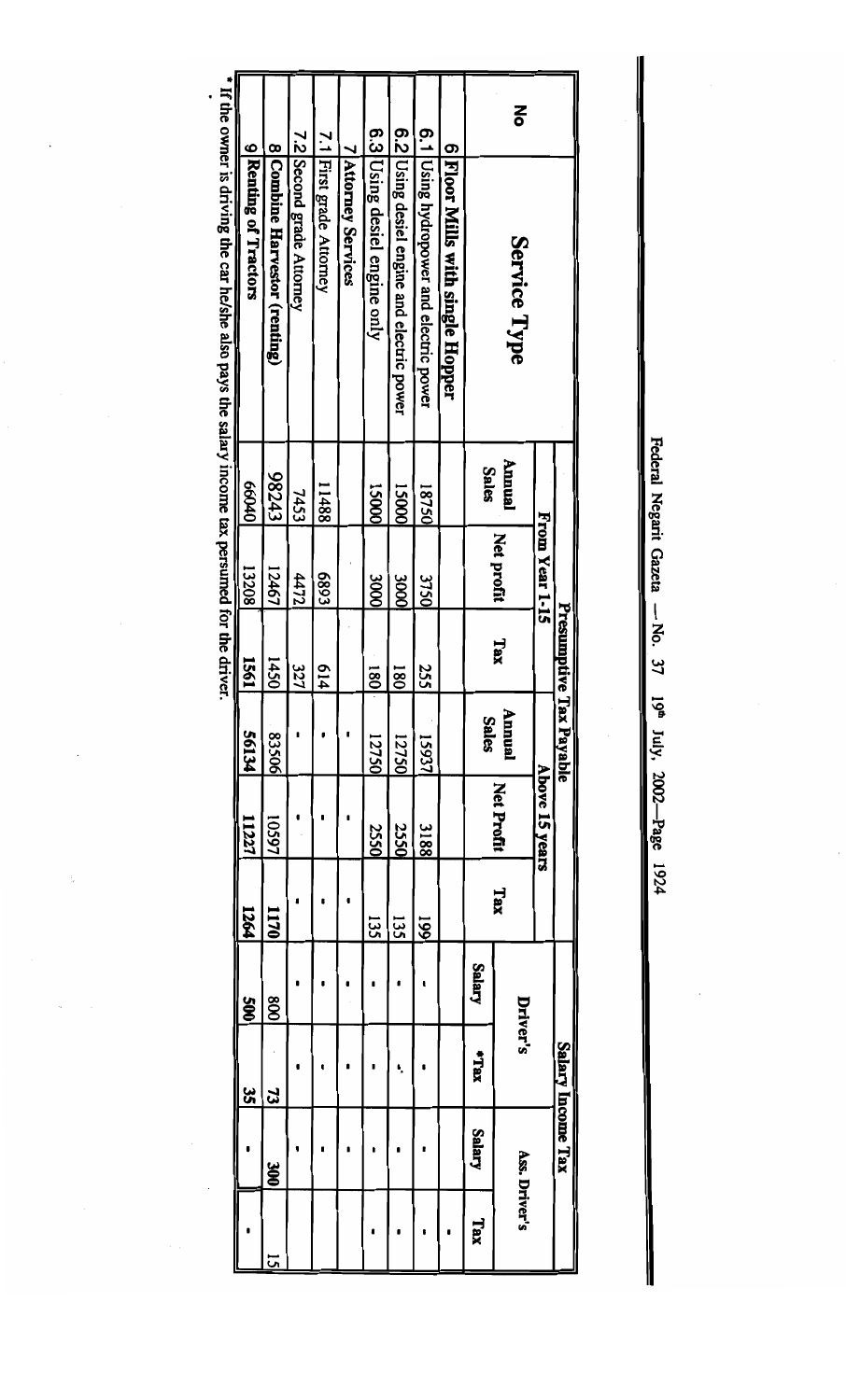|                        |                                  |                 |                   |                                                    |                     |                  |                 |              |                       |               |        |                     |                                          |                  |                                                                                               |                 | 7AC PORILANA PMAAA 900JE KIR OOM ACIITS PTAL ACE OOM |                                                    |             |                                                                                  |                                     |                                  |
|------------------------|----------------------------------|-----------------|-------------------|----------------------------------------------------|---------------------|------------------|-----------------|--------------|-----------------------|---------------|--------|---------------------|------------------------------------------|------------------|-----------------------------------------------------------------------------------------------|-----------------|------------------------------------------------------|----------------------------------------------------|-------------|----------------------------------------------------------------------------------|-------------------------------------|----------------------------------|
|                        |                                  | メリアド            | 7144              |                                                    |                     |                  |                 |              |                       |               |        |                     |                                          |                  |                                                                                               |                 |                                                      |                                                    |             |                                                                                  |                                     |                                  |
|                        | <b>FJ7R HCF</b>                  | $4 + C$<br>$+$  | ۱۹ m.<br>₿        | 10000<br>$\frac{2}{3}$ $\frac{5}{3}$ $\frac{9}{3}$ | 10001-              | 15001-           | 20001-<br>25000 | 25001-       | 30001-                | 35001-        | 40001- | 45001-              | 50001-                                   | -10059<br>00009  | 60001-                                                                                        | 65001-<br>70000 | $-10001$<br>75000                                    | $-10092$<br><b>BOOOD</b>                           | 90001-      | -10058<br>00006                                                                  | 90001-                              | 100001                           |
| ÷*                     |                                  |                 |                   |                                                    |                     |                  |                 |              |                       |               |        |                     |                                          |                  |                                                                                               |                 |                                                      |                                                    |             |                                                                                  |                                     |                                  |
|                        | 1 Athatic FGFG 77%               | $\vec{0}$       | 0009              | 2000                                               | DOOE                | $\frac{1}{2}$    | 0005            | 0009         | 0002                  | 0008          | 10006  | 10000               | 00011                                    | 12000            | 13000   13500                                                                                 |                 | 14000                                                |                                                    |             | 14500 15000 15500                                                                | 16000                               | 16500                            |
| N                      | <b>POCS ARE THPTE 37RX</b>       | $\vec{0}$       | 6000              | 2000                                               | <b>COOC</b>         | 4000             | 5000            | 0009         | 7000                  | 0008          | 10006  | $\vert 00001 \vert$ | 11000 12000                              |                  | DOSE I DOOE                                                                                   |                 | 14000 14500                                          |                                                    |             | 15000 15500 16000                                                                |                                     | 16500                            |
| ω                      | إفكماطا المتنابر وباله<br>さん     | $\vec{0}$       | 0009              | 2000                                               | COOCE               | 4000             | 10005           | 6000         | 7000                  | 8000          | 0006   | 00011 00001         |                                          | 12000            | DOSEI DOOEI                                                                                   |                 |                                                      |                                                    |             | 4000 14500 15000 15500 16000                                                     |                                     | 16500                            |
| 4                      | 489 A.M 77R                      | $\vec{0}$       | 8000              | 2000                                               | oooc                | 4000             | 1000            | 0009         | 7000                  | 0008          |        | 00011 00001 0006    |                                          | 12000            | DOSE I DOOE I                                                                                 |                 |                                                      |                                                    |             |                                                                                  |                                     | 16500                            |
| C                      | TCY/HIR/ 77R                     | $\vec{0}$       | $rac{8}{8}$       | 2000                                               | oooc                | 4000             | 5000            | 0009         | $\overline{0002}$     | 0008          |        | 00011 00001 0006    |                                          | 12000            | 13000   13500                                                                                 |                 |                                                      |                                                    |             | 14000   14500   15000   15500   16000  <br>14000   14500   15000   15500   16000 |                                     | 16500                            |
| თ                      | <b>ጠቅላላ ኢንዱስትሪዎች /በፋብሪካ ደረጃ/</b> | ᇹ               |                   | 2000                                               | oooc                | 4000             | 0009            | 6000         | 7000                  | 0008          | 0006   | 00001               | 11000 12000                              |                  | 1300613500                                                                                    |                 |                                                      | 4000 14500                                         | 15000 15500 |                                                                                  | 16000                               | 16500                            |
|                        | ひゃくちゅう ゴチクら できょう コロシン            |                 |                   |                                                    |                     |                  |                 |              |                       |               |        |                     |                                          |                  |                                                                                               |                 |                                                      |                                                    |             |                                                                                  |                                     |                                  |
| ┙                      | 772                              | ತ               | 0009              | 2000                                               | <b>SOOC</b>         | $rac{1}{2}$      | 0009            | 8000         | $\overline{1000}$     | 0008          |        |                     | 0000 10000 11000 12000                   |                  | 13000 13500                                                                                   |                 |                                                      | 14000 14500 15000 15500<br>14000 14500 15000 15500 |             |                                                                                  | $\frac{16000}{2}$                   | 16500                            |
| œ                      | コレム マタタイ フィング                    | ៊               | 0009              | $\overline{\text{2000}}$                           | <b>SOOC</b>         | $\frac{1}{2}$    | pood            | 0009         | 0002                  | 0008          | 0006   | looool              | 11000                                    | 12000            | 13000 13500                                                                                   |                 |                                                      |                                                    |             |                                                                                  | 16000                               | 16500                            |
| 6                      | Fornes (Lff hill)                | $\vec{0}$       | 0009              | <b>DOOZ</b>                                        | OOOE                | 0000             | 0005            | 0009         | 2000                  | 0008          | 0006   | 10000               | 00011                                    | 12000            | 13000 13500                                                                                   |                 |                                                      | 14000 14500 15000 15500                            |             |                                                                                  | 0009L                               | 16500                            |
|                        | 10 947 778 175                   | $\vec{0}$       | 0009              | 2000                                               | OODE                | 0000             | 0009            | 0009         | 7000                  | 0008          | 10006  | 00011 00001         |                                          | 00021            | 13000 13500                                                                                   |                 |                                                      |                                                    |             | 14000 14500 15000 15500 16000                                                    |                                     | 16500                            |
|                        | <b>ITINEC ANGERS</b>             | õ               | 0009              | 2000                                               | <b>OOOC</b>         | 0000             | 0009            | 0009         | <b>2000</b>           | 0008          | 0006   | 00001               | 00011                                    | 12000            | 13000   13500                                                                                 |                 | 14000                                                | 4500                                               |             | 00091 00931 00051                                                                |                                     | 16500                            |
| 芯                      | <b>Incma Agert</b>               | る               | 0009              | 2000                                               | OOOE                | 4000             | 0009            | 6000         | 7000                  | 0008          | 0006   | 00001               | 11000                                    | 12000            | 13006113500                                                                                   |                 |                                                      |                                                    |             | 14000 14500 15000 15500 16000                                                    |                                     | 16500                            |
|                        | 13 アクライ ファムカ                     | る               | 0009              | 2000                                               | OOOE                | 4000             | 0005            | 0009         | 7000                  | 0008          | 10006  | 00001               | 11000                                    | 12000            | 13000 13500                                                                                   |                 |                                                      |                                                    |             | 14000 14500 15000 15500 16000                                                    |                                     | 16500                            |
|                        | $14 1400 - 778$                  | 12              | 6000              | 2000                                               | OOOE                | 4000             | <b>poos</b>     | 0009         | 0002                  | 0008          | 10006  | 10000               | 11000                                    | 12000            | 13000 13600                                                                                   |                 |                                                      |                                                    |             | 14200 14800 15400 16000 16600                                                    |                                     | 17200                            |
| $\vec{5}$              | こころ オカムー                         | ದ               | 6000              | 2000                                               | <b>COOC</b>         | 4000             | 0005            | 6000         | 0002                  | 0008          | 0006   | 00011 00001         |                                          | 12000            | 13000 13650                                                                                   |                 |                                                      |                                                    |             | 4300 14950 15600 16250 16900                                                     |                                     | 17550                            |
| $\vec{v}$<br>$\vec{0}$ | hung Three<br>$31.2 - 31$<br>ንግድ | 4<br>ದ          | 6000<br>0009      | 2000<br>2000                                       | DOOE<br><b>OOOE</b> | 4000<br>4000     | 10009<br>0009   | 0009<br>0009 | 2000<br>7000          | 10008<br>0008 | 10006  | 00001               | 00021 00011 00001 0006<br>1100021 00011  |                  | 13000   13650                                                                                 |                 | 14400 15100<br>05611 00EP                            |                                                    |             | 15800 16500 17200<br>00691 05291 00951                                           |                                     | 17550<br>17900                   |
| ಹ                      | anC. anc +5 hc 77R               | 고               | eooo              | 2000                                               | <b>COOC</b>         | $\frac{1}{1000}$ | 10005           | 0009         | $\overline{\text{S}}$ | 8000          | 10006  |                     | 00021 00011 00001                        |                  | 13000 13700<br>  13000 13700<br>  13000 13700                                                 |                 | 4400 15100                                           |                                                    |             | 15800 16500 17200                                                                |                                     | 17900                            |
| 5                      | ひょうしゅ きにゅうしょう                    | 교               | 0009              | 2000                                               | <b>OODE</b>         | 4000             | loopg           | 0009         | 000L                  | 8000          |        |                     | 00021 00011 00001 0006                   |                  | 13000   13700                                                                                 |                 |                                                      |                                                    |             | 4400 15100 15800 16500 17200                                                     |                                     | 17900                            |
|                        | የወጉ ቤትና የገቢታ                     |                 |                   |                                                    |                     |                  |                 |              |                       |               |        |                     |                                          |                  |                                                                                               |                 |                                                      |                                                    |             |                                                                                  |                                     |                                  |
|                        | きゅうそうどこと じゅつがん きょうじょ             |                 |                   |                                                    |                     |                  |                 |              |                       |               |        |                     |                                          |                  |                                                                                               |                 |                                                      |                                                    |             |                                                                                  |                                     |                                  |
| $\overline{\omega}$    | ant                              | 14              | 0009              | 2000                                               | <b>OOOE</b>         | 4000             | 5000            | 0009         | 7000                  | 0008          |        | 00001 0006          | 11000   12000                            |                  | 13000 13700<br>  13000 13700                                                                  |                 |                                                      |                                                    |             | 14400 15100 15800 16500 17200<br>14400 15100 15800 16500 17200                   |                                     | 17900                            |
|                        | 21   ファイ チョンラック 12               | 14              | 0009              | 2000                                               | OOOE                | 4000             | 10005           | 0009         | 7000                  | 0008          | 10006  |                     | 00021 00011 00001                        |                  |                                                                                               |                 |                                                      |                                                    |             |                                                                                  |                                     | 17900                            |
|                        | 22   11Cll69 + and + and<br>ንግድ  | <b>öl</b>       | 0009              | 2000                                               | DOOE                | \$               | 10005           | 10009        | 7000                  | 8000          | 0006   | 100011 00001        |                                          | 12000            | 13000   13750                                                                                 |                 |                                                      |                                                    |             | 4500 15250 16000 16750 17500                                                     |                                     | 18250                            |
| 23                     | いきゅうに じゅうや どん                    | ᇚ               | 0009              | $\overline{3000}$                                  | oooc                | 0000             | 0009            | 0009         | 7000                  | 8000          | 10006  | 100011 000          |                                          | 00021            | 13000 13750                                                                                   |                 |                                                      |                                                    |             |                                                                                  |                                     |                                  |
|                        | 24 AAJS FG A GOLG AS OFT         | 이후              | 8000              | 2000                                               | <b>OOOC</b>         | 0000             | 8000            | 0009         | 0002                  | 0008          |        |                     | 0000 1000 11000 12000                    |                  | 13000 13750                                                                                   |                 |                                                      |                                                    |             | 14500 15250 16000 16750 17500<br>14500 15250 16000 16750 17500                   |                                     | 18280<br>18290<br>18290          |
|                        | 12 ما ما مل 11 با با             |                 | $\frac{80}{2000}$ | 2000                                               | oooc                | 4000             | 0005            | 6000         | 7000                  | 0008          | 10006  | 100001              | 200011                                   | $ 000\tilde{c} $ | 13000   13750                                                                                 |                 | 14500 15250                                          |                                                    | 16000 16750 |                                                                                  | 00521                               |                                  |
|                        | 26 12.3 1275 1079 and 897 79R    | $\vec{a}$       | 8000              | 0002                                               | $\frac{8}{100}$     | 4000             | 0009            | 0009         | 0002                  | 0008          |        |                     | 00021 00011 0001 0006                    |                  | DOBEL OODEL                                                                                   |                 |                                                      |                                                    |             | 14600 15400 16200 17000 17800                                                    |                                     | 18600                            |
|                        | 27 『ころいんから 入りハイ ナキメン フッタ         | $\overline{a}$  | 8000              | 2000                                               | $rac{8}{2}$         | $\frac{1}{8}$    | 10005           | 0009         | 7000                  | 0008          | 0006   | 00011 00001         |                                          | 12000            | DOGE   OOOE                                                                                   |                 | 14800 15700 16600 17500                              |                                                    |             |                                                                                  | 00                                  | $\overline{\frac{19300}{20000}}$ |
| 28                     | <b>IT'S APA 77R</b>              | 8 8             | 0009              | 2000                                               | OODE                | 000\$            | 0009            | 0009         | 7000                  | 0008          | 10006  |                     | 00021 00011 00001                        |                  | 0000 t 000EL                                                                                  |                 | 15000                                                | 160081 00071 00081                                 |             |                                                                                  | l 9006                              | $rac{20000}{\pi}$                |
| 29                     | አቃ በአቃ ለወውጥ                      |                 | 0009              | 2000                                               | OOOE                | 4000             | 0009            | 0009         | 7000                  | 8000          |        |                     | 00021 00011 00001 0006                   |                  | 00001 000EL                                                                                   |                 |                                                      | 00081 00021 00091 00091                            |             |                                                                                  | 00061                               | 20000                            |
|                        | fools? No onlife@a<br>りつどう アクティ  |                 |                   |                                                    |                     |                  |                 |              |                       |               |        |                     |                                          |                  |                                                                                               |                 |                                                      |                                                    |             |                                                                                  |                                     |                                  |
| ଞ                      |                                  |                 | 0009              | 2000                                               | 3000                | $\frac{1}{2}$    | 0009            | 0009         | 7000                  | 8000          |        |                     |                                          |                  | 9000   10000   11000   12000   13000   14000<br>10350   11500   12650   13800   14850   16100 |                 |                                                      |                                                    |             | 00061 00081 00021 00091 00091                                                    |                                     | 00002                            |
|                        | 31 79. 79R                       |                 | 5217              | 2300                                               | <b>3450</b>         | $\frac{4600}{3}$ | 10925           | 0069         | 0908                  |               |        |                     | 00821 05921 00511 05201 0025             |                  |                                                                                               |                 |                                                      |                                                    |             | 17250 18400 19550 20700 21850                                                    |                                     | 23000                            |
| 32                     | <b>OPPON UXSTICTAL</b>           | ន ន ន ន         | 2217              | 2300                                               | <b>3450</b>         | 4600             | 5750            | 0069         | 8050                  | 09E010026     |        |                     | 11500 12650 13800                        |                  | 14950 16100                                                                                   |                 | 17250 18400 19550 20700                              |                                                    |             |                                                                                  | 09812                               | 23000                            |
|                        | 33 [ 49 7955 6847                |                 | 1129              | 2300                                               | 3450                | 4600             | 5750            | 0069         | 0508                  |               |        |                     | 00861 05961 1309 126801 026              |                  | 14950   16100                                                                                 |                 |                                                      |                                                    |             | 17250 18400 19550 20700 21850                                                    |                                     | 23000<br>25000                   |
|                        | <b>SPC AWALLE</b>                | $\frac{25}{25}$ | dept              | <b>2500</b>                                        | 3750                | 0009             | 0529            | 7500         |                       |               |        |                     | 00091 0250 0250 0250 02500 13750 15000   |                  | 16250 17500                                                                                   |                 |                                                      |                                                    |             | 18750 20000 21250 22500 23750                                                    |                                     |                                  |
|                        | 35 ワクロー ワクスティアクライ フクス            |                 | 4800              | 2500                                               | 3750                | looos            | 0529            | 00SZ         |                       |               |        |                     | 00091 10250 1250 1250 13750 13760        |                  | 16250 17500                                                                                   |                 |                                                      |                                                    |             | 18750 20000 21250 22500 23750                                                    |                                     | 25000                            |
| $\frac{1}{2}$          | FATIO 7815 OF AND AD 7R61        | <u> 없이</u>      | $\frac{4800}{3}$  | 2500                                               | 3750                | 10005            | 0529            | 0052         |                       |               |        |                     | 8750 10000 11250 12500 13750 13760 15000 |                  | 16250 17500                                                                                   |                 |                                                      |                                                    |             | 18750 20000 21250 22500 23750                                                    |                                     | 25000                            |
|                        | プラント どうき                         |                 | ∥ĝ                | 3500                                               | 3750                | 10005            | 6250            | 7500         |                       |               |        |                     | 8750 10000 11250 12500 13750 15000 16250 |                  |                                                                                               | 00921           |                                                      |                                                    |             |                                                                                  | 18750 20000 21250 22500 23750 25000 |                                  |

18 反反驳改善 4.8-6 1264 2149 年12 頭 4876 現 47 退約 運動

በመደበኛ ቁርዋ ግብር የደረጃ "ሐ" ግብር ከፋዮች የተጣራ ትርፍ መጠን በየንግድ ዘርፉ

 $208$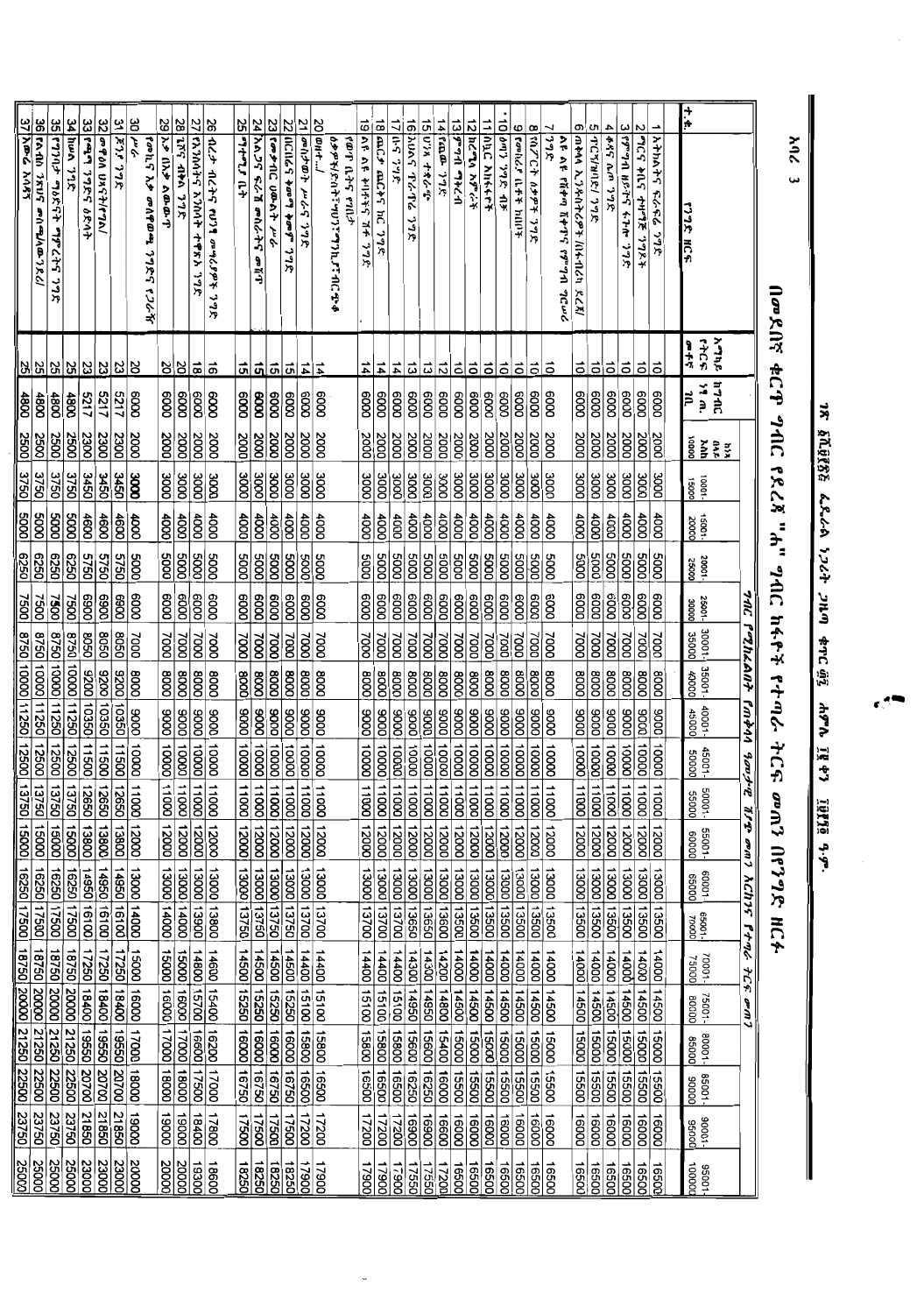$\overline{\phantom{a}}$ 

# CATEGORY "C" TAX PAYER TAXABLE INCOME

| Š                     | <b>BUSINESS SECTORS</b>                              | AAPR                                               | Free<br>Tax       | 00001<br>10000           | 10001-                           | 15001-                | 35001-                   | 35001-               | 30001-                          | 35001-<br><b>OOOOP</b> | Taxab<br>45001-                     | 100095                                 | 10009                       | le income of Total Annual Sales<br>55001-                                     | 80001-                         | -10058 | 10002<br>75000                                                   | 75001-<br>00008                                    | 80001-<br>85000 | 10006       | 10006                         | 100000<br>$-10096$ |
|-----------------------|------------------------------------------------------|----------------------------------------------------|-------------------|--------------------------|----------------------------------|-----------------------|--------------------------|----------------------|---------------------------------|------------------------|-------------------------------------|----------------------------------------|-----------------------------|-------------------------------------------------------------------------------|--------------------------------|--------|------------------------------------------------------------------|----------------------------------------------------|-----------------|-------------|-------------------------------|--------------------|
|                       |                                                      |                                                    |                   |                          |                                  |                       |                          |                      |                                 |                        |                                     |                                        |                             |                                                                               |                                |        |                                                                  |                                                    |                 |             |                               |                    |
|                       | Fruit & Vegetables Trade                             | ಕ                                                  | 8000              | 2000                     | 3000                             | 0000                  | 0009                     | 0009                 | <b>000Z</b>                     | 0008                   |                                     | 0000 10000 11000 12000                 |                             |                                                                               | 13000 13500                    |        | 005110001                                                        |                                                    | 00091           | 15500       | 00091                         | 16500              |
| lN                    | Natural Honey, Butter & related Trades               | $\vec{0}$                                          | 0009              | 8000                     |                                  | $\frac{1}{8}$         | 0009                     | 0009                 | 7000                            | 0008                   | 8                                   | 00001                                  | 11000                       | 12000                                                                         | 13006113500                    |        | 14000 14500                                                      |                                                    | 00091           | 15500       | 16000                         | 16500              |
| $\boldsymbol{\omega}$ | Edible Oil & its by-product                          | $\vec{0}$                                          | $\overline{8}$    | 2000                     | $\frac{8}{3}$                    | 4000                  | 8000                     | 0009                 | 7000                            | 0008                   | $\frac{8}{8}$                       | $\overline{100001}$                    | 00011                       | 12000                                                                         | 13000 13500                    |        | 14000                                                            | 0051 00051 0051                                    |                 |             | $\frac{16000}{16000}$         | 16500              |
|                       | $\overline{\bullet}$<br><b>Skin &amp; Hide Trade</b> | $\vec{0}$                                          | 0009              | 0002                     | 0006                             | $\frac{1}{1000}$      | 0009                     | 0009                 | 7000                            | 0008                   | 8000                                | 00001                                  | 11000 12000                 |                                                                               | 13000 13500                    |        |                                                                  | 14000 14500 15000 15500                            |                 |             | 00091                         | 16500              |
| S                     | <b>Civet Trade</b>                                   | ಠ                                                  | $\overline{8000}$ | $\overline{0000}$        | 3000                             | 4000                  | 0009                     | 0009                 | 7000                            | 0008                   |                                     |                                        |                             | 009610006110001120001120001200013                                             |                                |        | 14000 14500 15000 15500                                          |                                                    |                 |             | 16000                         | 16500              |
| თ                     | General Manufacturing industries                     |                                                    |                   |                          |                                  |                       |                          |                      |                                 |                        |                                     |                                        |                             |                                                                               |                                |        |                                                                  |                                                    |                 |             |                               |                    |
|                       | production (factor level)                            | $\vec{0}$                                          | 8000              | 2000                     | <b>Sooc</b>                      | $\frac{1}{8}$         | 0009                     | 0009                 | 7000                            | 0008                   |                                     | 00021 00011 00001 0006                 |                             |                                                                               | 13000 13500                    |        |                                                                  | 14000 14500 15000 15500                            |                 |             | 00091                         | 16500              |
| ↘                     | General Merchandise Trade<br>ھ                       |                                                    |                   |                          |                                  |                       |                          |                      |                                 |                        |                                     |                                        |                             |                                                                               |                                |        |                                                                  |                                                    |                 |             |                               |                    |
|                       | Grocery                                              | $\vec{0}$                                          | 0009              | 0002                     | 8                                | $\frac{1}{2}$         | 0009                     | 0009                 | 7000                            | 0008                   | 0006                                | 00001                                  | 11000                       | 00021                                                                         | 13000 13500                    |        | 14000 14500                                                      |                                                    | 15000 15500     |             | 00091                         | 16500              |
| $\infty$              | Sport Goods Trade                                    | $\vec{0}$                                          | 0009              | 2000                     | 0006                             | 0000                  | 0009                     | 0009                 | 7000                            | 0008                   | $\frac{8}{100}$                     | 10000                                  | $\overline{00011}$          | 00021                                                                         | 13000 13500                    |        | 14000 14500                                                      |                                                    | 00091           | 15500       | 00091                         | 16500              |
| $\bullet$             | <b>Office Cafeteria</b>                              | $\vec{0}$                                          | 0009              | 2000                     | 8                                | $\frac{1}{8}$         | 0009                     | 0009                 | 7000                            | 0008                   |                                     | 00001 0006                             | 11000112000                 |                                                                               | 13000 13500                    |        | 14000                                                            | 14500                                              | 00091           | 00991       | 00091                         | 16500              |
| $\vec{0}$             | Incense Trade only                                   | $\vec{0}$                                          | 8000              | 0002                     | <b>OOOC</b>                      | $\frac{1}{2}$         | 0009                     | 8000                 | 7000                            | $\overline{0008}$      | 8                                   | 00001                                  | 11000                       | 12000                                                                         | 13000 13500                    |        | 14000                                                            | 14500 15000                                        |                 | 00591       | 16000                         | 16500              |
| ⇉                     | Surgar Distribution                                  | $\vec{0}$                                          | 8000              | $\frac{2000}{2000}$      | 3000                             | <b>0000</b>           | 0009                     | 0009                 | <b>000Z</b>                     | 8000                   | 8000                                | 00001                                  | 11000 12000                 |                                                                               | 13000 13500                    |        |                                                                  | 0051 00051 0051 0007                               |                 |             | 00091                         | 16590              |
| ಸ                     | Candy & Sweet production                             | $\vec{0}$                                          | 8000              | 2000                     | $\frac{8}{2000}$                 | $\frac{1}{2}$         | 0009                     | 8000                 | 7000                            | 8000                   |                                     | 00001 0006                             | $\overline{1000}$           | 12000                                                                         | 13000 13500                    |        |                                                                  | 14000 14500 15000 15500                            |                 |             | 16000                         | 16500              |
| <u>ದ</u>              | Food items supply                                    | $\vec{0}$                                          | 0009              | 0002                     | 8                                | $\frac{1}{2}$         | 0005                     | 0009                 | <b>2000</b>                     | 8000                   | 8000                                | 00001                                  | 11000 12000                 |                                                                               | 13000 13500                    |        | 14000 14500 15000 15500                                          |                                                    |                 |             | 16000                         | 16500              |
| <b>41</b>             | Salt Trade                                           | ಸ                                                  | 8                 | 2000                     | $\frac{8}{3}$                    | $\frac{1}{2}$         | 0009                     | 0009                 | $\overline{\frac{80}{2}}$       | 0008                   |                                     | 00001 0006                             | 11000 12000                 |                                                                               | 13000   13600                  |        |                                                                  | 14200 14800 15400 16000                            |                 |             | 16600                         | 17200              |
| <u>ត្រ</u>            | <b>Building Contractors</b>                          | $\overline{3}$                                     | 8                 | $\frac{8}{20000}$        | 8                                | $\frac{1}{8}$         | $\overline{\text{2000}}$ | $\frac{8}{6}$        | 7000                            | 8                      |                                     | 000010006                              | 00011                       | $\overline{12000}$                                                            | 13000 13650                    |        | 14300 14950 15600 16250                                          |                                                    |                 |             | $\overline{\overline{00691}}$ | 17550              |
| ಹ                     | Cereal & Pulses Trade                                | ಪ                                                  | 8000              | $\overline{\text{2000}}$ | $\frac{8}{100}$                  | $\frac{1}{8}$         | 0009                     | 8000                 | <b>0002</b>                     | 0008                   |                                     | 00001 0006                             | 00011                       | 12000                                                                         | 13000   13650                  |        | 14300 14950                                                      |                                                    | 15600 16250     |             | 16900                         | 17550              |
| $\overline{1}$        | <b>Coffee Trade</b>                                  | $\overline{\bf 1}$                                 | 0009              | $\frac{8}{2000}$         | $\frac{8}{3}$                    | $\frac{1}{8}$         | $\overline{0005}$        | $\overline{8}$       | 0007                            | 8000                   |                                     | 00001 0006                             | 11000112000                 |                                                                               | 13000   13700                  |        | 14400 15100 15800 16500                                          |                                                    |                 |             | $\overline{17200}$            | 17900              |
| $\overline{8}$        | Fabrics & Treads Trade                               | $\overline{\bf 4}$                                 | $\overline{0009}$ | 8000                     | $\frac{1}{20000}$                | $\frac{1}{2}$         | 0009                     | 8000                 | $\overline{000}$                | 8000                   |                                     |                                        | 11000112000                 |                                                                               | 13000 13700                    |        | 14400 15100 15800 16500                                          |                                                    |                 |             | 17200                         | 17900              |
| $\vec{6}$             | Cosmetics & Perfume Trade                            | 14                                                 | 8000              | 2000                     | <b>0006</b>                      | 0000                  | <b>2000</b>              | 8000                 | <b>2000</b>                     | 0008                   |                                     | 00021 00011 00001 0006                 |                             |                                                                               | 13000 13700                    |        | 1440 15100 15800 16500                                           |                                                    |                 |             | 17200                         | 00621              |
| ೪                     | Household Utensils Trade (drining,                   |                                                    |                   |                          |                                  |                       |                          |                      |                                 |                        |                                     |                                        |                             |                                                                               |                                |        |                                                                  |                                                    |                 |             |                               |                    |
| <u>l2</u>             | Glass Works & Trade<br>kitchen, & the likes)         | 14<br>4                                            | 0009<br>0009      | 2000<br>8000             | $\frac{1}{20000}$<br><b>0006</b> | $\frac{1}{2}$<br>doop | 0009<br>0009             | 8000<br>8000         | 7000<br>$\overline{\text{200}}$ | 0008<br>0008           | 0006                                | 00021 00011 00001 0006<br>00001        | 00011                       | 00021                                                                         | 13000   13700<br>13000   13700 |        |                                                                  | 14400 15100 15800 16500<br>14400 15100 15800 16500 |                 |             | 17200<br>17200                | 17900<br>17900     |
| B                     | Pepper & Spices Trade                                | <u>ជា</u>                                          | 8000              | 8000                     |                                  | $\frac{1}{8}$         | 0009                     | 0009                 | <b>000Z</b>                     | 8000                   |                                     | 00001 0006                             | 00011                       | 00021                                                                         | 13000 13750                    |        | 14500 15250 16000 16750                                          |                                                    |                 |             | 17500                         | 18250              |
| $\frac{2}{3}$         | <b>Cementery Status work</b>                         | <u>ត</u>                                           | 0009              | 2000                     |                                  | doop                  | 0009                     | 0009                 | 7000                            | 0008                   |                                     | 00001 0006                             | 11000112000                 |                                                                               | 13000 13750                    |        | 14500 15250 16000 16750                                          |                                                    |                 |             | 17500                         | 18250              |
| 24                    | Bed & mattress production & trade                    | 51                                                 | 8                 | 0002                     | 8                                | $\frac{1}{8}$         | 8000                     | $\frac{8000}{20000}$ | $\overline{\frac{80}{2}}$       | $\frac{8}{100}$        |                                     |                                        | 00021 00011                 |                                                                               | 13000 13750                    |        | 14500 15250 16000 16750                                          |                                                    |                 |             | 17500                         | 18250              |
| ပ္တ                   | Printing Press                                       | <u>ត</u>                                           | $\frac{8}{8}$     | $\frac{8}{2000}$         | 8                                | $\frac{1}{8}$         | 8000                     | $\frac{8}{8}$        | $\overline{\frac{8}{2}}$        | 8000                   |                                     | 00001 0006<br>00001 0006<br>00001 0006 | $\frac{11000}{\frac{1}{2}}$ | 2000                                                                          | 13000   13750                  |        | 0091                                                             | 15250                                              | 05291 00091     |             | 17500                         | 18250              |
| 8                     | Metal & building materilas Trade                     | $\overline{\mathbf{5}}$                            | 8000              | 8000                     | $\frac{8}{100}$                  | $\frac{1}{2}$         | 0005                     | 8000                 | <b>2000</b>                     | 8000                   |                                     |                                        | $\frac{111000}{11}$         | 12000                                                                         | 13000 13800                    |        | 14600 15400                                                      |                                                    | 16200 17000     |             | 17880                         | 18600              |
| 27                    | Animal & Animal Products Trade                       | $\vec{a}$                                          | 8000              | 0002                     | 0006                             | $\frac{1}{8}$         | 0009                     | 0009                 | 7000                            | 0008                   |                                     | 00001 0006                             | $\overline{100011}$         | 12000                                                                         | 13006113900                    |        | 14800 15700 16600                                                |                                                    |                 | 17500 18400 |                               | 00661              |
| 82                    | Hop & Malt Trade                                     | ပြီ                                                | 0009              | 0002                     | $\overline{0006}$                | 0000                  | 0009                     | 0009                 | <b>2000</b>                     | 0008                   |                                     |                                        |                             | 11000112000                                                                   | 0000100081                     |        | 00061 00081 00021 00091 0009                                     |                                                    |                 |             |                               | 00006              |
| 8                     | <b>Barter Transaction</b>                            | 8                                                  | 8000              | 0002                     | $\frac{8}{8}$                    | $\frac{1}{1000}$      | 0009                     | 8000                 | 7000                            | 0008                   | $\overline{\overline{\text{0006}}}$ |                                        |                             | 10000 11000 12000 13000 14000                                                 |                                |        | 00061 00081 00021 00091 00091                                    |                                                    |                 |             |                               | 00002              |
| 8                     | Vehicles Spare parts<br>Trade &                      |                                                    |                   |                          |                                  |                       |                          |                      |                                 |                        |                                     |                                        |                             |                                                                               |                                |        |                                                                  |                                                    |                 |             |                               |                    |
|                       | <b>Workshop Service</b>                              |                                                    | 8000              | 0002                     | 3000                             | 4000                  | 10009                    | 0009                 | 7000                            | 0008                   |                                     |                                        |                             |                                                                               |                                |        | 00061 00061 00021 00091 00051 0000+100081 00021 00011 00001 0006 |                                                    |                 |             |                               | 20000              |
| 31                    | Jute Trade                                           |                                                    | 5217              | 0062                     | <b>OSTE</b>                      | $\frac{1}{1000}$      | 0929                     | 0069                 | 0908                            | 0026                   | 10350                               | 11500 12650 13800                      |                             |                                                                               | 14950 16100                    |        | 17250 18400 19550 20700 21850                                    |                                                    |                 |             |                               | 23000              |
| 8                     | Kindergarten (private)                               | ន $ \mathrm{g} $ ន $ \mathrm{g} $ ន $ \mathrm{g} $ | <b>1129</b>       | 2300                     | <b>OSTE</b>                      | 009                   | 0925                     | 0069                 | 8050                            | 0026                   | 10350                               | 11500 12650 13800                      |                             |                                                                               | 14950 16100                    |        | 17250 18400 19550 20700 21850                                    |                                                    |                 |             |                               | 23000              |
| <u>ಜ</u>              | Shoe making & Repair                                 |                                                    | <b>S217</b>       | 2300                     | 3450                             | $\frac{1}{8}$         | 5750                     | 0069                 | 8050                            | 0026                   |                                     | 0380 11500 12650                       |                             | $\frac{13800}{13800}$                                                         | 14950 16100                    |        | 17250 18400 19550 20700 21850<br>18750 20000 21250 22500 23750   |                                                    |                 |             |                               | 23000              |
| <u>第</u>              | <b>Charcoal Trade</b>                                |                                                    | $\frac{1}{6}$     | 2500                     | 3750                             | 8000                  | 0929                     | 7500                 | 8750                            | 00001                  | 11250                               | 12500 13750                            |                             | 00051                                                                         | 16250 17500                    |        |                                                                  |                                                    |                 |             |                               |                    |
| 8                     | Construction Materials Production<br>ھ               |                                                    |                   |                          |                                  |                       |                          |                      |                                 |                        |                                     |                                        |                             |                                                                               |                                |        |                                                                  |                                                    |                 |             |                               |                    |
|                       | Trade                                                | $\frac{28}{28}$                                    | <b>0081</b>       | 0092                     | 3750                             | 0009                  | 0929                     | <b>009Z</b>          | 00001 0228                      |                        | 11250                               | 12500 13750 15000                      |                             |                                                                               | 16250 17500                    |        | 18750 2000 21250 22500 23750<br>18750 2000 21250 22500 23750     |                                                    |                 |             |                               | 25000              |
|                       | 36 Laundary Services<br>37 Hunting Games Service     |                                                    | 0087              | 0092                     | 3750                             | 0009                  | 0529                     | 7500                 | 000010228                       |                        | 11250                               | 00921                                  | 13750 15000                 |                                                                               | 16250 17500                    |        |                                                                  |                                                    |                 |             |                               | 25000              |
|                       |                                                      |                                                    | 4800              | <b>0092</b>              | 3750                             | 10009                 | 0529                     | 7500                 |                                 |                        |                                     |                                        |                             | 8750 10000 11250 12500 13750 15000 16250 17500  18750 20000 21250 22500 23750 |                                |        |                                                                  |                                                    |                 |             |                               | 25000              |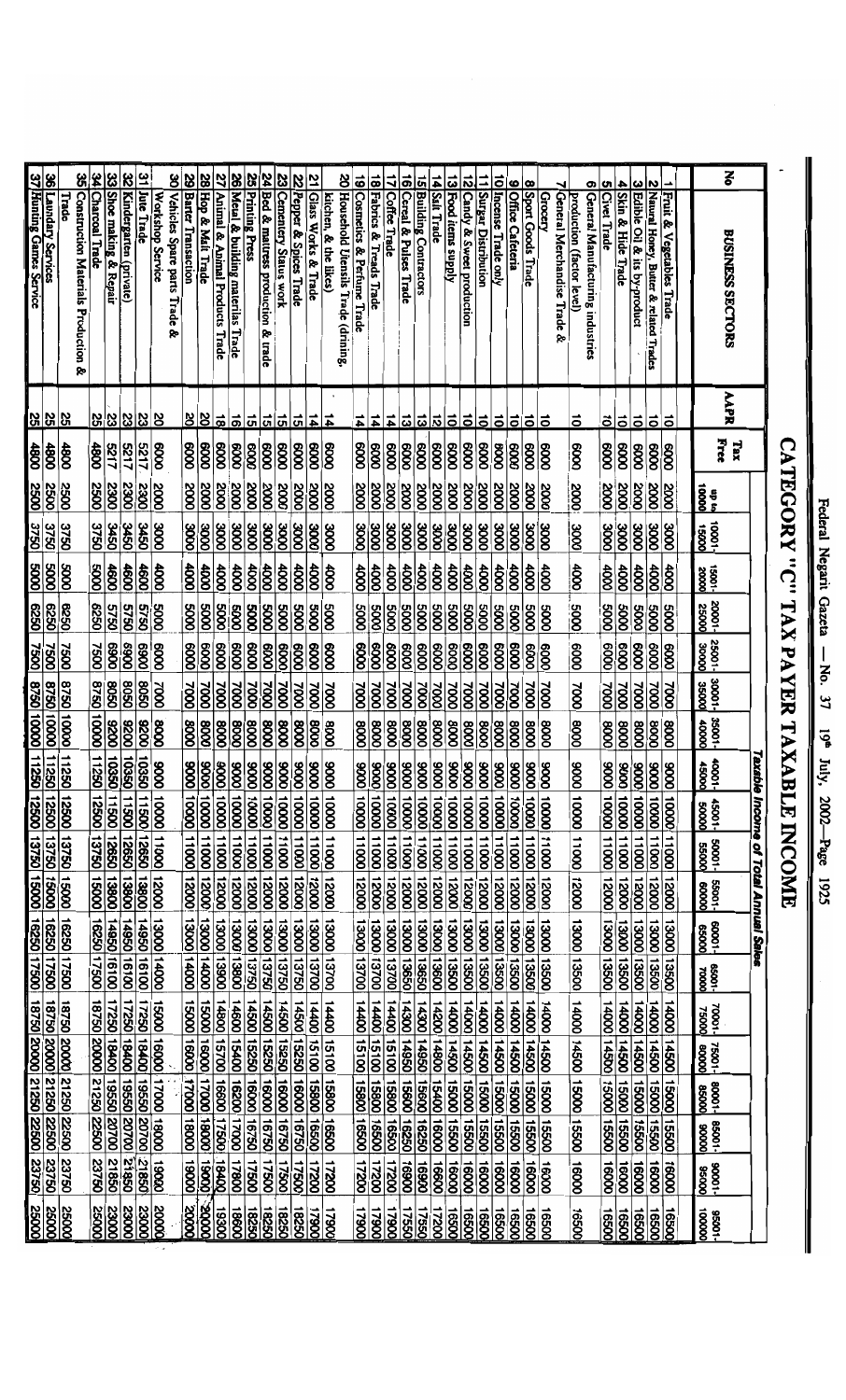| 29<br>ვ<br>ę4<br>සී<br>ౘ<br>8<br>$\overline{z}$              |       |               |                          |                       |                         |               |                                               | ō,                        | 8                   | 89            | 8                                                                   |                                    | 57                  | 'ဗ္တ                 |                           | g,                      |                             | ვე<br>小児の    |                          | S2                 | $\overline{a}$   | <u>gi</u>                      | $\frac{4}{9}$ | $\frac{4}{6}$                      |                                  | $\frac{4}{5}$ | $\frac{4}{5}$                                 | 44            | 43                                     | $\frac{4}{5}$           |                                          | 41           | $\ddot{\sigma}$          | $\frac{8}{6}$                | မ္ထ           |                               | 十六                  |                   |                 |  |
|--------------------------------------------------------------|-------|---------------|--------------------------|-----------------------|-------------------------|---------------|-----------------------------------------------|---------------------------|---------------------|---------------|---------------------------------------------------------------------|------------------------------------|---------------------|----------------------|---------------------------|-------------------------|-----------------------------|--------------|--------------------------|--------------------|------------------|--------------------------------|---------------|------------------------------------|----------------------------------|---------------|-----------------------------------------------|---------------|----------------------------------------|-------------------------|------------------------------------------|--------------|--------------------------|------------------------------|---------------|-------------------------------|---------------------|-------------------|-----------------|--|
| パワフロナミャ入れイタRCミャチタイフへ …のHt/                                   |       | <b>አማካሪዎች</b> | とん ひや<br>ም1A1.የዎችን ማከራየት | የምሀንድስና ፕላንና ንድፍ ስራዎች | ヤグロ になりかけ アク            | へうこ こんす つうへのや | የኮምፒወተርና የፅሀፈት<br>$5 \, \mathrm{M}$<br>79°057 | <b>AAAAA Sherin Antel</b> | 42 46 Wash 2017     | ent till AF   | <b>AR XIA 74-477 ጨምሮ/</b><br>የተያሦዙ ግሮሠሪዎች ከፍቴሪያዎችና<br>$\frac{5}{6}$ | <b>R7H279</b><br>ጋዝ ማደል/ከማደያው<br>ά | タッと したいしゅん いとちゃ ちゃく | ヘイプンプ /イロジロ・フタッ フライン | ፎቶ ግራፍ ማንሳትና ማጠብ፣ፎቶ<br>٦, | $4.8$ if $7.4$ , $1.40$ | $54$  rault? arill agri 117 |              | いから へれい ゆいんふうかんから<br>mC4 | on イナナ コポロ ension/ | ተግዮግ አገለግሎት      | <b>PAAh7ch AF7 h67</b><br>かんかん | ばら インファッド     | <b>DONE MATHING</b><br>しえんゆる<br>うき | $1.2023$ 69 $(2.2.2010)$<br>መኪሎች | ሲኒማ ቤት        | ふんい そうさつ<br>アリレム カタキミ<br>Ï<br>ومهامي والان ته | A 111 16.2 17 | <b>ACS OCT WCA</b><br>صلاباط<br>ドライブライ | መጽሐፍትና ጋዜጣ ንግድ          | <b>የአሀፈት መሣሪያዎች፣ መጻሕፍት</b><br>$\ddot{z}$ | ادىلىك ياھاق | <b>አንጨትና አ</b> ጣና<br>798 | U th 71704<br><b>4Ch ILT</b> | つつえら ひとうす     | <b>የኢሌክትሪክና ኢሌክትሮኒክስ ዕቃዎች</b> | ごづか まい              |                   |                 |  |
| 15                                                           |       |               | 5                        | 8                     | 8                       | 8             | පි                                            | 8                         | ვ                   | g             | පි                                                                  |                                    | ვ                   | 49                   |                           | $\frac{4}{5}$           | Gε                          | ပ္ပြ         |                          | ပ္ပ                | ξ                | ပ္ထ                            | မ္မ           | δS                                 | မိ                               | မွ            | ္ပြ                                           | မ္ထ           | မိ                                     | 29                      |                                          | 27           | 27                       | $\frac{26}{8}$               |               |                               | <b>43043</b><br>自中气 | አግካዶ              |                 |  |
|                                                              | 1714  |               | カレー                      | 2000                  | 2400                    | 2400          | 2400                                          |                           | $\frac{2400}{2400}$ | 2400          | 2400                                                                |                                    | 2400                | <b>S449</b>          |                           | 2609                    | 3429                        | <b>3429</b>  |                          | <b>S429</b>        | 3529             | 3636                           | 4000          | 4000                               | 4000                             | 4000          | 4000                                          | 4000          | 4000                                   | 4138                    |                                          | 4444         | 4444                     | 4615                         | 4615          |                               | 19 m.<br>Ju         | 11710             |                 |  |
| 7000                                                         | 7000  |               | 7000                     | 0009                  | 0009                    | 0009          | 0009                                          | 0009                      | 0009                | 0009          | 6009                                                                |                                    | 0009                | 4900                 |                           | 4600                    | 3500                        | 3500         |                          | 3500               | OOP <sub>E</sub> | 3300                           | OODE          | OOOE                               | OOOE                             | OOOE          | OOOE                                          | OOOE          | OOOE                                   | 2900                    |                                          | 2700         | 2700                     | 2600                         | 2600          |                               | 00001               | <b>ANA</b>        |                 |  |
| 10500                                                        | 00901 |               | 10500                    | 10006                 | <b>2500</b>             | 7500          | 7500                                          | <b>2500</b>               | 7500                | 7500          | <b>L500</b>                                                         |                                    | 7500                | 7350                 |                           | 0069                    | 0979                        | 0929         |                          | 0929               | 0019             | 098                            | 4500          | 4500                               | 4500                             | 4500          | 4500                                          | 4500          | 4500                                   | 4350                    |                                          | 4050         | 4050                     | 3900                         | 3900          |                               | 10001-              |                   |                 |  |
| 14000                                                        | 14000 |               | 14000                    | 12000                 | looool                  | looop         | 10000                                         | loooo                     | 00001               | 100001        | looop                                                               |                                    | 00001               | 0086                 |                           | 0026                    | 7000                        | 7000         |                          | 7000               | 0089             | 8800                           | 0009          | 0009                               | 0009                             | 0009          | 6000                                          | 6000          | 6000                                   | 0089                    |                                          | 00+9         | 5400                     | <b>5200</b>                  | 0079          |                               | 15001-              |                   |                 |  |
| 17500                                                        | 17500 |               | 17500                    | 12000                 | 12500                   | 12500         | 12500                                         | 12500                     | 12500               | 12500         | 12500                                                               |                                    | 12500               | 12250                |                           | 11500                   | 09750                       | 09750        |                          | 0948               | 10058            | 0528                           | 7500          | <b>1500</b>                        | 7500                             | 7500          | 7500                                          | 7500          | <b>2500</b>                            | <b>USSU</b>             |                                          | 09750        | 0929                     | 0059                         | 0099          |                               | 20001-              |                   |                 |  |
|                                                              |       |               | 21000 24500              | 18000 21000 24000     | 15000 17500 20000 22500 | 15000         | 15000                                         | 15000                     | <b>QOOSL</b>        | 15000         | 15000                                                               |                                    | 15000 17500 20000   | 14700                |                           | 13800                   | 100901                      | 10500        |                          | 10500              | 10200            | 0066                           | 0006          | 0006                               |                                  | 0006          | 0006                                          | 0006          | 10006                                  | 8700                    |                                          | 8100         | 8100                     | 7800                         | 7800          |                               | 25001-              |                   | $\frac{344}{1}$ |  |
|                                                              |       |               |                          |                       |                         | 17500 20000   | 17500 20000 22500                             | 17500                     | 17500               | 17500         | 17500                                                               |                                    |                     | 17150 1960 22050     |                           | 16100 18400 20700       | 12250                       | 12250        |                          | 12250              | 00611            | <b>USS11</b>                   | 10990         | 10500                              | 00961100212005110006             | 10500 12000   | 10900                                         | 00901         | 00901                                  | 10150                   |                                          | 09450        |                          | 9100                         | 9100          |                               | $-1000E$<br>35000   |                   | <b>PazhzAn</b>  |  |
|                                                              |       |               | 28000                    |                       |                         |               |                                               | 20000                     | 20000 22500         | 20000 22500   | 20000                                                               |                                    |                     |                      |                           |                         | 14000 15750                 | 05/51 000 11 |                          | 14000              | 13602 15300      | 13200                          | 12000         | 12000 13500                        |                                  |               | $\overline{12000}$                            | 12000         | 12000                                  |                         |                                          | 00801        | 09121 00801 0976         | $\frac{1}{2}$<br><u>ទី</u>   | 00            |                               | 40COD               | δõ<br>$rac{5}{1}$ | ÷l              |  |
|                                                              |       |               | 31500                    | 00022                 |                         | 22500         |                                               | 22500                     |                     |               | 22500                                                               |                                    | 22500               |                      |                           |                         |                             |              |                          | 09:91              |                  | 14850                          | 13500         |                                    |                                  | 13500         | 13500                                         | 13500         | 13500                                  | 11600 13050 14500       |                                          | 09121        |                          | 00211                        | 11700         |                               | 45000               | $40001 -$         | 977944          |  |
| 35000                                                        | 35000 |               | 35000                    | ooooc                 | 25000                   | 25000         | 25000                                         | 25000                     | <b>25000</b>        | 25000         | 25000                                                               |                                    | 25000               | 24500                |                           | 23000                   | 17500                       | 17500        |                          | 17500              | 100021           | 16500                          | 15000         | 15000                              | 15000                            | 15000         | 15000                                         | 15000         | 15000                                  |                         |                                          | 13500        | 13500                    | <b>OOOCL</b>                 | <b>OOOCL</b>  |                               | 45001-              |                   | grimf           |  |
| 38500                                                        | 38500 |               | 38500                    | 33000                 | 27500                   | 27500         | 37500                                         | <b>27500</b>              | 27500               | 27500         | 27500                                                               |                                    | 27500               | 09692                |                           | 25300                   | 19250                       | 19250        |                          | 19250              | 18700            | 18150                          | 16500         | 16500                              | 16500                            | 16500         | 00991                                         | 16500         | 16500                                  | 09991                   |                                          | 14850        | 14850                    | OOET <sub>L</sub>            | 14300         |                               | 00099               | $-10005$          | ダイル             |  |
| 42000                                                        | 42000 |               | 42000                    | 36000                 | OOOOE                   | OOOOE         | OOOOE                                         | 30000                     | $\overline{100006}$ | <b>TOOOCE</b> | loooc                                                               |                                    | OOOOE               | 29400                |                           | 27600                   | 21000                       | 21000        |                          | 21000              | 20400            | looset                         | 18000         | <b>OOO81</b>                       | 18000                            | 18000         | 18000                                         | 18000         | 18000                                  | 17400                   |                                          | 16200        | 16200                    | 15600                        | 15600         |                               | eoooo               | -10099            | 0017            |  |
|                                                              | 45500 |               | 45500                    |                       |                         |               |                                               |                           | 32500               |               |                                                                     |                                    |                     |                      |                           |                         |                             |              |                          | 22750              |                  | 21450                          |               |                                    |                                  | 19500         | 19500                                         | 19500         |                                        | 18850 20300             |                                          | 17550        |                          |                              | 16900   18200 |                               | 00099               | $-10009$          | <b>Ach75</b>    |  |
| 00061 00997                                                  | 00067 |               | 0006#                    | <b>COC2+ COO6E</b>    | 32500 35000             | 32500 35000   | 32500 35000                                   | 32500 35000               | 35000               | 32500 35000   | 32500 35000                                                         |                                    | 32500 35000         | 31850 34300          |                           | 29900 32200             | 22750 24500<br>22750 24500  |              |                          | 24500              | 22100 23800      | 23100                          | 19500 21000   | 19500 21000                        | 19500 21000                      | 21000         | 21000                                         | 21000         | 19500 21000                            |                         |                                          | 18900        | 17550 18900              | 16900 18200                  |               |                               | -10099<br>poooz     |                   | $F$ + $\eta$    |  |
|                                                              | 00929 |               | 00929                    |                       |                         | 37500         | 37500                                         | 37500                     | 37500               | 37500         |                                                                     |                                    |                     | 36750                |                           | 34500                   | 26250                       | 26250        |                          | 26250              | 25500            | 24750                          | 22500         | 22500                              | 22500                            | 22500         | 22500                                         | 22500         |                                        |                         |                                          | 20250        |                          | 19500                        | 19500         |                               | 75000               | $-10002$          | $rac{1}{2}$     |  |
| 52500 56000                                                  | 00099 |               | 00095                    | 45000 48000           | 37500 40000             | 0000t         | 00000                                         | 00000                     | $\overline{00000}$  | 00000         | 37500 40000                                                         |                                    | 37500 40000         | 39200                |                           | 36800                   | 28000                       | 28000        |                          | 28000              | 27200            | 26400                          | 24000         | 24000                              | 24000                            | 24000         | 24000                                         | 24000         | 22500 24000                            | 21750 23200 24650 26100 |                                          | 21600        | 20250 21600              | 20800                        | 20800         |                               | 800.00              | 75001-            | 2002            |  |
|                                                              | 00969 |               |                          | 21000                 | 42500                   | 42500         | 42500                                         | 42500                     | <b>QOSZ+</b>        | 42500         | 42500                                                               |                                    | 42500               | 41650                |                           | 139100                  | 29750                       | 29750        |                          | 29750              | 00632            | 28050                          | 25500         | 25500                              | 00992                            | 25500         | 25500                                         | <b>25500</b>  | 25500                                  |                         |                                          | 22950        | 09622                    | 22100                        | 22100         |                               | 00099               | $-10008$          |                 |  |
|                                                              | 00009 |               | <b>69500 63000</b>       | 00005                 | 45000                   | <b>45000</b>  | 45000                                         | 00097                     | 00097               | 45000         | 45000                                                               |                                    | 45000               | 44100                |                           | <b>001400</b>           | 31500                       | OOSIE        |                          | 31500              | 30600            | 29700                          | 27000         | 27000                              | 27000                            | 27000         | 27000                                         | 27000         | 00022                                  |                         |                                          | 24300        | OO6+2                    | 23400                        | 23400         |                               | 00006               | $-10098$          |                 |  |
| <b>22500 56000 59500 63000</b><br>00999 00089 00969<br>00599 | 00999 |               | 00999                    | 00025                 | 47500                   | 47500         | 47500                                         | 47500                     | 47500               | 47500         | 47500                                                               |                                    | 47500               | 16550                |                           | <b>13700</b>            | 33250                       | 33250        |                          | 33250              | 32300            | 31350                          | 28500         | 28500                              | 28500                            | 28500         | 28500                                         | 28500         | 28500                                  | 27550                   |                                          | 25650        | 25650                    | 24700                        | 24700         |                               | 00096               | $-10006$          |                 |  |
| <b>DOODL</b><br>70000                                        | 00002 |               | 70000                    | 00009                 | 00009                   | 50000         | 00009                                         | 00009                     | 00009               | 00009         | 00009                                                               |                                    | 00009               | 00067                |                           | 46000                   |                             | 35000        |                          | 35000              | <b>OOOPE</b>     | 33000                          | cooos         | <b>DOOOE</b>                       | OOOOE                            | COOOE         | <b>OOOOE</b>                                  | lagooc        | loooog                                 | 29000                   |                                          | 27000        | 27000                    | 26000                        | 26000         |                               | poooot              | 10096             |                 |  |

*ገጽ ፩ሺ፱፻፳፮ ፌዴራ*ል ነ*ጋሪት ጋዜጣ ቁጥር ፴*፯ *ሐምሌ* ፲፱፻፺ ዓ.ም.